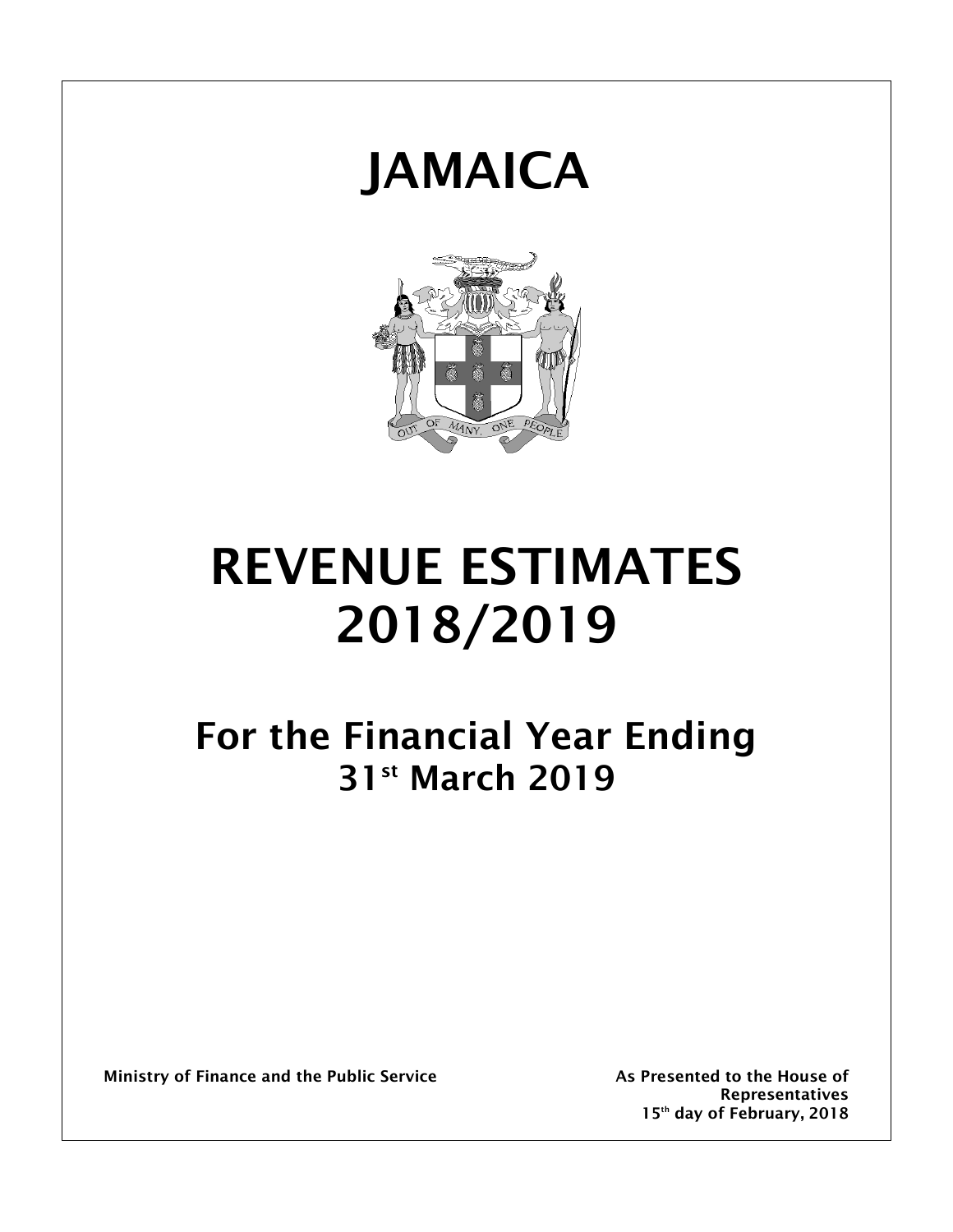## **INDEX TO ESTIMATES OF REVENUE 2018-2019**

## **A STATEMENT OF REVENUE ESTIMATES** Statement I Summary of Revenue and Loan Receipts 1 Statement II Details of Revenue and Loan Receipts 2 **B STATEMENT OF FINANCING OF THE BUDGET** Statement III Statement of Statutory Expenditure Charged to the Consolidated Fund 14 Statement IV Institutional Projects and Programmes - Funding of Projects 16 **C SUMMARY ESTIMATES OF EXPENDITURE**  19 Statutory Provisions and Provisions to be Voted by Head 23 Summary of Net Expenditure Estimates by Head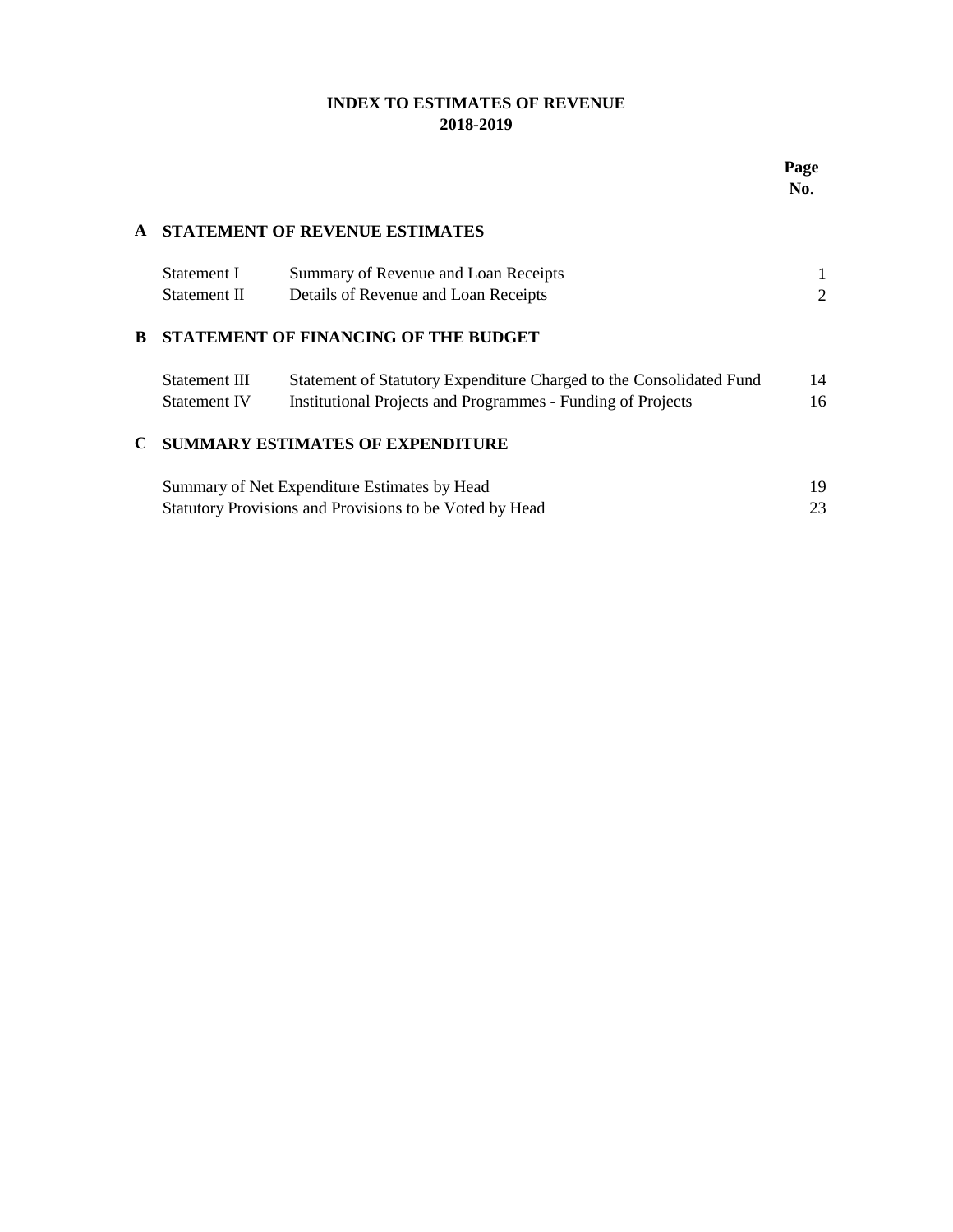|     |                                                       | 2018-2019 JAMAICA BUDGET          |                                   |                                     |
|-----|-------------------------------------------------------|-----------------------------------|-----------------------------------|-------------------------------------|
|     |                                                       | <b>STATEMENT I</b>                |                                   |                                     |
|     |                                                       | <b>REVENUE AND LOAN RECEIPTS</b>  |                                   |                                     |
|     |                                                       | <b>SUMMARY</b>                    |                                   |                                     |
|     |                                                       |                                   |                                   |                                     |
|     |                                                       |                                   |                                   | <b>Consolidated</b>                 |
|     | Head                                                  | <b>Estimates</b>                  | <b>Accounts</b>                   | <b>Fund Receipts</b>                |
|     |                                                       | 2018/2019                         | 2017/18                           | 2017/2018                           |
|     |                                                       |                                   |                                   | December 2017)                      |
|     |                                                       | \$                                | \$                                | \$                                  |
|     |                                                       |                                   |                                   |                                     |
|     | <b>RECURRENT REVENUE</b>                              |                                   |                                   |                                     |
|     |                                                       |                                   |                                   |                                     |
|     | <b>TAXATION</b>                                       |                                   |                                   |                                     |
|     | Customs<br>Income Tax                                 | 38,729,463,954<br>138,206,455,551 | 36,818,356,960<br>122,564,399,061 | 28,659,595,899<br>75, 172, 393, 324 |
|     | <b>Stamp Duties</b>                                   | 15,684,122,985                    | 14,999,752,538                    | 11,800,242,848                      |
|     | Motor Vehicle Licences(Motor Vehicle Act)             | 3,901,952,000                     | 3,579,031,838                     | 2,753,260,756                       |
|     | <b>Other Licences</b>                                 | 534,888,698                       | 500,453,286                       | 341,047,517                         |
|     | <b>Travel Tax</b>                                     | 18,598,933,127                    | 15,847,911,000                    | 13,756,207,937                      |
|     | Betting, Gaming and Lotteries-Duties, Fees and Levies | 3,003,013,169                     | 3,081,285,838                     | 1,942,306,071                       |
|     | <b>Education Tax</b>                                  | 27, 146, 148, 512                 | 24,228,044,716                    | 18,344,425,094                      |
|     | <b>Contractors Levy</b>                               | 2.047.085.569                     | 1,287,200,808                     | 1,468,056,260                       |
|     | <b>General Consumption Tax</b>                        | 177,058,273,783                   | 167,293,696,123                   | 121,752,513,398                     |
|     | <b>Special Consumption Tax</b>                        | 81,300,486,688                    | 75,495,625,498                    | 52,783,930,471                      |
|     | Environmental Levy                                    | 3,844,232,994                     | 3,465,315,883                     | 2,579,200,288                       |
|     | Telephone Call Tax                                    | 3,231,659,000                     | 4,600,620,000                     | 2,726,729,007                       |
|     | <b>Guest Accomodation Room Tax</b>                    | 2,770,956,814                     | 2,428,501,269                     | 1,882,600,889                       |
|     | Minimum Business Tax                                  | 942,489,600                       | 698,892,552                       | 790,249,658                         |
|     | Quarry Tax                                            | 61,132,800                        | 80,000,000                        | 39,236,344                          |
|     | Import Licences-Trade Board                           | 133,640,340                       | 125,036,755                       | 243,325,694                         |
|     | <b>Telecommunication Licences</b>                     | 1,240,341,511                     | 1,160,490,000                     | 170,768,250                         |
|     | <b>TOTAL</b>                                          | 518,435,277,094                   | 478,254,614,125                   | 337,206,089,706                     |
|     |                                                       |                                   |                                   |                                     |
|     |                                                       |                                   |                                   |                                     |
| Ш   | <b>NON-TAX REVENUE</b>                                | 60,880,365,000                    | 52,103,568,747                    | 32,507,449,992                      |
|     | MISCELLANEOUS RECEIPTS (UNCLASSIFIED)                 |                                   | 0                                 | 113,371,482                         |
|     | <b>TOTAL RECURRENT REVENUE</b>                        | 579,315,642,094                   | 530,358,182,872                   | 369,826,911,181                     |
|     |                                                       |                                   |                                   |                                     |
| Ш   | <b>CAPITAL REVENUE</b>                                |                                   |                                   |                                     |
|     | <b>Land Sales</b>                                     | 36,322,500                        | 80,000,000                        | $\Omega$                            |
|     | Loan Repayments                                       | 2,051,777,633                     | 2,148,067,010                     | 2,187,918,937                       |
|     | Extraordinary Receipts: Miscellaneous                 | 14,590,100,000                    | 11,701,300,000                    | $\overline{0}$                      |
|     |                                                       |                                   |                                   |                                     |
|     | <b>TOTAL CAPITAL REVENUE</b>                          | 16,678,200,133                    | 13,929,367,010                    | 2,187,918,937                       |
|     |                                                       |                                   |                                   |                                     |
|     | TOTAL RECURRENT AND CAPITAL REVENUE                   | 595,993,842,227                   | 544,287,549,882                   | 372,014,830,117                     |
|     |                                                       |                                   |                                   |                                     |
|     |                                                       |                                   |                                   |                                     |
| IV  | <b>GRANTS</b>                                         |                                   |                                   |                                     |
| (I) | TRANSFER FROM CAPITAL DEVELOPMENT FUND                |                                   |                                   |                                     |
|     | <b>Transfers to Current Account</b>                   | 0                                 |                                   | $\overline{0}$                      |
|     | <b>Transfers to Capital Account</b>                   | 126,000,000                       | 131,000,000                       | 0                                   |
|     | (II) EXTERNAL GRANTS                                  |                                   |                                   |                                     |
|     | Grants from the European Union                        | 3,672,000,000                     | $\Omega$                          | 608,077,220                         |
|     | <b>Miscellaneous Grants</b>                           | 0                                 | $\Omega$                          | $\Omega$                            |
|     | <b>Other Grants</b>                                   | 5,386,713,000                     | 4,352,118,000                     | 2,790,079,000                       |
|     | <b>TOTAL GRANTS</b>                                   | 9,184,713,000                     | 4,483,118,000                     | 3,398,156,220                       |
| v   | <b>LOAN RECEIPTS</b>                                  |                                   |                                   |                                     |
|     | Loan receipts                                         | 103,198,288,000                   | 159,612,040,000                   | 185,954,256,329                     |
|     |                                                       |                                   |                                   |                                     |
|     | <b>TOTAL LOAN RECEIPTS</b>                            | 103,198,288,000                   | 159,612,040,000                   | 185,954,256,329                     |
|     |                                                       |                                   |                                   |                                     |
|     | TOTAL REVENUE AND LOAN RECEIPTS                       | 708,376,843,227                   | 708,382,707,882                   | 561,367,242,666                     |
|     |                                                       |                                   |                                   |                                     |
|     |                                                       |                                   |                                   |                                     |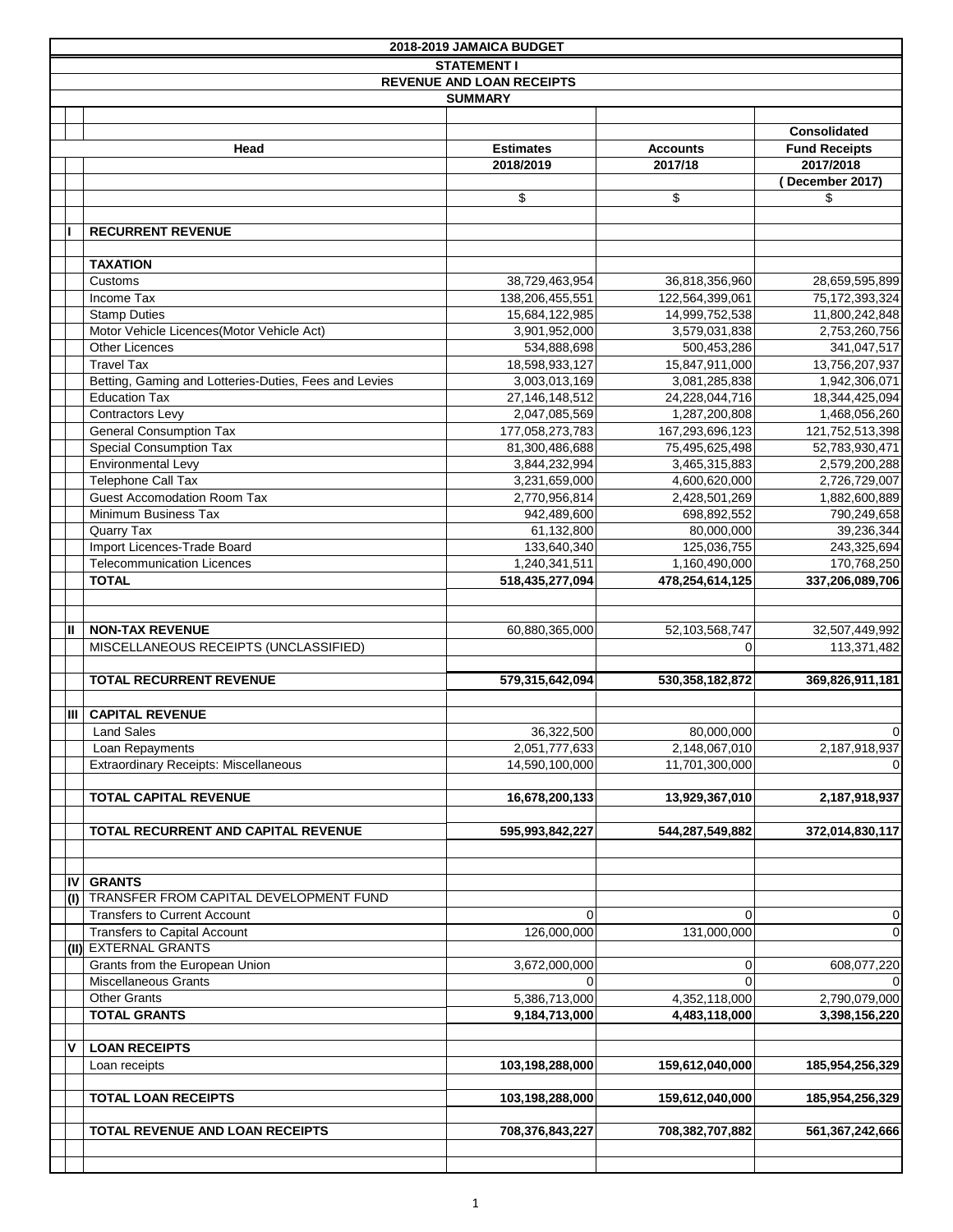|                                                                       | 2018/2019 JAMAICA BUDGET             |                    |                      |                    |
|-----------------------------------------------------------------------|--------------------------------------|--------------------|----------------------|--------------------|
|                                                                       | <b>STATEMENT II</b>                  |                    |                      |                    |
|                                                                       | DETAILS OF REVENUE AND LOAN RECEIPTS |                    |                      |                    |
|                                                                       |                                      |                    |                      |                    |
|                                                                       |                                      |                    | Consolidated         | <b>Budget</b>      |
|                                                                       |                                      | <b>Revised</b>     | <b>Fund Receipts</b> | Increase $(+)$ /   |
| <b>REVENUE ITEM DESCRIPTION</b>                                       | <b>Estimates</b>                     | 2017/2018          | 2017/2018            | Decrease (-)       |
|                                                                       | 2018/2019                            | <b>Estimates</b>   | (December 2017)      | $[(1)-(2)]$        |
|                                                                       | (1)                                  | (2)                | (3)                  | (4)                |
|                                                                       |                                      |                    |                      |                    |
| <b>TAX REVENUE</b>                                                    |                                      |                    |                      |                    |
|                                                                       |                                      |                    |                      |                    |
| <b>Import Duties</b>                                                  | 38,729,463,954.00                    | 36,818,356,960.00  | 28,659,595,899.00    | 1,911,106,994.00   |
| Income Tax-Companies                                                  | 63,874,392,654.30                    | 50,585,725,220.00  | 30,907,582,323.89    | 13,288,667,434.30  |
| Income Tax-Individuals                                                | 59,623,248,120.00                    | 55,828,582,648.00  | 38,295,832,626.24    | 3,794,665,472.00   |
| Tax on Interest/Dividend                                              | 14,708,814,777.00                    | 16,150,091,193.00  | 5,968,978,374.17     | (1,441,276,416.00) |
| Stamp Duties(local)                                                   | 13,255,950,456.00                    | 12,636,851,240.00  | 9,182,380,051.21     | 619,099,216.00     |
| Stamp Duties(import)                                                  | 2,428,172,529.00                     | 2,362,901,298.00   | 2,617,862,797.00     | 65,271,231.00      |
| Motor Vehicle Licences (Motor Vehicle Act)                            | 3,901,952,000.00                     | 3,579,031,838.00   | 2,753,260,755.69     | 322,920,162.00     |
| <b>Customs Brokers</b>                                                | 4,130,280.53                         | 4,800,000.00       | 220,500.00           | (669, 719.47)      |
| <b>Gaming Machines</b>                                                | 305,850,224.23                       | 286,160,000.00     | 236,082,940.24       | 19,690,224.23      |
| <b>Tourist Shop Licence</b>                                           | 16,737,540.23                        | 15,660,000.00      | 2,906,239.00         | 1,077,540.23       |
| <b>Tourist Shop Operators Licence</b>                                 | 27,126,358.30                        | 25,380,000.00      | 4,912,885.00         | 1,746,358.30       |
| <b>Hotel Licence Duty</b>                                             | 5,384,157.81                         | 5,037,533.00       | 4,105,821.71         | 346,624.81         |
| <b>Other Licences</b>                                                 | 175,660,136.63                       | 163,415,753.00     | 92,819,131.12        | 12,244,383.63      |
| <b>Travel Tax</b>                                                     | 12,089,306,532.55                    | 8,716,351,050.00   | 9,182,209,974.00     | 3,372,955,482.55   |
| Passenger Levy                                                        | 6,509,626,594.45                     | 7,131,559,950.00   | 4,573,997,963.00     | (621, 933, 355.55) |
| Betting, Gaming and Lotteries-Duties, Fees and Levies                 | 3,003,013,169.00                     | 3,081,285,838.00   | 1,942,306,070.99     | (78, 272, 669.00)  |
| <b>Education Tax</b>                                                  | 27,146,148,512.00                    | 24,228,044,716.00  | 18,344,425,094.43    | 2,918,103,796.00   |
| Contractors Levy                                                      | 2,047,085,569.00                     | 1,287,200,808.00   | 1,468,056,260.13     | 759,884,761.00     |
| General Consumption Tax(local)                                        | 95,989,093,051.00                    | 84,825,399,943.00  | 64,175,027,324.32    | 11,163,693,108.00  |
| General Consumption Tax (import)                                      | 81,069,180,732.00                    | 82,468,296,180.00  | 57,577,486,074.00    | (1,399,115,448.00) |
| Special Consumption Tax(local)                                        | 27,852,886,688.00                    | 22,090,375,498.00  | 19,729,550,379.08    | 5,762,511,190.00   |
| Special Consumption Tax (import)                                      | 53,447,600,000.00                    | 53,405,250,000.00  | 33,054,380,092.00    | 42,350,000.00      |
| Environmental Levy (local)                                            | 513,186,667.00                       | 419,420,165.00     | 346,872,130.41       | 93,766,502.00      |
| Environmental Levy (import)                                           | 3,331,046,327.00                     | 3,045,895,718.00   | 2,232,328,158.00     | 285,150,609.00     |
| <b>Telephone Call Tax</b>                                             | 3,231,659,000.00                     | 4,600,620,000.00   | 2,726,729,006.80     | (1,368,961,000.00) |
| <b>Guest Accomodation Room Tax</b>                                    | 2,770,956,814.00                     | 2,428,501,269.00   | 1,882,600,889.17     | 342,455,545.00     |
| Minimum Business Tax                                                  | 942,489,600.00                       | 698,892,552.00     | 790,249,657.88       | 243,597,048.00     |
| Quarry Tax                                                            | 61,132,800.00                        | 80,000,000.00      | 39,236,344.00        | (18, 867, 200.00)  |
| Import Licences-Trade Board                                           | 133,640,339.51                       | 125,036,755.00     | 243,325,694.00       | 8,603,584.51       |
| <b>Telecommunication Licences</b>                                     | 1,240,341,510.76                     | 1,160,490,000.00   | 170,768,250.00       | 79,851,510.76      |
| <b>TOTAL TAX REVENUE</b>                                              | 518,435,277,094.30                   | 478,254,614,125.00 | 337,206,089,706.48   | 40,180,662,969.30  |
| HIS EXCELLENCY THE GOVERNOR GENERAL AND<br><b>STAFF</b>               |                                      |                    |                      |                    |
| <b>Processing Fees</b>                                                | 10,000.00                            | 0.00               | 111,945.15           | 10,000.00          |
| <b>Miscelleanous Receipts</b>                                         | 20,000.00                            | 0.00               | 132,060.94           | 20,000.00          |
| <b>TOTAL- HIS EXCELLENCY THE GOVERNOR</b><br><b>GENERAL AND STAFF</b> | 30,000.00                            | 0.00               | 244,006.09           | 30,000.00          |
|                                                                       |                                      |                    |                      |                    |
| OFFICE OF THE CONTRACTOR GENERAL                                      |                                      |                    |                      |                    |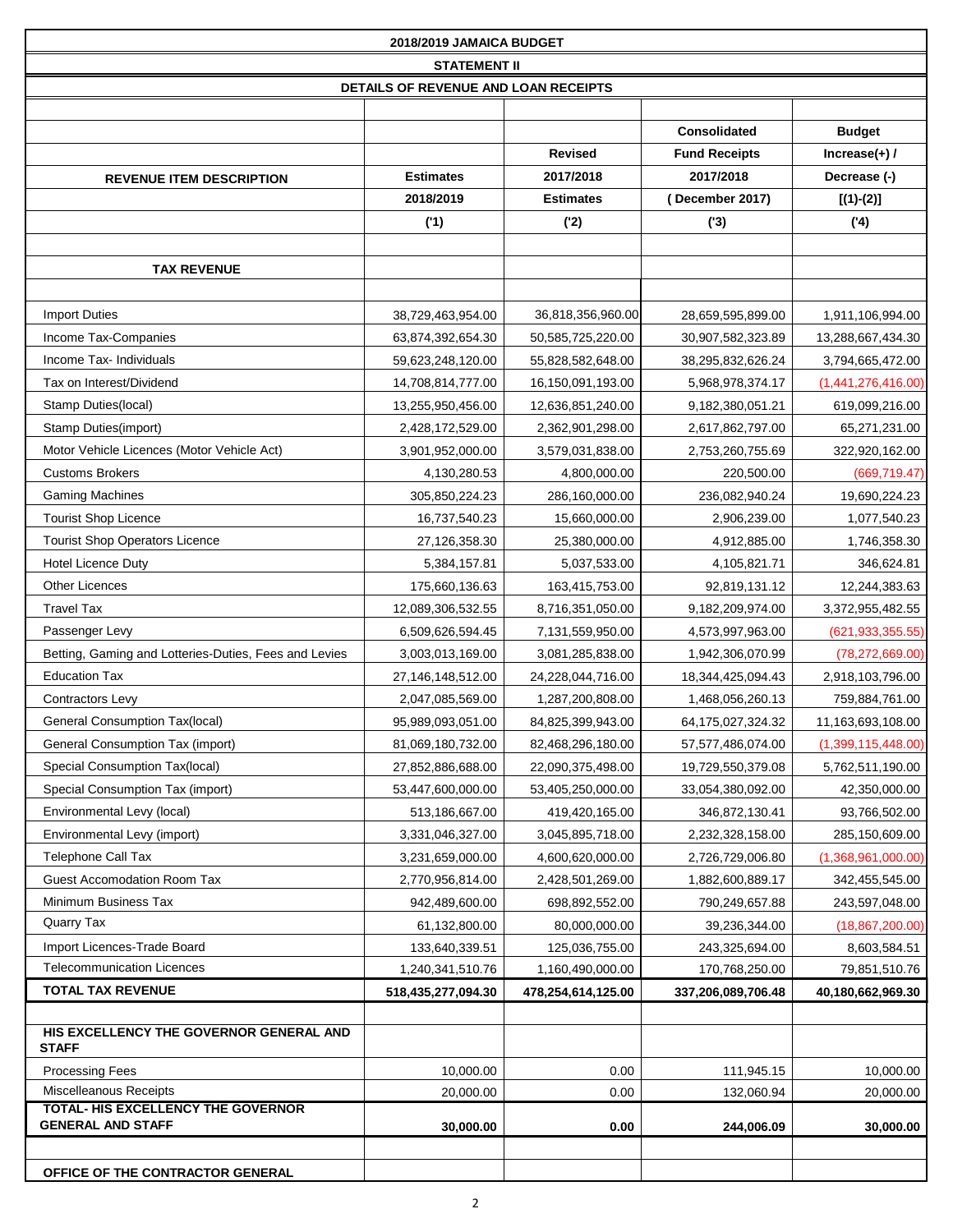|                                                               | 2018/2019 JAMAICA BUDGET             |                  |                      |                  |
|---------------------------------------------------------------|--------------------------------------|------------------|----------------------|------------------|
|                                                               | <b>STATEMENT II</b>                  |                  |                      |                  |
|                                                               | DETAILS OF REVENUE AND LOAN RECEIPTS |                  |                      |                  |
|                                                               |                                      |                  |                      |                  |
|                                                               |                                      |                  | <b>Consolidated</b>  | <b>Budget</b>    |
|                                                               |                                      | <b>Revised</b>   | <b>Fund Receipts</b> | Increase $(+)$ / |
| <b>REVENUE ITEM DESCRIPTION</b>                               | <b>Estimates</b>                     | 2017/2018        | 2017/2018            | Decrease (-)     |
|                                                               | 2018/2019                            | <b>Estimates</b> | (December 2017)      | $[(1)-(2)]$      |
|                                                               | (1)                                  | (2)              | (3)                  | (4)              |
|                                                               |                                      |                  |                      |                  |
| <b>Contractor's Registration Fees</b>                         | 4,050,000.00                         | 4,445,000.00     | 4,894,089.98         | (395,000.00)     |
| TOTAL- OFFICE OF THE CONTRACTOR GENERAL                       | 4,050,000.00                         | 4,445,000.00     | 4,894,089.98         | (395,000.00)     |
| <b>AUDITOR GENERAL'S DEPARTMENT</b>                           |                                      |                  |                      |                  |
| <b>Audit Fees</b>                                             | 10,000,000.00                        | 10,000,000.00    | 1,367,654.54         | 0.00             |
| <b>Miscelleanous Fees</b>                                     | 10,000.00                            | 25,000.00        | 10,209,039.44        | (15,000.00)      |
|                                                               |                                      |                  |                      |                  |
| <b>TOTAL- AUDITOR GENERAL'S DEPARTMENT</b>                    | 10,010,000.00                        | 10,025,000.00    | 11,576,693.98        | (15,000.00)      |
|                                                               |                                      |                  |                      |                  |
| OFFICE OF THE SERVICES COMMISSIONS<br><b>Processing Fees</b>  |                                      |                  |                      |                  |
| Miscelleanous Fees                                            | 8,500.00                             | 8,000.00         | 0.00                 | 500.00           |
|                                                               | 36,000.00                            | 10,000.00        | 974,885.69           | 26,000.00        |
| TOTAL-OFFICE OF THE SERVICES COMMISSIONS                      | 44,500.00                            | 18,000.00        | 974,885.69           | 26,500.00        |
| OFFICE OF THE PRIME MINISTER                                  |                                      |                  |                      |                  |
| <b>Rental Charges</b>                                         | 0.00                                 | 180,000.00       | 0.00                 | (180,000.00)     |
| Irrevocable Order                                             | 30,000.00                            | 35,000.00        | 0.00                 | (5,000.00)       |
| Miscelleanous Receipts                                        | 70,000.00                            | 540,000.00       | 4,297,759.45         | (470,000.00)     |
| TOTAL-OFFICE OF THE PRIME MINISTER                            | 100,000.00                           | 755,000.00       | 4,297,759.45         | (655,000.00)     |
| <b>ELECTORAL COMMISSION</b>                                   |                                      |                  |                      |                  |
| Registration and ID Card Service                              | 7,000,000.00                         | 7,000,000.00     | 0.00                 | 0.00             |
| Miscelleanous Receipts                                        | 42,000.00                            | 42,000.00        | 831,758.48           | 0.00             |
| <b>TOTAL- ELECTORAL COMMISSION</b>                            | 7,042,000.00                         | 7,042,000.00     | 831,758.48           | 0.00             |
|                                                               |                                      |                  |                      |                  |
| OFFICE OF THE CABINET                                         |                                      |                  |                      |                  |
| Irrevocable Order                                             | 8,000.00                             | 2,000.00         | 0.00                 | 6,000.00         |
| <b>Miscelleanous Receipts</b>                                 | 2,000.00                             | 8,000.00         | 215,985.06           | (6,000.00)       |
| TOTAL- OFFICE OF THE CABINET                                  | 10,000.00                            | 10,000.00        | 215,985.06           | 0.00             |
| <b>MINISTRY OF TOURISM</b>                                    |                                      |                  |                      |                  |
| Irrevocable Order                                             | 8,000.00                             | 8,000.00         | 0.00                 | 0.00             |
| Miscelleanous Receipts                                        | 92,000.00                            | 92,000.00        | 662,741.70           | 0.00             |
| De- earmarked Funds - TEF/ CHASE                              | 9,428,354,749.70                     | 8,321,630,234.56 | 5,378,363,234.16     | 1,106,724,515.14 |
| <b>TOTAL- MINISTRY OF TOURISM</b>                             | 9,428,454,749.70                     | 8,321,730,234.56 | 5,379,025,975.86     | 1,106,724,515.14 |
| MINISTRY OF ECONOMIC GROWTH AND JOB<br><b>CREATION</b>        |                                      |                  |                      |                  |
| Miscelleanous Receipts                                        | 235,007.30                           | 0.00             | 9,847,844.17         | 235,007.30       |
| TOTAL- MINISTRY OF ECONOMIC GROWTH AND<br><b>JOB CREATION</b> | 235,007.30                           | 0.00             | 9,847,844.17         | 235,007.30       |
|                                                               |                                      |                  |                      |                  |
| <b>FORESTRY DEPARTMENT</b>                                    |                                      |                  |                      |                  |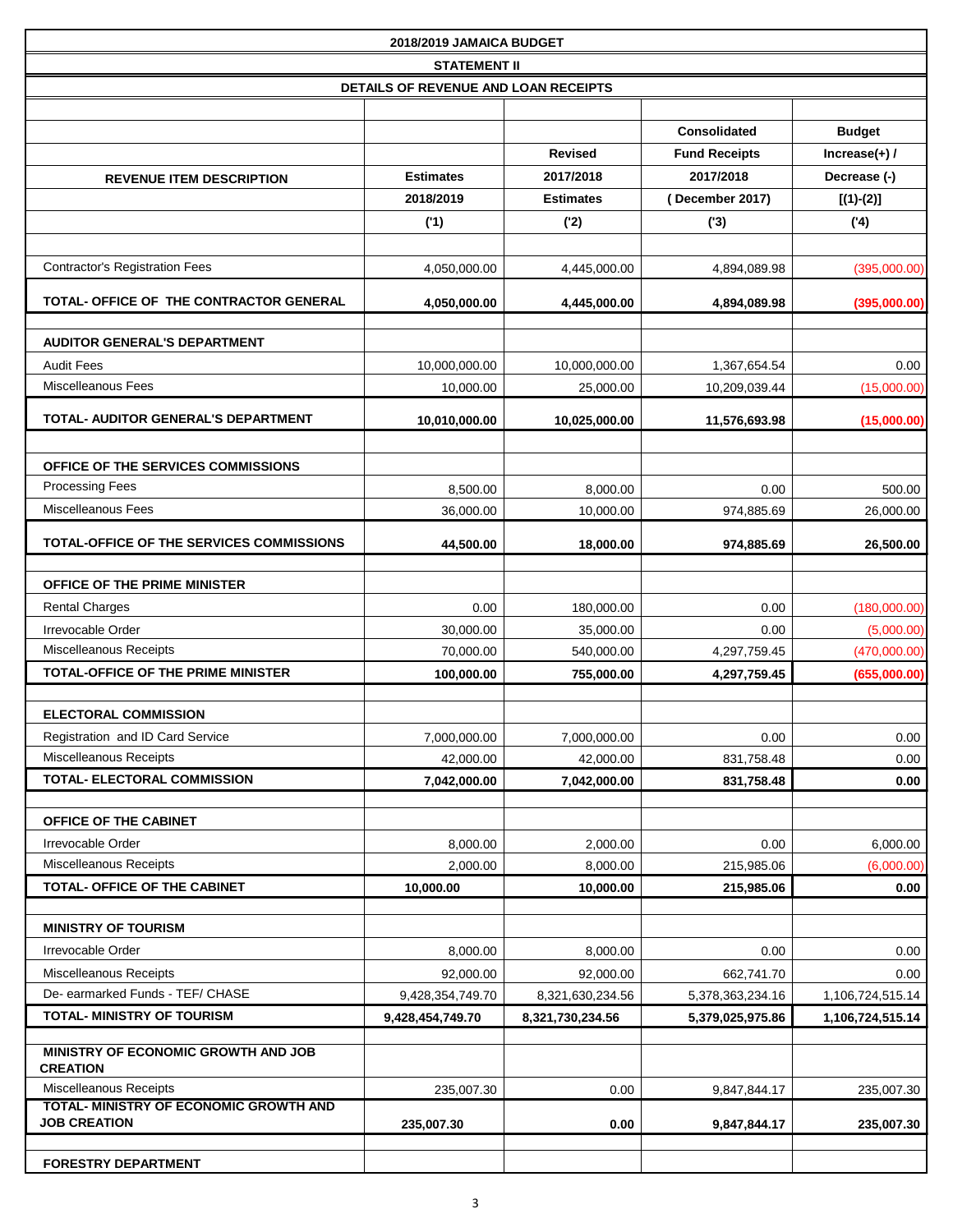|                                                                                      | 2018/2019 JAMAICA BUDGET             |                   |                      |                  |
|--------------------------------------------------------------------------------------|--------------------------------------|-------------------|----------------------|------------------|
|                                                                                      | <b>STATEMENT II</b>                  |                   |                      |                  |
|                                                                                      | DETAILS OF REVENUE AND LOAN RECEIPTS |                   |                      |                  |
|                                                                                      |                                      |                   |                      |                  |
|                                                                                      |                                      |                   | <b>Consolidated</b>  | <b>Budget</b>    |
|                                                                                      |                                      | <b>Revised</b>    | <b>Fund Receipts</b> | Increase $(+)$ / |
| <b>REVENUE ITEM DESCRIPTION</b>                                                      | <b>Estimates</b>                     | 2017/2018         | 2017/2018            | Decrease (-)     |
|                                                                                      | 2018/2019                            | <b>Estimates</b>  | (December 2017)      | $[(1)-(2)]$      |
|                                                                                      | (1)                                  | (2)               | (3)                  | (4)              |
|                                                                                      |                                      |                   |                      |                  |
| <b>Timber Sales</b>                                                                  | 4,000,000.00                         | 4,000,000.00      | 0.00                 | 0.00             |
| Sale of Seedings                                                                     | 1,800,000.00                         | 1,800,000.00      | 0.00                 | 0.00             |
| Miscelleanous Receipts                                                               | 1,600,000.00                         | 1,600,000.00      | 32,404.10            | 0.00             |
| TOTAL-FORESTRY DEPARTMENT                                                            | 7,400,000.00                         | 7,400,000.00      | 32,404.10            | 0.00             |
|                                                                                      |                                      |                   |                      |                  |
| <b>NATIONAL LAND AGENCY</b><br>Miscellaneous Receipts (50% of Gross Receipts)        |                                      |                   |                      |                  |
|                                                                                      |                                      | 0.00              | 0.00                 | 0.00             |
| Assurance Fund (50% of Gross Receipts)<br>Rents - Crown Lands and Other Government   | 29,542,000.00                        | 23,652,000.00     | 0.00                 | 5,890,000.00     |
| Properties                                                                           | 134,400,000.00                       | 120,000,000.00    | 0.00                 | 14,400,000.00    |
| <b>Land Settlement Properties</b>                                                    | 22,967,000.00                        | 22,000,000.00     | 0.00                 | 967,000.00       |
| Rental of Land-Leased properties                                                     | 0.00                                 | 0.00              | 0.00                 | 0.00             |
| Attorney's Fee/ Photocopying                                                         |                                      | 0.00              | 0.00                 | 0.00             |
| Miscellaneous Receipts                                                               | 2,100,000.00                         | 1,000,000.00      | 60,287,439.83        | 1,100,000.00     |
| <b>Other Receipts</b>                                                                | 1,000,000.00                         | 2,000,000.00      | 80,119,930.59        | (1,000,000.00)   |
| <b>TOTAL NATIONAL LAND AGENCY</b>                                                    | 190,009,000.00                       | 168,652,000.00    | 140,407,370.42       | 21,357,000.00    |
|                                                                                      |                                      |                   |                      |                  |
| NATIONAL ENVIRONMENT AND PLANNING AGENCY                                             |                                      |                   |                      |                  |
| Beach and Dredging Licences                                                          | 54,776,753.00                        | 0.00              | 0.00                 | 54,776,753.00    |
| Environment Permits and Licences Hunters Licences                                    | 72,870,000.00                        | 0.00              | 0.00                 | 72,870,000.00    |
| <b>Hunters Licences</b>                                                              | 30,500,000.00                        | 0.00              | 0.00                 | 30.500.000.00    |
| Air Quality Licence                                                                  | 13,031,727.00                        | 0.00              | 0.00                 | 13,031,727.00    |
| Lifeguard                                                                            | 8,305,700.00                         | 0.00              | 0.00                 | 8,305,700.00     |
| <b>CITES</b>                                                                         | 1,057,000.00                         | 0.00              | 0.00                 | 1,057,000.00     |
| Hazardous Waste                                                                      | 715,000.00                           | 0.00              | 0.00                 | 715,000.00       |
| Wastewater and Sludge                                                                | 55,510,504.00                        | 0.00              | 0.00                 | 55,510,504.00    |
| <b>Other Fees</b>                                                                    | 0.00                                 | 0.00              | 0.00                 | 0.00             |
| TOTAL NATIONAL ENVIRONMENT AND PLANNING<br><b>AGENCY</b>                             | 236,766,684.00                       | 0.00              | 0.00                 | 236,766,684.00   |
|                                                                                      |                                      |                   |                      |                  |
| MINISTRY OF FINANCE AND THE PUBLIC SERVICE                                           |                                      |                   |                      |                  |
| Fees- Banking Licence Registration (1973) - Commercial<br><b>Banks</b>               | 261,538,251.50                       | 241,100,544.00    | 191,859,181.54       | 20,437,707.50    |
| Profits in Government owned companies-Dividends and<br><b>Financial Distribution</b> | 25,615,800,000.00                    | 20,476,000,000.00 | 13,494,580,660.10    | 5,139,800,000.00 |
| Sale of Unserviceable Stores                                                         | 36,717,807.00                        | 36,717,807.00     | 0.00                 | 0.00             |
| <b>BOJ Profits</b>                                                                   | 0.00                                 | 0.00              | 0.00                 | 0.00             |
| Sale of Gazettes                                                                     | 1,890,000.00                         | 1,890,000.00      | 337,891.50           | 0.00             |
| Fees-Scotia Bank Jamaica Economic Growth Fund                                        | 0.00                                 | 0.00              | 0.00                 | 0.00             |
| <b>Provident Fund</b>                                                                | 15,850,000.00                        | 15,850,000.00     | 7,779,186.00         | 0.00             |
| Fees-FIA Licence Registration                                                        | 7,173,338.00                         | 7,173,338.00      | 6,186,000.00         | 0.00             |
| <b>Fees-Building Societies</b>                                                       | 59,671,544.00                        | 59,671,544.00     | 0.00                 | 0.00             |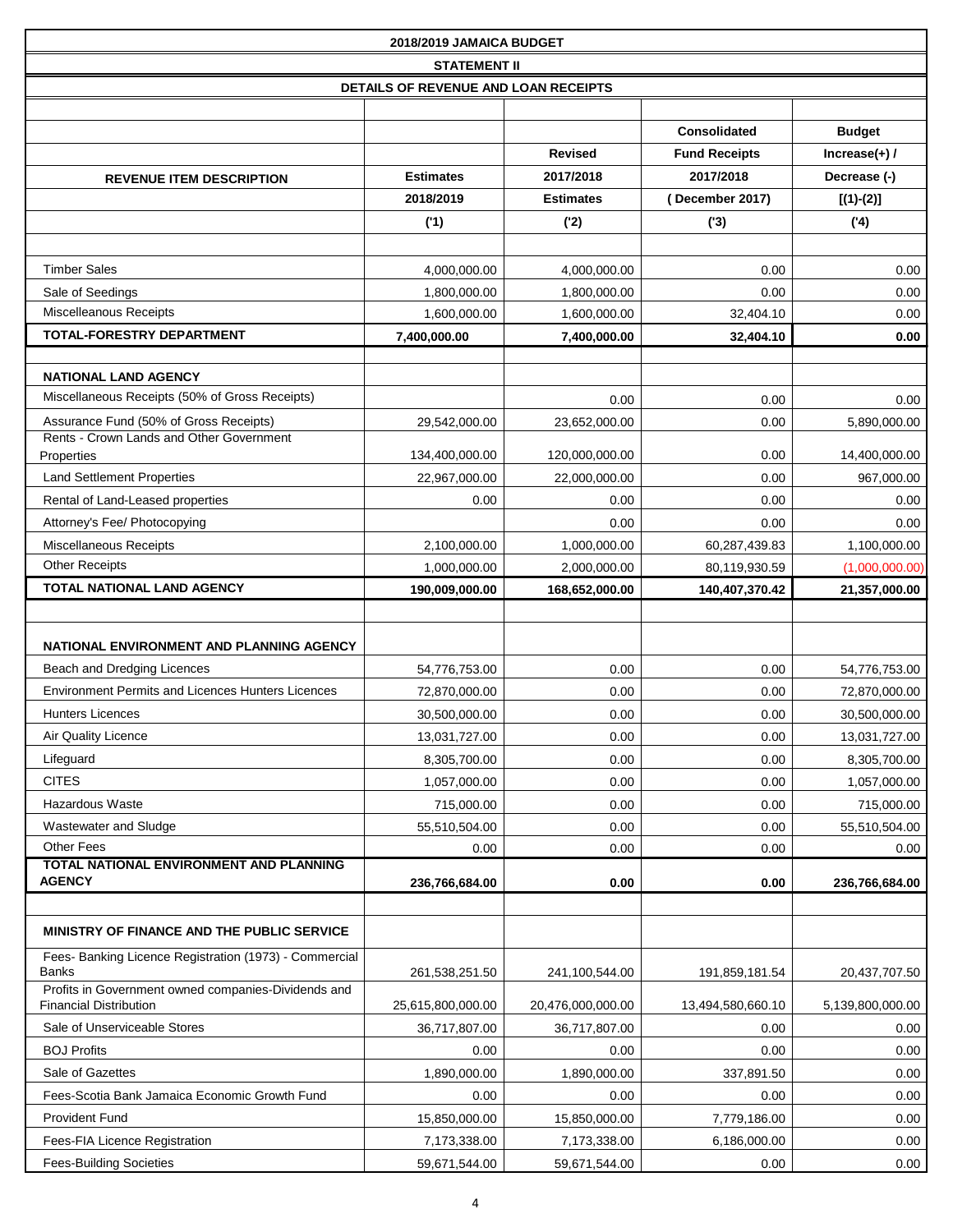| 2018/2019 JAMAICA BUDGET                                                               |                                      |                              |                                |                         |
|----------------------------------------------------------------------------------------|--------------------------------------|------------------------------|--------------------------------|-------------------------|
|                                                                                        | <b>STATEMENT II</b>                  |                              |                                |                         |
|                                                                                        | DETAILS OF REVENUE AND LOAN RECEIPTS |                              |                                |                         |
|                                                                                        |                                      |                              |                                |                         |
|                                                                                        |                                      |                              | <b>Consolidated</b>            | <b>Budget</b>           |
|                                                                                        |                                      | <b>Revised</b>               | <b>Fund Receipts</b>           | $Increase(+)$ /         |
| <b>REVENUE ITEM DESCRIPTION</b>                                                        | <b>Estimates</b>                     | 2017/2018                    | 2017/2018                      | Decrease (-)            |
|                                                                                        | 2018/2019                            | <b>Estimates</b>             | (December 2017)                | $[(1)-(2)]$             |
|                                                                                        | (1)                                  | (2)                          | (3)                            | (4)                     |
|                                                                                        |                                      |                              |                                |                         |
| Sale of Forfeited Goods-FID                                                            | 0.00                                 | 5,000,000.00                 | 4,778,017.06                   | (5,000,000.00)          |
| Cash Seized and Forfeited                                                              | 0.00                                 | 118,276,345.00               | 18,936,070.60                  | (118, 276, 345.00)      |
| <b>Miscelleanous Receipts</b>                                                          | 12,000,000.00                        | 42,000,000.00                | 190,050,437.93                 | (30,000,000.00)         |
| Forfeiture of Loan Agreement (MDB)                                                     | 8,400,000.00                         | 8,400,000.00                 | 734,466.17                     | 0.00                    |
| TOTAL- MINISTRY OF FINANCE AND THE PUBLIC<br><b>SERVICE</b>                            | 26,019,040,940.50                    | 21,012,079,578.00            | 13,915,241,910.90              | 5,006,961,362.50        |
|                                                                                        |                                      |                              |                                |                         |
| <b>ACCOUNTANT GENERAL'S DEPARTMENT</b>                                                 |                                      |                              |                                |                         |
| Interest on On Lent Loans                                                              | 917,604,293.01                       | 2,117,355,053.00             | 2,485,418,865.74               | (1, 199, 750, 759.99)   |
| Interest Earned on Local Currency Bank Accounts                                        | 138,980,883.06                       | 132,362,745.77               | 594,093,847.60                 | 6,618,137.29            |
| Interest Earned on Foreign Currency Bank                                               |                                      |                              |                                |                         |
| Accounts/PCDF Interest                                                                 | 1,805,509,657.29                     | 41,723,483.13                | 381,399,834.39                 | 1,763,786,174.16        |
| Interest Earned on Loans and Advances to Public<br><b>Officers</b>                     | 31,338,434.23                        | 29,846,127.84                | 3,689,598.91                   | 1,492,306.39            |
| Interest on Government Deposits (MDA)                                                  | 592,636,515.26                       | 564,415,728.82               | 1,095,816.26                   | 28,220,786.44           |
| Pension Contributions: 5 % Contribution Scheme                                         | 1,791,549,375.65                     | 4,176,814,894.00             | 509,638,595.69                 | (2,385,265,518.35)      |
| Pension Contribution: Members of the Legislature                                       | 8,309,901.53                         | 7,914,191.93                 | 4,296,119.75                   | 395,709.60              |
| Pension Contributions: Other Government Authorities for<br><b>Seconded Officers</b>    |                                      |                              |                                | 52,078.46               |
| Recovery of Pension and Salary                                                         | 1,093,647.66                         | 1,041,569.20                 | 2,483,164.45                   |                         |
|                                                                                        | 8,528,225.62<br>0.00                 | 8,122,119.63<br>0.00         | 6,976,904.58                   | 406,105.98<br>0.00      |
| <b>Chancery Fund Commission</b><br>Sale of Receipt Books                               |                                      |                              | 1,389,879.08                   |                         |
| Recovery of Prior Years' Expenditure                                                   | 2,022,380.98<br>100,485.19           | 1,926,077.12<br>95,700.18    | 1,460,429.43<br>752,630.12     | 96,303.86<br>4,785.01   |
| Processing Fees- Salary Deduction                                                      |                                      |                              |                                |                         |
| Miscelleanous Receipts                                                                 | 1,640,535.17<br>5,371,166.93         | 1,562,414.45<br>5,115,397.08 | 1,316,345.01<br>459,681,922.05 | 78,120.72<br>255,769.85 |
|                                                                                        |                                      |                              |                                |                         |
| Registration of Jamica Investment Capital Growth Funds                                 | 73,044.19                            | 69,565.90                    | 0.00                           | 3,478.29                |
| Fees on Government Guaranteed Loans                                                    | 0.00                                 | 0.00                         | 0.00                           | 0.00                    |
| Executive Agency Investment Fund Management Fees                                       | 0.00                                 | 0.00                         | 0.00                           | 0.00                    |
| TOTAL- ACCOUNTANT GENERAL'S DEPARTMENT                                                 | 5,304,758,545.76                     | 7,088,365,068.05             | 4,453,693,953.06               | (1,783,606,522.29)      |
| <b>JAMAICA CUSTOMS AGENCY</b>                                                          |                                      |                              |                                |                         |
|                                                                                        |                                      |                              |                                |                         |
| <b>Warehouse Fees</b>                                                                  | 5,998,300.28                         |                              | 4,585,872.10                   | 5,998,300.28            |
| Receipts from Sale of Seized Items<br>Penalty Payments for Breaches of Customs Act and | 188,221,208.81                       | 287,200,000.00               | 0.00                           | (98, 978, 791.19)       |
| Regulations                                                                            | 151,533,977.29                       | 120,000,000.00               | 57,742,200.96                  | 31,533,977.29           |
| Net Service Charge for Shipping and Airline Carriers                                   | 870,125,886.04                       | 0.00                         | 0.00                           | 870,125,886.04          |
| <b>Processing Fees</b>                                                                 |                                      | 0.00                         | 7,601,858.03                   | $0.00\,$                |
| Standard and Compliance Fees                                                           | 33,632,622.51                        | 28,800,000.00                | 431,860,522.06                 | 4,832,622.51            |
| <b>Customs User/ Administration Fee</b>                                                | 5,167,604,576.91                     | 5,400,000,000.00             | 3,417,187,492.04               | (232, 395, 423.09)      |
| Irrevocable Standing Orders                                                            | 54,000.00                            | 0.00                         | 0.00                           | 54,000.00               |
| Miscelleanous Receipts                                                                 | 650,264.47                           | 4,014,000.00                 | 591,342,749.73                 | (3,363,735.53)          |
| TOTAL- JAMAICA CUSTOMS AGENCY                                                          | 6,417,820,836.31                     | 5,840,014,000.00             | 4,510,320,694.92               | 577,806,836.31          |
|                                                                                        |                                      |                              |                                |                         |
| TAX ADMINISTRATION OF JAMAICA                                                          |                                      |                              |                                |                         |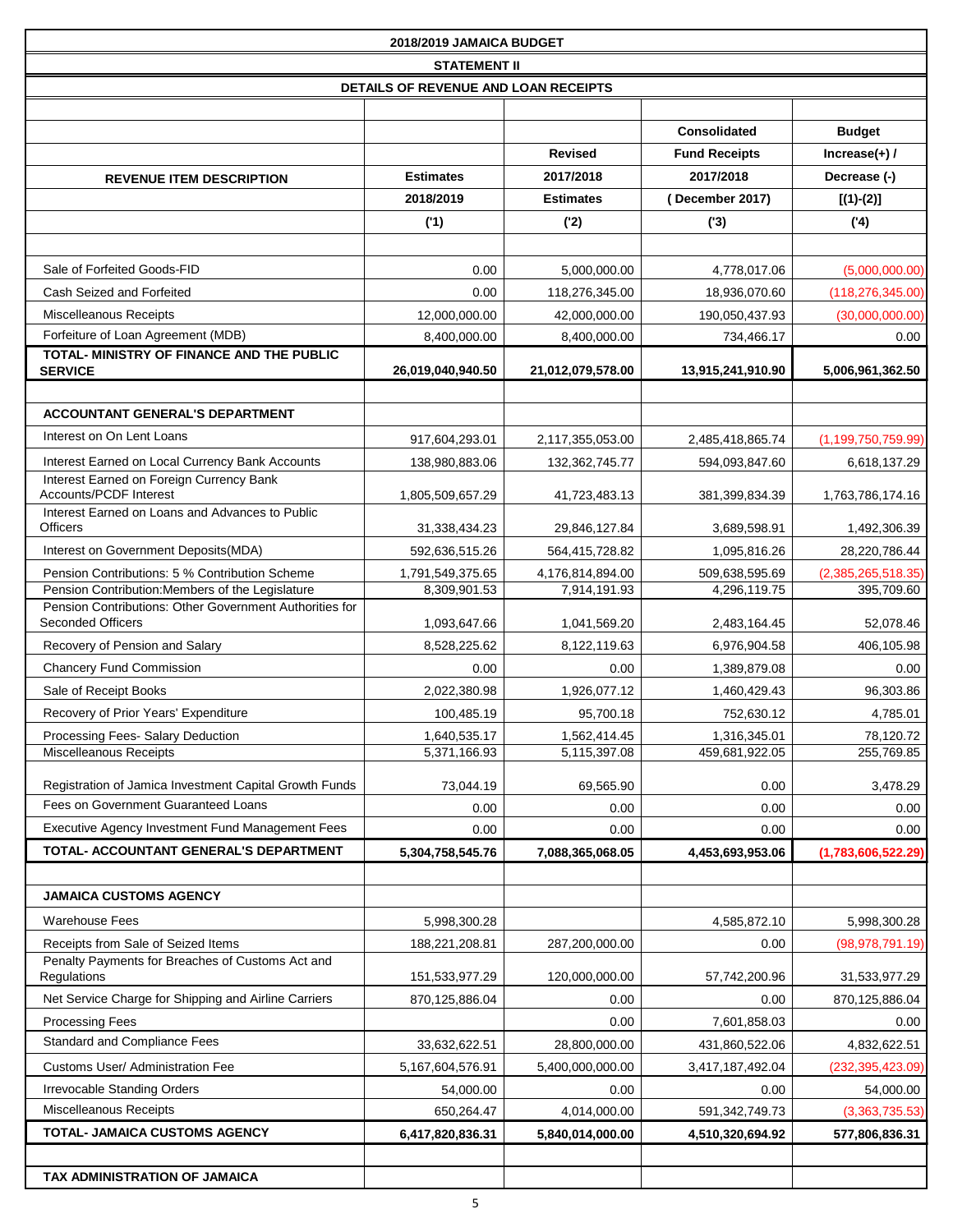|                                                                                         | 2018/2019 JAMAICA BUDGET             |                                |                       |                              |
|-----------------------------------------------------------------------------------------|--------------------------------------|--------------------------------|-----------------------|------------------------------|
|                                                                                         | <b>STATEMENT II</b>                  |                                |                       |                              |
|                                                                                         | DETAILS OF REVENUE AND LOAN RECEIPTS |                                |                       |                              |
|                                                                                         |                                      |                                |                       |                              |
|                                                                                         |                                      |                                | <b>Consolidated</b>   | <b>Budget</b>                |
|                                                                                         |                                      | <b>Revised</b>                 | <b>Fund Receipts</b>  | $Increase(+)$ /              |
| <b>REVENUE ITEM DESCRIPTION</b>                                                         | <b>Estimates</b>                     | 2017/2018                      | 2017/2018             | Decrease (-)                 |
|                                                                                         | 2018/2019                            | <b>Estimates</b>               | (December 2017)       | $[(1)-(2)]$                  |
|                                                                                         | (1)                                  | ('2)                           | (3)                   | (4)                          |
| Penalty for late and non-payment of sundry taxes and                                    |                                      |                                |                       |                              |
| licences                                                                                | 300,000.00                           | 620,000.00                     | 0.00                  | (320,000.00)                 |
| Penalty for Breaches of Spirit Licences                                                 | 400,000.00                           | 450,000.00                     | 0.00                  | (50,000.00)                  |
| Property Tax (2.5%)                                                                     | 200,000,000.00                       | 160,000,000.00                 | 120,445,843.56        | 40,000,000.00                |
| National Health Fund(NHF 2.5%)                                                          | 0.00                                 | 0.00                           | 0.00                  | 0.00                         |
| Passport Immigration & Citizenship Agency Fee 0.5%                                      | 460,000.00                           | 440,000.00                     | 204,390.00            | 20,000.00                    |
| Road Maintenance Fund 2.5%                                                              | 37,000,000.00                        | 33,000,000.00                  | 18,628,916.10         | 4,000,000.00                 |
| Special Consumption Tax 2.5%                                                            | 0.00                                 | 0.00                           | 0.00                  | 0.00                         |
| Island Traffic Authority 20%                                                            | 15,000,000.00                        | 11,000,000.00                  | 6.509.401.78          | 4,000,000.00                 |
| <b>Police User Fees</b>                                                                 | 360,000,000.00                       | 300,000,000.00                 | 126,601,600.00        | 60,000,000.00                |
| Trade Licence 2.5%                                                                      | 6,300,000.00                         | 6,000,000.00                   | 4,596,392.22          | 300,000.00                   |
| <b>Miscellaneous Receipts</b>                                                           | 25,000,000.00                        | 24,000,000.00                  | 204,896,200.99        | 1,000,000.00                 |
| Firearm Licensing Authority User Fees                                                   | 0.00                                 | 0.00                           | 4,585,862.95          | 0.00                         |
| Net Service Charge for services rendered by Excise<br><b>Officers</b>                   | 0.00                                 | 0.00                           | 0.00                  | 0.00                         |
| TOTAL-TAX ADMINISTRATION OF JAMAICA                                                     | 644,460,000.00                       | 535,510,000.00                 | 486,468,607.60        | 108,950,000.00               |
|                                                                                         |                                      |                                |                       |                              |
| <b>MINISTRY OF NATIONAL SECURITY</b>                                                    |                                      |                                |                       |                              |
| Sale of Services- CRDC                                                                  | 13,500,000.00                        | 11,145,600.00                  | 0.00                  | 2,354,400.00                 |
| <b>Miscelleanous Receipts</b>                                                           | 4,200,000.00                         | 15,000,000.00                  | 13,619,444.84         | (10,800,000.00)              |
| <b>TOTAL- MINISTRY OF NATIONAL SECURITY</b>                                             | 17,700,000.00                        | 26,145,600.00                  | 13,619,444.84         | (8,445,600.00)               |
|                                                                                         |                                      |                                |                       |                              |
| <b>JAMAICA DEFENCE FORCE</b>                                                            |                                      |                                |                       |                              |
| Rental of Lettings (Land and Buildings) Soldier's                                       |                                      |                                |                       |                              |
| Contribution                                                                            | 900,000.00                           | 21,000,000.00                  | 0.00                  | (20, 100, 000.00)            |
| Soldiers' Contribution to various services                                              | 3,500,000.00                         | 9,225,208.84                   | 2,553,865.27          | (5,725,208.84)               |
| <b>TOTAL-JAMAICA DEFENCE FORCE</b>                                                      | 4,400,000.00                         | 30,225,208.84                  | 2,553,865.27          | (25, 825, 208.84)            |
|                                                                                         |                                      |                                |                       |                              |
| <b>POLICE DEPARTMENT</b>                                                                |                                      |                                |                       |                              |
| <b>Police Certificates</b><br>Finger Print Search (Formerly User Service Fees)          | 710,046,000.00                       | 674,735,000.00                 | 33,456,250.00         | 35,311,000.00                |
|                                                                                         | 0.00                                 | 0.00                           | 50,289,705.78         | 0.00                         |
| Pension Contributions: Constabulary<br><b>Pension Contributions: Special Constables</b> | 219,454,000.00                       | 216,454,000.00                 | 127, 166, 552. 47     | 3,000,000.00                 |
| <b>Accident Report</b>                                                                  | 0.00                                 | 0.00                           | 18,104,824.88         | 0.00                         |
| Miscellaneous Receipts                                                                  | 24,839,000.00<br>70,443,000.00       | 20,839,000.00<br>61,443,000.00 | 0.00<br>27,384,173.79 | 4,000,000.00<br>9,000,000.00 |
| <b>TOTAL-POLICE DEPARTMENT</b>                                                          | 1,024,782,000.00                     | 973,471,000.00                 | 256,401,506.92        | 51,311,000.00                |
|                                                                                         |                                      |                                |                       |                              |
| DEPARTMENT OF CORRECTIONAL SERVICES                                                     |                                      |                                |                       |                              |
| Sundry Fines and Contribution                                                           | 1,205,100.00                         | 1,186,600.00                   | 5,936,678.42          | 18,500.00                    |
| TOTAL - DEPARTMENT OF CORRECTIONAL<br><b>SERVICES</b>                                   | 1,205,100.00                         | 1,186,600.00                   | 5,936,678.42          | 18,500.00                    |
|                                                                                         |                                      |                                |                       |                              |
| PASSPORT, IMMIGRATION AND CITIZENSHIP                                                   |                                      |                                |                       |                              |
| <b>AGENCY</b>                                                                           |                                      |                                |                       |                              |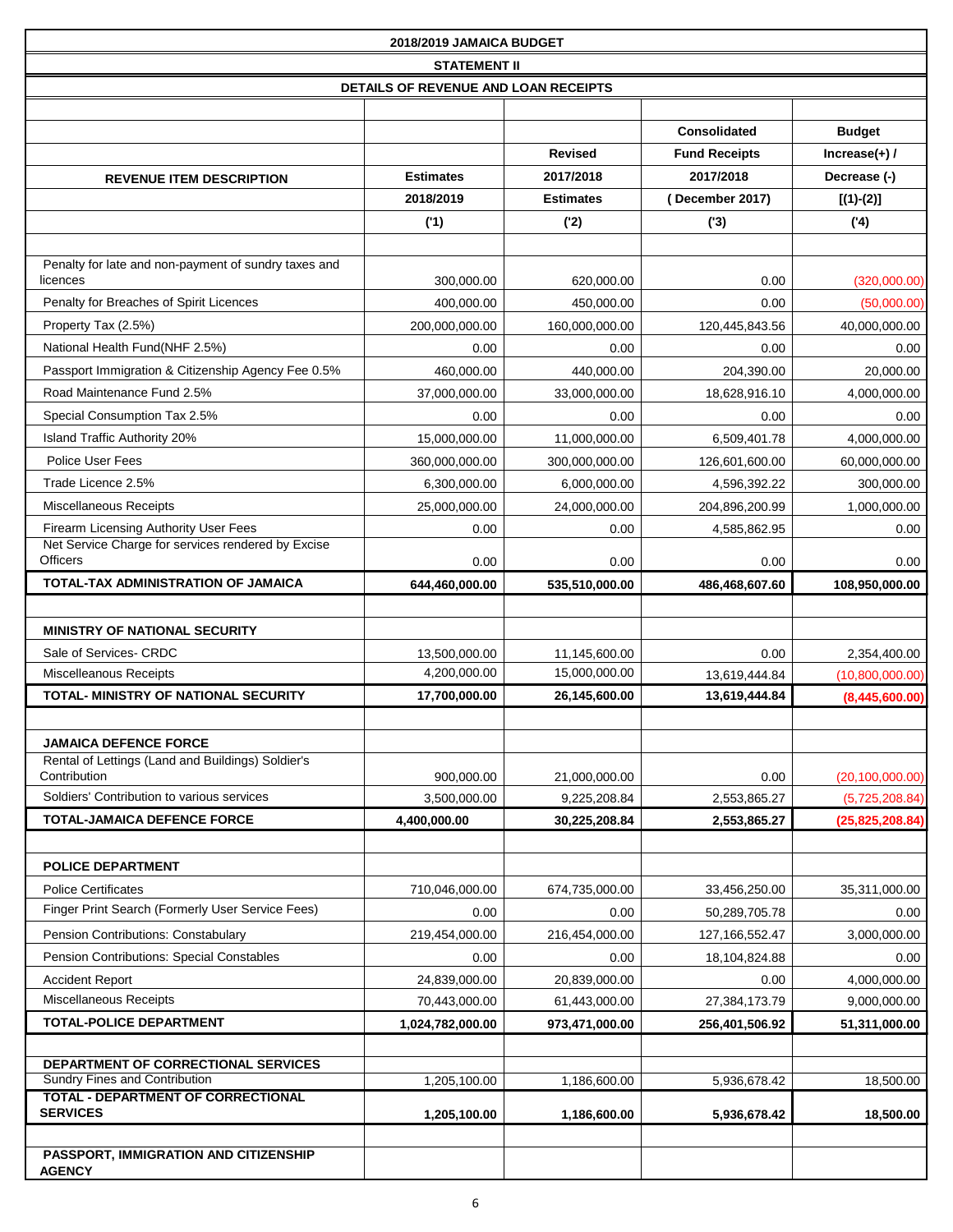| 2018/2019 JAMAICA BUDGET                                              |                                      |                  |                      |                   |
|-----------------------------------------------------------------------|--------------------------------------|------------------|----------------------|-------------------|
|                                                                       | <b>STATEMENT II</b>                  |                  |                      |                   |
|                                                                       | DETAILS OF REVENUE AND LOAN RECEIPTS |                  |                      |                   |
|                                                                       |                                      |                  |                      |                   |
|                                                                       |                                      |                  | <b>Consolidated</b>  | <b>Budget</b>     |
|                                                                       |                                      | <b>Revised</b>   | <b>Fund Receipts</b> | Increase $(+)$ /  |
| <b>REVENUE ITEM DESCRIPTION</b>                                       | <b>Estimates</b>                     | 2017/2018        | 2017/2018            | Decrease (-)      |
|                                                                       | 2018/2019                            | <b>Estimates</b> | (December 2017)      | $[(1)-(2)]$       |
|                                                                       | (1)                                  | ('2)             | (3)                  | (4)               |
|                                                                       |                                      |                  |                      |                   |
| <b>Passport Services</b>                                              | 1,733,879,340.51                     | 0.00             | 0.00                 | 1,733,879,340.51  |
| <b>Citizenship Services</b>                                           | 65,546,940.00                        | 0.00             | 0.00                 | 65,546,940.00     |
| <b>Immigration Services</b>                                           | 396,592,320.00                       | 0.00             | 0.00                 | 396,592,320.00    |
| <b>Miscelleanous Fees</b><br>TOTAL- PASSPORT, IMMIGRATION AND         | 253,080,000.00                       | 0.00             | 319,515.91           | 253,080,000.00    |
| <b>CITIZENSHIP AGENCY</b>                                             | 2,449,098,600.51                     | 0.00             | 319,515.91           | 2,449,098,600.51  |
|                                                                       |                                      |                  |                      |                   |
| <b>MINISTRY OF JUSTICE</b>                                            |                                      |                  |                      |                   |
| <b>Traffic Fines</b>                                                  | 284,054,000.00                       | 220,301,000.00   | 291,058,778.32       | 63,753,000.00     |
| <b>Other Court Fines</b>                                              | 160.087.00                           | 254,815.00       | 0.00                 | (94, 728.00)      |
| Sale of Revised Laws of Jamaica to the Private Sector                 | 0.00                                 | 0.00             | 0.00                 | 0.00              |
| Forfeited Recognizances (Funds)                                       | 0.00                                 | 0.00             | 0.00                 | 0.00              |
| Sale of Marriage Licences                                             | 0.00                                 | 0.00             | 0.00                 | 0.00              |
| <b>Miscellaneous Receipts</b>                                         | 860,030.00                           | 982,878.00       | 215,063,140.14       | (122, 848.00)     |
| <b>Tender Documents</b>                                               | 0.00                                 | 27,000.00        | 0.00                 | (27,000.00)       |
| <b>TOTAL- MINISTRY OF JUSTICE</b>                                     | 285,074,117.00                       | 221,565,693.00   | 506,121,918.46       | 63,508,424.00     |
|                                                                       |                                      |                  |                      |                   |
| ADMINISTRATOR GENERAL'S DEPARTMENT                                    |                                      |                  |                      |                   |
| Charges for Administering Intestate Estate (50% of<br>Gross Receints) | 15,000,000.00                        | 40,000,000.00    | 29,749,068.30        | (25,000,000.00)   |
| Bona Vacantia and Unclaimed Balances                                  | 5,000,000.00                         | 5,000,000.00     | 140,700.00           | 0.00              |
| TOTAL- ADMINISTRATOR GENERAL'S DEPARTMENT                             | 20,000,000.00                        | 45,000,000.00    | 29,889,768.30        | (25,000,000.00)   |
|                                                                       |                                      |                  |                      |                   |
| MINISTRY OF FOREIGN AFFAIRS AND FOREIGN<br><b>TRADE</b>               |                                      |                  |                      |                   |
| Visa Fees from Overseas Missions                                      | 20,254,274.00                        | 12,328,226.00    | 6,520,705.94         | 13,733,568.06     |
| Authentication fees                                                   | 13,502,851.00                        | 8,218,818.00     | 13,207,992.98        | 294,858.02        |
| Rush fees                                                             | 3,375,712.00                         | 2,054,704.00     | 516,060.70           | 2,859,651.30      |
| Consul fees                                                           | 18,903,991.00                        | 11,506,345.00    | 5,238,698.08         | 13,665,292.92     |
| Postage fees                                                          | 2,700,571.00                         | 1,643,764.00     | 27,900.26            | 2,672,670.74      |
| <b>Miscellaneous Receipts</b>                                         | 8,776,852.00                         | 5,342,231.00     | 70,047,530.05        | (61, 270, 678.05) |
| TOTAL- MINISTRY OF FOREIGN AFFAIRS AND                                |                                      |                  |                      |                   |
| <b>FOREIGN TRADE</b>                                                  | 67,514,251.00                        | 41,094,088.00    | 95,558,888.01        | (28,044,637.01)   |
| MINISTRY OF LABOUR AND SOCIAL SECURITY                                |                                      |                  |                      |                   |
|                                                                       |                                      |                  |                      |                   |
| Reimbursement - NIS                                                   | 625,457,677.86                       | 524,148,301.00   | 459,031,419.77       | 101,309,376.86    |
| Fees - Factories Registration Act                                     | 2,631,542.62                         | 1,454,425.00     | 127,000.00           | 1,177,117.62      |
| Fees - Employment Agencies Registration Act                           | 325,714.29                           | 405,000.00       | 231,000.00           | (79, 285.71)      |
| Fees - Recruiting of Workers Act                                      | 0.00                                 | 0.00             | 0.00                 | 0.00              |
| <b>Work Permit</b><br>Miscellaneous Receipts                          | 840,718,000.00                       | 840,718,000.00   | 93,690.68            | 0.00              |
| TOTAL-MINISTRY OF LABOUR AND SOCIAL                                   | 1,169,458.15                         | 1,825,000.00     | 7,535,687.17         | (655, 541.85)     |
| <b>SECURITY</b>                                                       | 1,470,302,392.92                     | 1,368,550,726.00 | 467,018,797.62       | 101,751,666.92    |
|                                                                       |                                      |                  |                      |                   |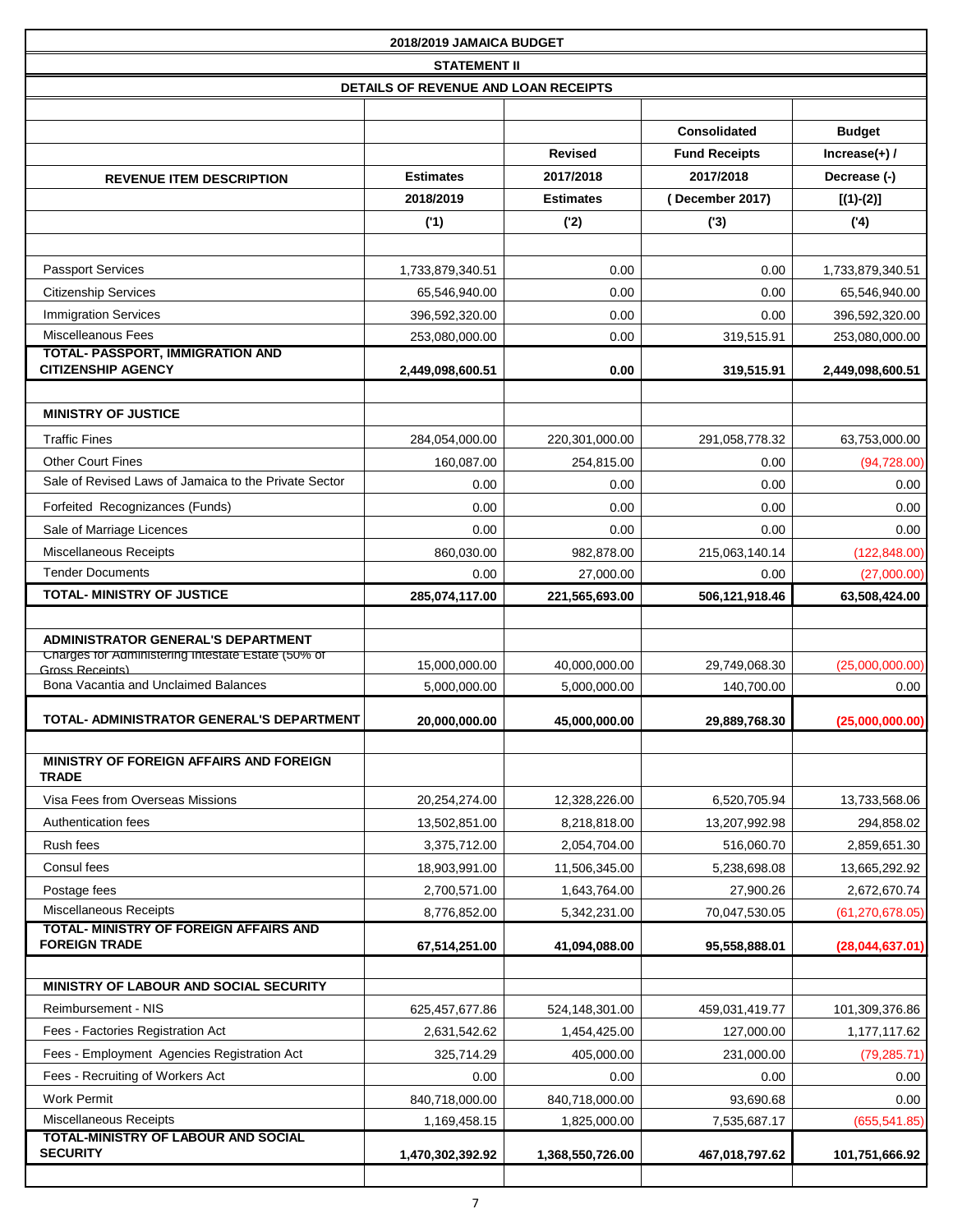|                                                                              | 2018/2019 JAMAICA BUDGET             |                  |                      |                  |
|------------------------------------------------------------------------------|--------------------------------------|------------------|----------------------|------------------|
|                                                                              | <b>STATEMENT II</b>                  |                  |                      |                  |
|                                                                              | DETAILS OF REVENUE AND LOAN RECEIPTS |                  |                      |                  |
|                                                                              |                                      |                  |                      |                  |
|                                                                              |                                      |                  | <b>Consolidated</b>  | <b>Budget</b>    |
|                                                                              |                                      | <b>Revised</b>   | <b>Fund Receipts</b> | Increase $(+)$ / |
| <b>REVENUE ITEM DESCRIPTION</b>                                              | <b>Estimates</b>                     | 2017/2018        | 2017/2018            | Decrease (-)     |
|                                                                              | 2018/2019                            | <b>Estimates</b> | (December 2017)      | $[(1)-(2)]$      |
|                                                                              | (1)                                  | ('2)             | (3)                  | (4)              |
|                                                                              |                                      |                  |                      |                  |
| MINISTRY OF EDUCATION, YOUTH AND CULTURE                                     |                                      |                  |                      |                  |
| Fees from Jamaica School Certificate Examinations                            | 150,000.00                           | 205,000.00       | 104,770.00           | (55,000.00)      |
| Rental of EDDC and other Buildings                                           | 5,000,000.00                         | 6,500,000.00     | 430,000.00           | (1,500,000.00)   |
| Repayment of Bonds by Teachers                                               | 17,500,000.00                        | 17,000,000.00    | 4,948,056.81         | 500,000.00       |
| Transcripts                                                                  | 50,000.00                            | 1,500.00         | 800.00               | 48,500.00        |
| Recovery of Previous years Expenditure                                       | 12,000,000.00                        | 15,000,000.00    | 1,498,211.13         | (3,000,000.00)   |
| <b>Miscellaneous Receipts</b>                                                | 10,000,000.00                        | 10,000,000.00    | 143,052,607.16       | 0.00             |
| TOTAL- MINISTRY OF EDUCATION, YOUTH AND<br><b>CULTURE</b>                    | 44,700,000.00                        | 48,706,500.00    | 150,034,445.10       | (4,006,500.00)   |
|                                                                              |                                      |                  |                      |                  |
| <b>MINISTRY OF HEALTH</b>                                                    |                                      |                  |                      |                  |
| Registration of Pharmacies and Pharmacists                                   | 480,000.00                           | 0.00             | 0.00                 | 480,000.00       |
| <b>Registration of Drugs</b>                                                 | 36,000,000.00                        | 0.00             | 0.00                 | 36,000,000.00    |
| Parents Contribution toward Maintenance of Children in                       |                                      |                  |                      |                  |
| Children's Home                                                              | 18,000,000.00                        | 0.00             | 0.00                 | 18,000,000.00    |
| <b>Drug Permits</b>                                                          | 600,000.00                           | 10,000,000.00    | 0.00                 | (9,400,000.00)   |
| <b>Miscellaneous Receipts</b>                                                | 1,200,000.00                         | 12,000,000.00    | 10,953,316.30        | (10,800,000.00)  |
| Advisory Panel on Ethics (Research Proposal)                                 | 216,000.00                           | 0.00             |                      | 216,000.00       |
| <b>TOTAL- MINISTRY OF HEALTH</b>                                             | 56,496,000.00                        | 22,000,000.00    | 10,953,316.30        | 34,280,000.00    |
|                                                                              |                                      |                  |                      |                  |
| <b>GOVERNMENT CHEMIST</b>                                                    |                                      |                  |                      |                  |
| Fees from Laboratory analyses                                                | 1,008,000.00                         | 1,008,000.00     | 357,903.30           | 0.00             |
| <b>TOTAL-GOVERNMENT CHEMIST</b>                                              | 1,008,000.00                         | 1,008,000.00     | 357,903.30           | 0.00             |
|                                                                              |                                      |                  |                      |                  |
| MINISTRY OF CULTURE, GENDER, ENTERTAINMENT<br><b>AND SPORTS</b>              |                                      |                  |                      |                  |
| Irrevocable Order                                                            | 12,000.00                            | 37,000.00        | 0.00                 | (25,000.00)      |
| <b>Miscelleanous Receipts</b>                                                | 100,000.00                           | 268,000.00       | 972,938.39           | (168,000.00)     |
| <b>ENTERTAINMENT AND SPORTS</b>                                              | 112,000.00                           | 305,000.00       | 972,938.39           | (193,000.00)     |
|                                                                              |                                      |                  |                      |                  |
| MINISTRY OF INDUSTRY COMMERCE                                                |                                      |                  |                      |                  |
| <b>AGRICULTURE AND FISHERIES</b>                                             |                                      |                  |                      |                  |
| Agricultural Land Management Division                                        | 1,600,000.00                         | 1,600,000.00     | 0.00                 | 0.00             |
| Miscelleanous Receipts                                                       | 0.00                                 | 0.00             | 115,703,098.75       | 0.00             |
| Other Receipts from Agricultural Stations                                    | 0.00                                 | 0.00             | 0.00                 | 0.00             |
| Receipts from sundry and other receipts                                      | 6,000.00                             | 0.00             | 0.00                 | 6,000.00         |
| TOTAL- MINISTRY OF INDUSTRY COMMERCE<br><b>AGRICULTURE AND FISHERIES</b>     | 1,606,000.00                         | 1,600,000.00     | 115,703,098.75       | 6,000.00         |
|                                                                              |                                      |                  |                      |                  |
| FOOD PROTECTION, INSPECTION AND                                              |                                      |                  |                      |                  |
| <b>DEINFESTATION DIVISION</b>                                                |                                      |                  |                      |                  |
| Food Protection, Inspection & Deinfestation Division -<br><b>Sundry Fees</b> | 9,000,000.00                         | 8,000,000.00     | 0.00                 | 1,000,000.00     |
| TOTAL - FOOD STORAGE AND PREVENTION OF                                       |                                      |                  |                      |                  |
| <b>INVESTATION DIVISION</b>                                                  | 9,000,000.00                         | 8,000,000.00     | 0.00                 | 1,000,000.00     |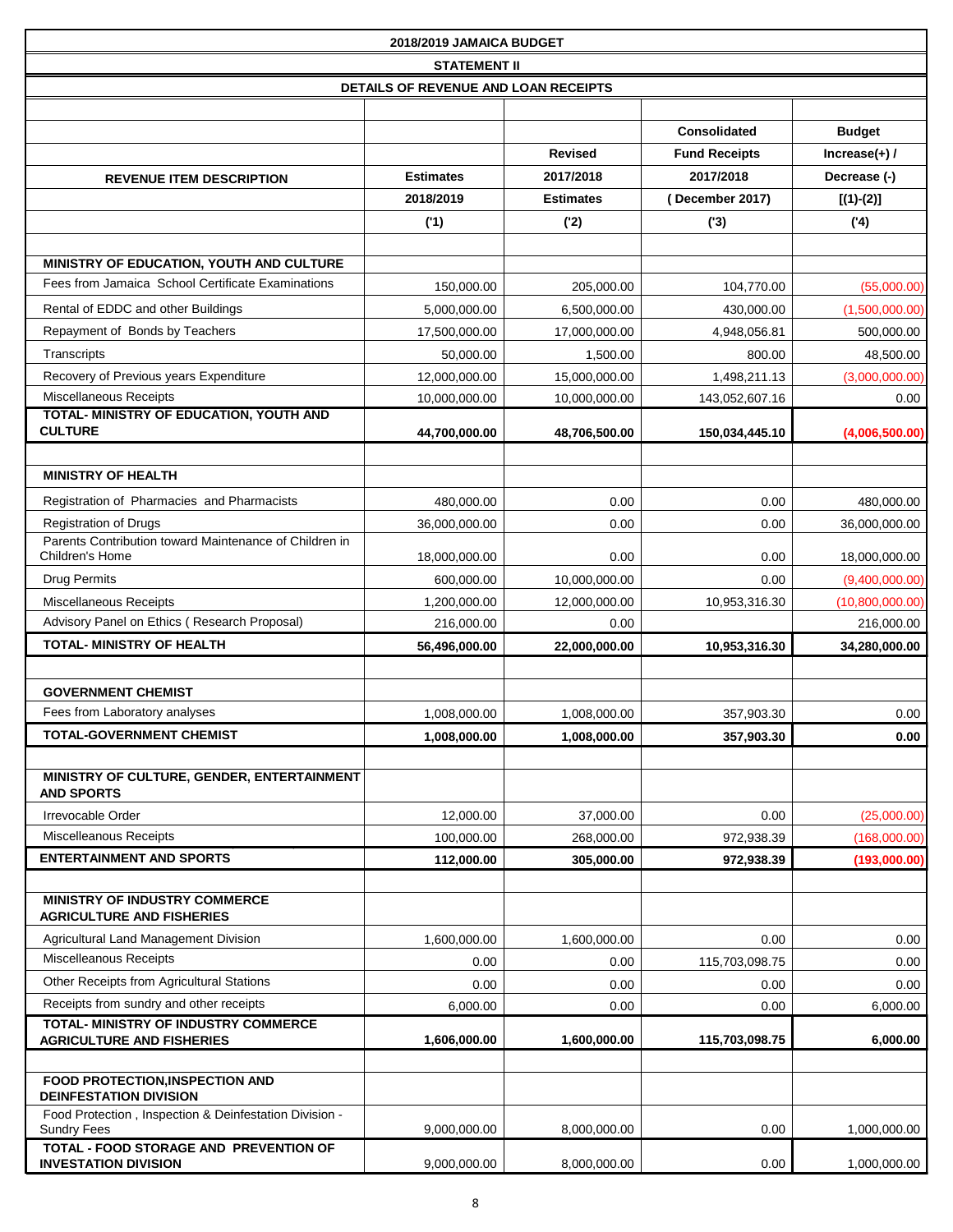|                                                                                                       | 2018/2019 JAMAICA BUDGET             |                  |                      |                  |
|-------------------------------------------------------------------------------------------------------|--------------------------------------|------------------|----------------------|------------------|
|                                                                                                       | <b>STATEMENT II</b>                  |                  |                      |                  |
|                                                                                                       | DETAILS OF REVENUE AND LOAN RECEIPTS |                  |                      |                  |
|                                                                                                       |                                      |                  |                      |                  |
|                                                                                                       |                                      |                  | <b>Consolidated</b>  | <b>Budget</b>    |
|                                                                                                       |                                      | <b>Revised</b>   | <b>Fund Receipts</b> | Increase $(+)$ / |
| <b>REVENUE ITEM DESCRIPTION</b>                                                                       | <b>Estimates</b>                     | 2017/2018        | 2017/2018            | Decrease (-)     |
|                                                                                                       | 2018/2019                            | <b>Estimates</b> | (December 2017)      | $[(1)-(2)]$      |
|                                                                                                       | (1)                                  | ('2)             | (3)                  | (4)              |
|                                                                                                       |                                      |                  |                      |                  |
|                                                                                                       |                                      |                  |                      |                  |
| OFFICE OF THE GOVERNMENT TRUSTEE                                                                      |                                      |                  |                      |                  |
| Commission on Dividend Payment                                                                        | 1,288,000.00                         | 1,581,000.00     | 0.00                 | (293,000.00)     |
| Legal fees and charges against the Bankruptcy                                                         | 5,250,000.00                         | 630,000.00       | 5,907,180.45         | (657, 180.45)    |
| TOTAL- OFFICE OF THE GOVERNMENT TRUSTEE                                                               | 6,538,000.00                         | 2,211,000.00     | 5,907,180.45         | (950, 180.45)    |
|                                                                                                       |                                      |                  |                      |                  |
| OFFICE OF THE SUPERVISOR OF INSOLVENCY                                                                |                                      |                  |                      |                  |
| <b>Bankruptcy Status Verification</b>                                                                 | 2,340,000.00                         | 750,000.00       | 0.00                 | 1,590,000.00     |
| <b>Trustee Application Fee</b>                                                                        | 60,000.00                            | 40,000.00        | 0.00                 | 20,000.00        |
| Trustee Licence Fee                                                                                   | 480,000.00                           | 480,000.00       | 0.00                 | 0.00             |
| <b>Trustee License Renewal</b>                                                                        | 2,000.00                             | 17,000.00        | 0.00                 | (15,000.00)      |
| TOTAL-OFFICE OF THE SUPERVISOR OF<br><b>INSOLVENCY</b>                                                | 2,882,000.00                         | 1,287,000.00     | 0.00                 | 1,595,000.00     |
|                                                                                                       |                                      |                  |                      |                  |
| <b>TRADE BOARD</b>                                                                                    |                                      |                  |                      |                  |
| <b>Certification Fees</b>                                                                             | 7,059,709.00                         | 7,189,380.00     | 0.00                 | (129, 671.00)    |
| <b>Dealers Registration</b>                                                                           | 0.00                                 | 0.00             | 0.00                 | 0.00             |
| <b>Scrap Metal</b>                                                                                    | 3,202,644.00                         | 2,684,722.00     | 0.00                 | 517,922.00       |
| Car Dealers Registration                                                                              | 49,110,000.00                        | 38,803,725.00    | 0.00                 | 10,306,275.00    |
| <b>Collateral Letter</b>                                                                              | 4,042,500.00                         | 0.00             | 0.00                 | 4,042,500.00     |
| Letter of Transfer                                                                                    | 1,413,000.00                         | 0.00             | 0.00                 | 1,413,000.00     |
| <b>Miscellaneous Receipts</b>                                                                         | 4,212,000.00                         | 10,271,158.00    | 54,994,125.98        | (6,059,158.00)   |
| <b>TOTAL- TRADE BOARD</b>                                                                             | 69,039,853.00                        | 58,948,985.00    | 54,994,125.98        | 10,090,868.00    |
|                                                                                                       |                                      |                  |                      |                  |
| DEPARTMENT OF COOPERATIVE AND FRIENDLY<br><b>SOCIETIES</b>                                            |                                      |                  |                      |                  |
| Amendment to Rules Fees                                                                               | 30,000.00                            | 80,000.00        | 0.00                 | (50,000.00)      |
| Registration Fees - Cooperative & Friendly Society                                                    | 120,000.00                           | 100,000.00       | 0.00                 | 20,000.00        |
| <b>Registration of Special Resolution</b>                                                             | 0.00                                 | 0.00             | 0.00                 | 0.00             |
| Arbitration                                                                                           | 50,000.00                            | 150,000.00       | 0.00                 | (100,000.00)     |
| Training                                                                                              | 270,000.00                           | 585,000.00       | 0.00                 | (315,000.00)     |
| Registration of change in office to include registration of<br><b>Branch Office with IP Societies</b> | 0.00                                 | 0.00             | 0.00                 | 0.00             |
| Annual Fees for IP Societies                                                                          | 300,000.00                           | 300,000.00       | 0.00                 | 0.00             |
| <b>Miscellaneous Receipts</b>                                                                         | 105,000.00                           | 585,000.00       | 968,310.00           | (480,000.00)     |
| TOTAL- DEPARTMENT OF COOPERATIVE AND<br><b>FRIENDLY SOCIETIES</b>                                     | 875,000.00                           | 1,800,000.00     | 968,310.00           | (925,000.00)     |
|                                                                                                       |                                      |                  |                      |                  |
| <b>COMPANIES OFFICE OF JAMAICA</b>                                                                    |                                      |                  |                      |                  |
| Fees for Registration of Companies (50% of Surplus to<br><b>Consolidated Fund)</b>                    | 309,678.00                           | 252,410.00       | 0.00                 | 57,268.00        |
| Fees for Registration of Business Names (50% Surplus<br>to Consolidated Fund)                         | 48,685.00                            | 45,298.00        | 0.00                 | 3,387.00         |
| Miscellaneous receipts                                                                                | 66,544.00                            | 105,850.00       | 0.00                 | (39,306.00)      |
|                                                                                                       |                                      |                  |                      |                  |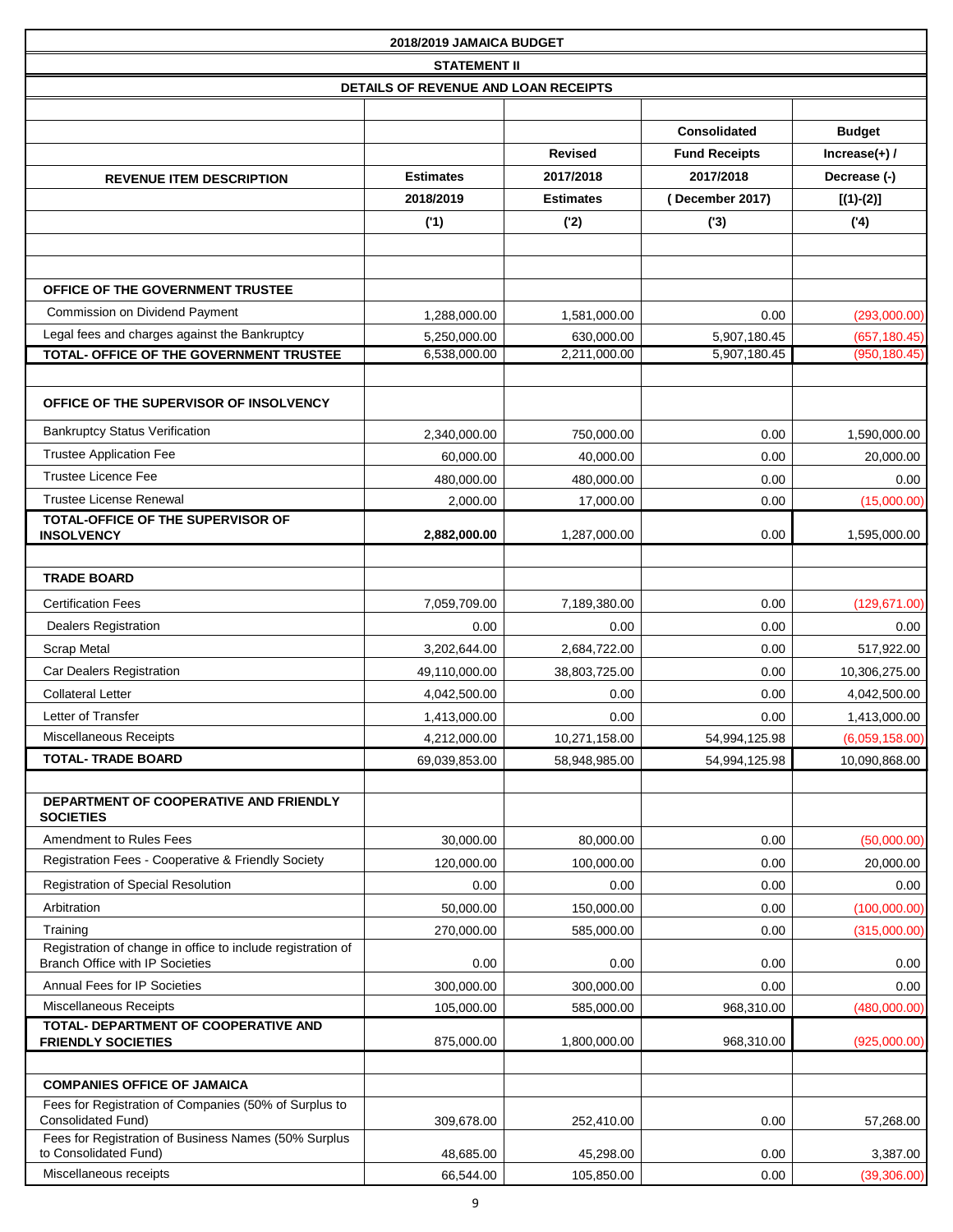|                                                                       | 2018/2019 JAMAICA BUDGET             |                  |                      |                  |
|-----------------------------------------------------------------------|--------------------------------------|------------------|----------------------|------------------|
|                                                                       | <b>STATEMENT II</b>                  |                  |                      |                  |
|                                                                       | DETAILS OF REVENUE AND LOAN RECEIPTS |                  |                      |                  |
|                                                                       |                                      |                  |                      |                  |
|                                                                       |                                      |                  | <b>Consolidated</b>  | <b>Budget</b>    |
|                                                                       |                                      | <b>Revised</b>   | <b>Fund Receipts</b> | Increase $(+)$ / |
| <b>REVENUE ITEM DESCRIPTION</b>                                       | <b>Estimates</b>                     | 2017/2018        | 2017/2018            | Decrease (-)     |
|                                                                       | 2018/2019                            | <b>Estimates</b> | (December 2017)      | $[(1)-(2)]$      |
|                                                                       | (1)                                  | ('2)             | (3)                  | (4)              |
|                                                                       |                                      |                  |                      |                  |
| TOTAL- COMPANIES OFFICE OF JAMAICA                                    | 424,907.00                           | 403,558.00       | 0.00                 | 21,349.00        |
|                                                                       |                                      |                  |                      |                  |
| <b>JAMAICA INTELLECTUAL PROPERTY OFFICE</b>                           |                                      |                  |                      |                  |
| Fees for Registration of Trademark                                    | 86,056,900.00                        | 71,713,512.00    | 26,166,897.45        | 14,343,388.00    |
| Patent fees                                                           | 270,045.00                           | 960,000.00       | 13,269.00            | (689, 955.00)    |
| Design Fees                                                           | 416,250.00                           | 277.500.00       | 91,950.00            | 138,750.00       |
| Search Fees                                                           | 364,800.00                           | 334,400.00       | 2,454,300.00         | 30,400.00        |
| <b>Trade Mark Journal</b>                                             | 482,900.00                           | 370,000.00       | 170,500.00           | 112,900.00       |
| <b>Trade Mark Publication</b>                                         | 5,359,320.00                         | 4,465,800.00     | 1,991,000.00         | 893,520.00       |
| Geographical Indication Registration                                  | 30,000.00                            | 30,000.00        | 55,000.00            | 0.00             |
| Copyright-GDA Registration                                            | 756,000.00                           | 504,000.00       | 224,650.00           | 252,000.00       |
| <b>Madrid Treaty Registration</b>                                     | 5,607,000.00                         | 5,607,000.00     | 0.00                 | 0.00             |
| <b>Patent Corporation Treaty Registration</b>                         | 1,410,000.00                         | 1,410,000.00     | 0.00                 | 0.00             |
| Miscellaneous receipts                                                | 0.00                                 | 0.00             | 18,372,156.65        | 0.00             |
| TOTAL- JAMAICA INTELLECTUAL PROPERTY                                  |                                      |                  |                      |                  |
| <b>OFFICE</b>                                                         | 100,753,215.00                       | 85,672,212.00    | 49,539,723.10        | 15,081,003.00    |
| MINISTRY OF SCIENCE ENERGY TECHNOLOGY AND<br><b>TELECOMMUNICATION</b> |                                      |                  |                      |                  |
| Fees- Electric Lighting Act                                           | 16,000,000.00                        | 16,000,000.00    | 6,906,837.50         | 0.00             |
| <b>Miscelleanous Receipts</b>                                         | 5,000,000.00                         | 0.00             | 9,871,550.69         | 5,000,000.00     |
| <b>TOTAL-MINISTRY OF SCIENCE ENERGY</b>                               |                                      |                  |                      |                  |
| <b>TECHNOLOGY AND TELECOMMUNICATION</b>                               | 21,000,000.00                        | 16,000,000.00    | 16,778,388.19        | 5,000,000.00     |
|                                                                       |                                      |                  |                      |                  |
| <b>SCIENTIFIC RESEARCH COUNCIL</b>                                    |                                      |                  |                      |                  |
| <b>Information Services</b>                                           | 3,993,000.00                         | 0.00             | 0.00                 | 3,993,000.00     |
| Process Development                                                   | 31,825,000.00                        | 0.00             | 0.00                 | 31,825,000.00    |
| Product Research and Development                                      | 34,664,000.00                        | 0.00             | 0.00                 | 34,664,000.00    |
| Promotion and Distribution of Products                                | 0.00                                 | 64,981,000.00    | 0.00                 | (64,981,000.00)  |
| <b>TOTAL- SCIENTIFIC RESEARCH COUNCIL</b>                             | 70,482,000.00                        | 64,981,000.00    | 0.00                 | 5,501,000.00     |
|                                                                       |                                      |                  |                      |                  |
| POST AND TELECOMMUNICATION DEPARTMENT                                 |                                      |                  |                      |                  |
| Sales of Stamps                                                       | 174,335,000.00                       | 174,335,000.00   | 114,208,890.67       | 0.00             |
| Postage, Prepayment                                                   | 550,000,000.00                       | 550,000,000.00   | 363,937,679.75       | 0.00             |
| Commission on Money Order and Postal Orders                           | 0.00                                 | 0.00             | 0.00                 | 0.00             |
| C.O.D. and Customs Clearance Fees on Parcels                          | 4,000,000.00                         | 4,000,000.00     | 2,049,750.00         | 0.00             |
| Shares of Postage on Parcels                                          | 0.00                                 | 0.00             | 0.00                 | 0.00             |
| <b>Rental of Property</b>                                             | 13,976,000.00                        | 13,976,000.00    | 9,708,703.60         | 0.00             |
| Rental of Letter Boxes and Bags                                       | 23,908,000.00                        | 23,908,000.00    | 13,599,281.89        | 0.00             |
| <b>Terminal Dues</b>                                                  | 30,500,000.00                        | 30,500,000.00    | 374,178.07           | 0.00             |
| <b>Other Postal Business</b>                                          | 40,000,000.00                        | 40,000,000.00    | 72, 153, 198. 43     | 0.00             |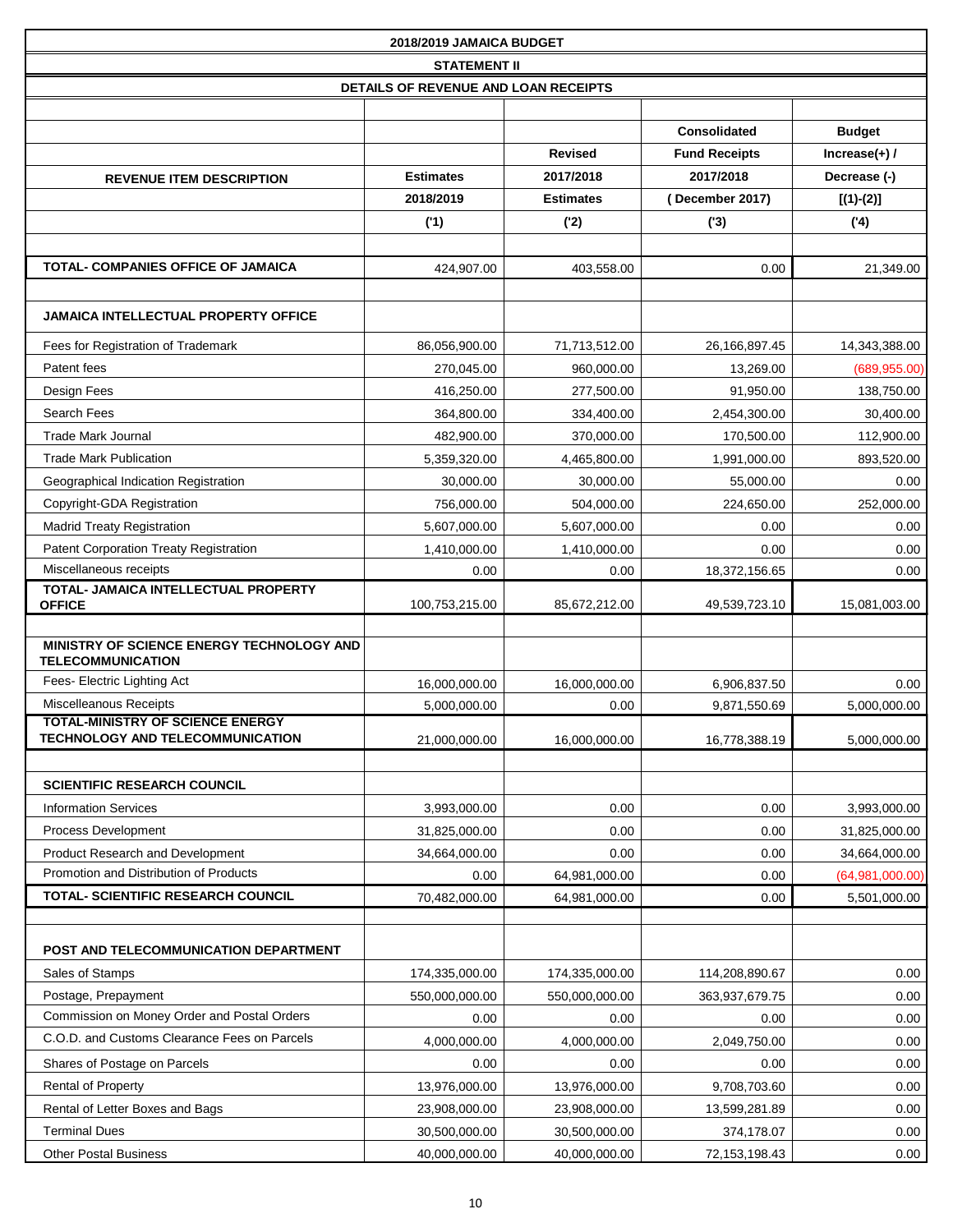|                                                                                              | 2018/2019 JAMAICA BUDGET             |                  |                      |                    |
|----------------------------------------------------------------------------------------------|--------------------------------------|------------------|----------------------|--------------------|
|                                                                                              | <b>STATEMENT II</b>                  |                  |                      |                    |
|                                                                                              | DETAILS OF REVENUE AND LOAN RECEIPTS |                  |                      |                    |
|                                                                                              |                                      |                  |                      |                    |
|                                                                                              |                                      |                  | <b>Consolidated</b>  | <b>Budget</b>      |
|                                                                                              |                                      | <b>Revised</b>   | <b>Fund Receipts</b> | $Increase(+)$ /    |
| <b>REVENUE ITEM DESCRIPTION</b>                                                              | <b>Estimates</b>                     | 2017/2018        | 2017/2018            | Decrease (-)       |
|                                                                                              | 2018/2019                            | <b>Estimates</b> | (December 2017)      | $[(1)-(2)]$        |
|                                                                                              | (1)                                  | ('2)             | (3)                  | (4)                |
|                                                                                              |                                      |                  |                      |                    |
| <b>Commission fees from Jamaica National Small Business</b>                                  | 5,500,000.00                         | 5,500,000.00     | 20,119,260.02        | 0.00               |
| Commission Fees from Ministry of Labour and Social<br>Security for handling Welfare Payments | 120,167,000.00                       | 120,167,000.00   | 65,141,956.49        | 0.00               |
| Commission on the sale of Ministry of Water & Housing<br>Water Tank and Water Coupons        | 0.00                                 | 0.00             | 0.00                 | 0.00               |
| <b>TOTAL- POST AND TELECOMMUNICATION</b><br><b>DEPARTMENT</b>                                | 962,386,000.00                       | 962,386,000.00   | 661,292,898.92       | 0.00               |
|                                                                                              |                                      |                  |                      |                    |
| <b>MINISTRY OF TRANSPORT AND WORKS</b>                                                       |                                      |                  |                      |                    |
| <b>Tender Documents</b>                                                                      | 60,000.00                            | 54,000.00        | 0.00                 | 6,000.00           |
| <b>Other Receipts</b>                                                                        | 70,000.00                            | 60,000.00        | 0.00                 | 10,000.00          |
| Miscelleanous Receipts                                                                       | 130,000.00                           | 160,000.00       | 47,218,244.99        | (30,000.00)        |
| <b>Bluefield Guest House</b>                                                                 | 0.00                                 | 0.00             | 0.00                 | 0.00               |
| On and Off Trailer Plates                                                                    | 0.00                                 | 0.00             | 0.00                 | 0.00               |
| De- earmarked - Civil Aviation Authority                                                     | 5,001,000,000.00                     | 4,413,969,765.44 | 709,292,545.46       | 587,030,234.56     |
| TOTAL- MINISTRY OF TRANSPORT AND WORKS                                                       | 5,001,260,000.00                     | 4,414,243,765.44 | 756,510,790.45       | (14,000.00)        |
| <b>MINES AND GEOLOGY</b>                                                                     |                                      |                  |                      |                    |
| Application for Export Permits                                                               | 590,000.00                           |                  |                      |                    |
| Receipts from issue of Sundry Permits                                                        | 4,500,000.00                         | 4,000,000.00     | 5,000,000.00         | 500,000.00         |
| Laboratory Analysis - Metallic Minerals                                                      | 10,500,000.00                        | 10,000,000.00    | 6,000,000.00         | 500,000.00         |
| Miscellaneous Receipts                                                                       | 283,000,000.00                       | 1,000,000.00     | 39,828,089.52        | 282,000,000.00     |
| Royalties-Bauxite                                                                            | 563,500,000.00                       | 675,240,000.00   | 325,549,004.87       | (111, 740, 000.00) |
| Royalties-Limestone                                                                          | 36,500,000.00                        | 0.00             | 0.00                 | 36,500,000.00      |
| Royalties-Marble                                                                             | 0.00                                 | 0.00             | 0.00                 | 0.00               |
| <b>Blasting Inspections</b>                                                                  | 774,000.00                           |                  | 0.00                 |                    |
| <b>TOTAL- MINES AND GEOLOGY</b>                                                              | 898,774,000.00                       | 690,240,000.00   | 376, 377, 094. 39    | 207,760,000.00     |
|                                                                                              |                                      |                  |                      |                    |
| MINISTRY OF LOCAL GOVERNMENT AND<br><b>COMMUNITY DEVELOPMENT</b>                             |                                      |                  |                      |                    |
| Fire Inspection Fees                                                                         | 0.00                                 | 0.00             | 0.00                 | 0.00               |
| <b>Tender Document Fees</b>                                                                  | 0.00                                 | 0.00             | 0.00                 | 0.00               |
| Repairs of Fire Hydrants                                                                     | 0.00                                 |                  | 0.00                 | 0.00               |
| Permission to Host events                                                                    | 3,000,000.00                         | 1,640,000.00     | 0.00                 | 1,360,000.00       |
| Fines                                                                                        | 0.00                                 | 0.00             | 0.00                 | 0.00               |
| 6% Pension Contribution - Councillors                                                        | 0.00                                 | 0.00             | 1,156,505.86         | 0.00               |
| Miscellaneous Receipts                                                                       | 219,300.00                           | 590,930.00       | 10,408,949.65        | (371, 630.00)      |
| TOTAL- MINISTRY OF LOCAL GOVERNMENT AND<br><b>COMMUNITY DEVELOPMENT</b>                      | 3,219,300.00                         | 2,230,930.00     | 11,565,455.51        | 988,370.00         |
|                                                                                              |                                      |                  |                      |                    |
| <b>JAMAICA FIRE BRIGADE</b>                                                                  |                                      |                  |                      |                    |
| Fire Certification & Application                                                             | 16,000,000.00                        | 16,270,000.00    | 0.00                 | (270,000.00)       |
| Training of Safety Monitor & Demonstration                                                   | 3,500,000.00                         | 1,990,000.00     | 0.00                 | 1,510,000.00       |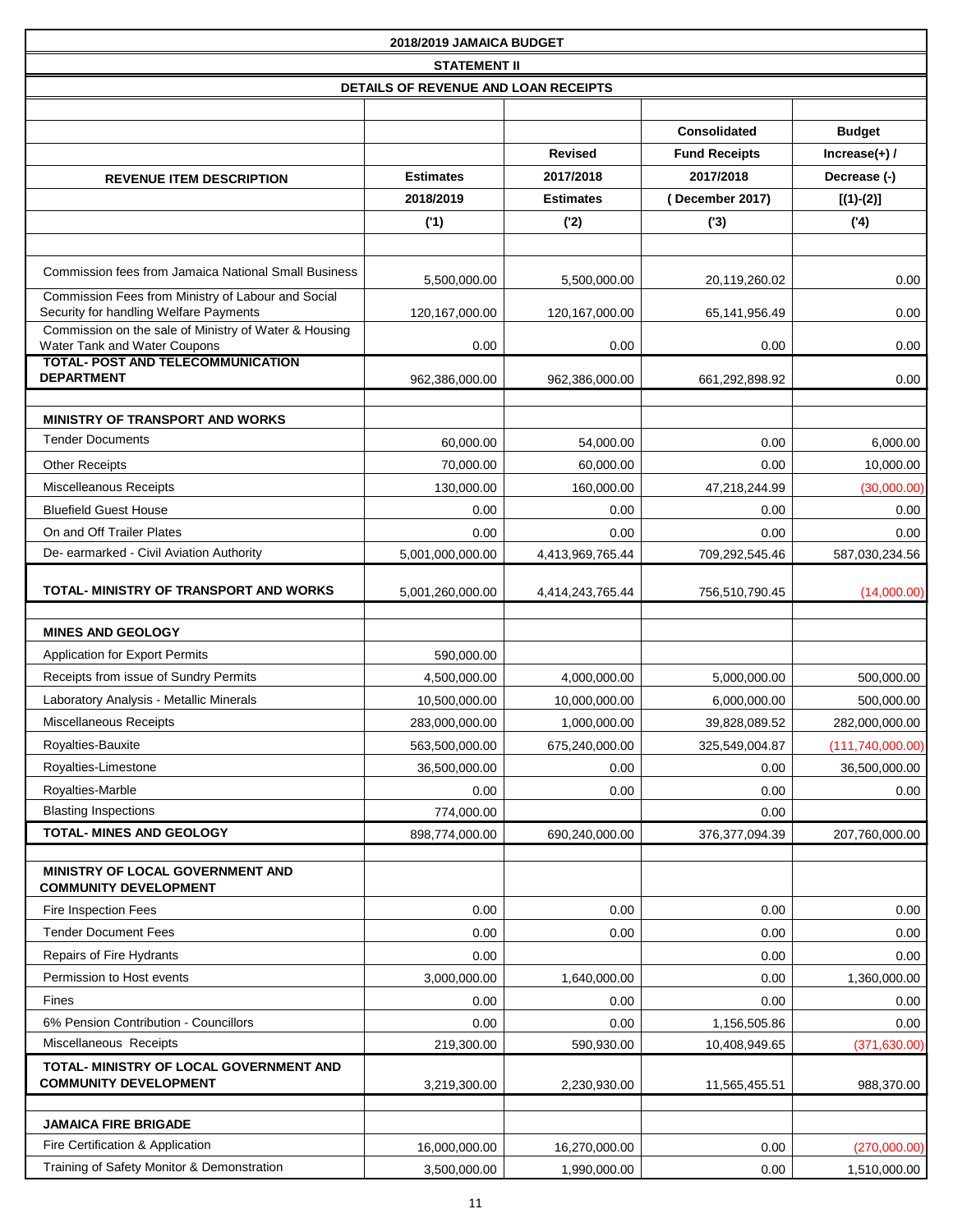|                                                        | 2018/2019 JAMAICA BUDGET             |                                      |                                        |                                      |
|--------------------------------------------------------|--------------------------------------|--------------------------------------|----------------------------------------|--------------------------------------|
|                                                        | <b>STATEMENT II</b>                  |                                      |                                        |                                      |
|                                                        | DETAILS OF REVENUE AND LOAN RECEIPTS |                                      |                                        |                                      |
|                                                        |                                      |                                      |                                        |                                      |
|                                                        |                                      |                                      | Consolidated                           | <b>Budget</b>                        |
|                                                        |                                      | <b>Revised</b>                       | <b>Fund Receipts</b>                   | $Increase(+)$ /                      |
| <b>REVENUE ITEM DESCRIPTION</b>                        | <b>Estimates</b>                     | 2017/2018                            | 2017/2018                              | Decrease (-)                         |
|                                                        | 2018/2019                            | <b>Estimates</b>                     | (December 2017)                        | $[(1)-(2)]$                          |
|                                                        | (1)                                  | ('2)                                 | (3)                                    | (4)                                  |
|                                                        |                                      |                                      |                                        |                                      |
| <b>TOTAL- JAMAICA FIRE BRIGADE</b>                     |                                      |                                      |                                        |                                      |
|                                                        | 19,500,000.00                        | 18,260,000.00                        | 0.00                                   | 1,240,000.00                         |
|                                                        |                                      |                                      |                                        |                                      |
| <b>MISCELLEANOUS RECEIPTS (UNCLASSIFIED)</b>           |                                      |                                      | 113,371,481.82                         |                                      |
|                                                        |                                      |                                      |                                        |                                      |
| <b>TOTAL NON TAX REVENUE</b>                           | 60,880,365,000.00                    | 52,103,568,746.88                    | 32,507,449,992.33                      | 7,892,237,354.10                     |
| <b>TOTAL RECURRENT REVENUE</b>                         | 579,315,642,094.30                   | 530, 358, 182, 871.88                | 369,826,911,180.63                     | 48,957,459,222.41                    |
|                                                        |                                      |                                      |                                        |                                      |
| <b>CAPITAL REVENUE</b>                                 |                                      |                                      |                                        |                                      |
| <b>LAND SALES</b>                                      |                                      |                                      |                                        |                                      |
| <b>Crown Property Sales</b>                            | 36,322,500.00                        | 80,000,000.00                        | 0.00                                   | (43,677,500.00)                      |
| <b>TOTAL-LAND SALES</b>                                | 36,322,500.00                        | 80,000,000.00                        | 0.00                                   | (43,677,500.00)                      |
| <b>LOAN REPAYMENTS</b>                                 |                                      |                                      |                                        |                                      |
| Miscellaneous                                          | 2,051,777,632.68                     | 2,148,067,010.40                     | 2,187,918,936.58                       | (96, 289, 377.72)                    |
| <b>TOTAL LOAN REPAYMENTS</b>                           | 2,051,777,632.68                     | 2,148,067,010.40                     | 2,187,918,936.58                       | (96, 289, 377.72)                    |
|                                                        |                                      |                                      |                                        |                                      |
| <b>EXTRAORDINARY RECEIPTS</b>                          |                                      |                                      |                                        |                                      |
| Miscelleanous<br><b>Proceeds from Divestment</b>       | 14,590,100,000.00                    | 11,701,300,000.00                    | 0.00                                   | 2,888,800,000.00                     |
| <b>TOTAL-EXTRAORDINARY RECEIPTS</b>                    | 0.00<br>14,590,100,000.00            | 0.00<br>11,701,300,000.00            | 11,340,549,902.37<br>11,340,549,902.37 | 0.00<br>2,888,800,000.00             |
|                                                        |                                      |                                      |                                        |                                      |
| <b>TOTAL CAPITAL REVENUE</b>                           |                                      |                                      |                                        |                                      |
|                                                        | 16,678,200,132.68                    | 13,929,367,010.40                    | 13,528,468,838.95                      | 2,748,833,122.28                     |
|                                                        |                                      |                                      |                                        |                                      |
| <b>GRANTS</b>                                          |                                      |                                      |                                        |                                      |
| TRANSFER FROM CAPITAL DEVELOPMENT FUND                 |                                      |                                      |                                        |                                      |
| <b>Transfer to Current Account</b>                     |                                      |                                      | 0.00                                   | 0.00                                 |
|                                                        |                                      |                                      |                                        |                                      |
| Transfers in lieu of Income Tax from Alumina Producers |                                      | 0.00                                 | 0.00                                   | 0.00                                 |
| Others                                                 | 126,000,000.00                       | 131,000,000.00                       | 0.00                                   | (5,000,000.00)                       |
| TOTAL- TRANSFER TO CAPITAL ACCOUNT                     | 126,000,000.00                       | 131,000,000.00                       | 0.00                                   | (5,000,000.00)                       |
|                                                        |                                      |                                      |                                        |                                      |
| <b>EXTERNAL GRANTS</b>                                 |                                      |                                      |                                        |                                      |
| <b>European Union</b>                                  | 3,672,000,000.00                     | 0.00                                 | 608,077,220.17                         | 3,672,000,000.00                     |
| <b>Miscelleanous Grants</b><br><b>Other Grants</b>     |                                      | 0.00                                 | 0.00                                   | 0.00                                 |
| <b>TOTAL EXTERNAL GRANTS</b>                           | 5,386,713,000.00<br>9,058,713,000.00 | 4,352,118,000.00<br>4,352,118,000.00 | 2,790,079,000.00<br>3,398,156,220.17   | 1,034,595,000.00<br>4,706,595,000.00 |
|                                                        |                                      |                                      |                                        |                                      |
| <b>TOTAL GRANTS</b>                                    | 9,184,713,000.00                     | 4,483,118,000.00                     | 3,398,156,220.17                       | 4,701,595,000.00                     |
|                                                        |                                      |                                      |                                        |                                      |
| <b>EXTERNAL LOANS</b>                                  |                                      |                                      |                                        |                                      |
| <b>Multilateral</b>                                    |                                      |                                      |                                        |                                      |
| Loans to be raised under Act 39 of 1964                |                                      |                                      |                                        |                                      |
| World Bank Loans                                       |                                      | 0.00                                 | 0.00                                   | 0.00                                 |
| Inter-American Development Bank                        | 11,795,388,000.00                    | 0.00                                 | 982,396,130.00                         | 11,795,388,000.00                    |
| <b>USAID</b>                                           |                                      | 0.00                                 | 0.00                                   | 0.00                                 |
| Caribbean Development Bank                             | 3,821,400,000.00                     | 56,045,000.00                        |                                        | 3,765,355,000.00                     |
| European Union                                         |                                      | 8,622,668,000.00                     | 0.00                                   | (8,622,668,000.00)                   |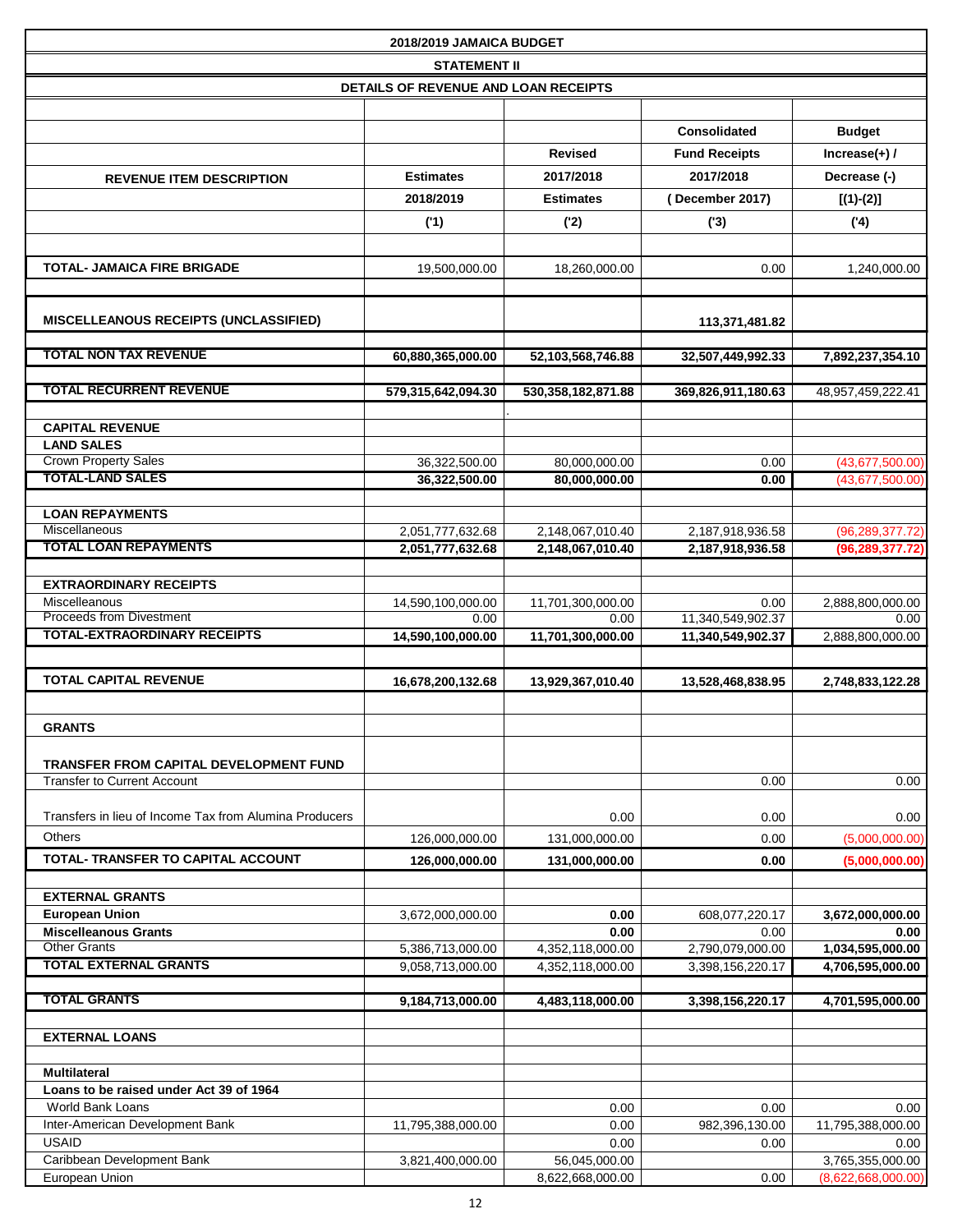| 2018/2019 JAMAICA BUDGET                |                                      |                    |                          |                        |  |  |  |  |  |  |
|-----------------------------------------|--------------------------------------|--------------------|--------------------------|------------------------|--|--|--|--|--|--|
|                                         | <b>STATEMENT II</b>                  |                    |                          |                        |  |  |  |  |  |  |
|                                         | DETAILS OF REVENUE AND LOAN RECEIPTS |                    |                          |                        |  |  |  |  |  |  |
|                                         |                                      |                    |                          |                        |  |  |  |  |  |  |
|                                         |                                      |                    | <b>Consolidated</b>      | <b>Budget</b>          |  |  |  |  |  |  |
|                                         |                                      | <b>Revised</b>     | <b>Fund Receipts</b>     | $Increase(+)$ /        |  |  |  |  |  |  |
| <b>REVENUE ITEM DESCRIPTION</b>         | <b>Estimates</b>                     | 2017/2018          | 2017/2018                | Decrease (-)           |  |  |  |  |  |  |
|                                         | 2018/2019                            | <b>Estimates</b>   | (December 2017)          | $[(1)-(2)]$            |  |  |  |  |  |  |
|                                         |                                      |                    |                          |                        |  |  |  |  |  |  |
|                                         | (1)                                  | (2)                | (3)                      | (4)                    |  |  |  |  |  |  |
|                                         |                                      |                    |                          |                        |  |  |  |  |  |  |
| World Bank/IDB<br><b>IFID</b>           |                                      | 0.00<br>0.00       | 1,505,904,959.52<br>0.00 | 0.00<br>0.00           |  |  |  |  |  |  |
| OECF/USAID                              |                                      | 0.00               | 0.00                     | 0.00                   |  |  |  |  |  |  |
| OPEC                                    |                                      | 0.00               | 0.00                     | 0.00                   |  |  |  |  |  |  |
| <b>OECF</b>                             |                                      | 0.00               | 0.00                     | 0.00                   |  |  |  |  |  |  |
| <b>IMF</b>                              |                                      | 0.00               | 0.00                     | 0.00                   |  |  |  |  |  |  |
| <b>IBRD</b>                             | 7,005,900,000.00                     | 39,534,000,000.00  | 11,396,493,291.25        | (32,528,100,000.00)    |  |  |  |  |  |  |
| Other                                   | 2,504,000,000.00                     | 10,955,000,000.00  | 62,406,000.00            | (8,451,000,000.00)     |  |  |  |  |  |  |
| <b>Total Multilateral Loans</b>         | 25,126,688,000.00                    | 59,167,713,000.00  | 13,947,200,380.77        | (34,041,025,000.00)    |  |  |  |  |  |  |
|                                         |                                      |                    |                          |                        |  |  |  |  |  |  |
| <b>Bilateral</b>                        |                                      |                    |                          |                        |  |  |  |  |  |  |
| Government of China                     |                                      | 11,444,327,000.00  | 7,168,663,000.00         | (11,444,327,000.00)    |  |  |  |  |  |  |
| Government of Germany                   |                                      | 0.00               | 0.00                     | 0.00                   |  |  |  |  |  |  |
| <b>JBIC</b><br>Kuwait                   |                                      | 0.00<br>0.00       | 0.00<br>0.00             | 0.00                   |  |  |  |  |  |  |
| Saudi                                   |                                      | 0.00               | 0.00                     | 0.00<br>0.00           |  |  |  |  |  |  |
| <b>PL480</b>                            |                                      | 0.00               | 0.00                     | 0.00                   |  |  |  |  |  |  |
| Other                                   |                                      | 0.00               | 0.00                     | 0.00                   |  |  |  |  |  |  |
|                                         |                                      |                    |                          | 0.00                   |  |  |  |  |  |  |
| <b>Other Loans</b>                      |                                      | 0.00               |                          | 0.00                   |  |  |  |  |  |  |
| <b>Capital Market</b>                   |                                      | 0.00               | 107,225,130,588.72       | 0.00                   |  |  |  |  |  |  |
| Other                                   |                                      | 0.00               | 0.00                     | 0.00                   |  |  |  |  |  |  |
| Total Bilateral Loans                   |                                      | 11,444,327,000.00  | 114,393,793,588.72       | (11, 444, 327, 000.00) |  |  |  |  |  |  |
|                                         |                                      |                    |                          |                        |  |  |  |  |  |  |
| <b>TOTAL-EXTERNAL LOANS</b>             | 25,126,688,000.00                    | 70,612,040,000.00  | 128,340,993,969.49       | (45, 485, 352, 000.00) |  |  |  |  |  |  |
| <b>DOMESTIC LOANS</b>                   |                                      |                    |                          |                        |  |  |  |  |  |  |
| Local Commercial Banking Sector         |                                      | 0.00               | 0.00                     | 0.00                   |  |  |  |  |  |  |
| Benchmark Notes & Treasury Bills        | 78,071,600,000.00                    | 89,000,000,000.00  | 57,613,262,359.06        | (10,928,400,000.00)    |  |  |  |  |  |  |
| Indexed Bonds & US\$ Loans              |                                      | 0.00               | 0.00                     | 0.00                   |  |  |  |  |  |  |
| Other                                   |                                      |                    |                          | 0.00                   |  |  |  |  |  |  |
| <b>TOTAL- DOMESTIC LOANS</b>            | 78,071,600,000.00                    | 89,000,000,000.00  | 57,613,262,359.06        | (10,928,400,000.00)    |  |  |  |  |  |  |
| <b>TOTAL LOANS</b>                      | 103,198,288,000.00                   | 159,612,040,000.00 | 185,954,256,328.55       | (56, 413, 752, 000.00) |  |  |  |  |  |  |
|                                         |                                      |                    |                          |                        |  |  |  |  |  |  |
| <b>RECURRENT REVENUE</b>                |                                      |                    |                          |                        |  |  |  |  |  |  |
| <b>Tax Revenue</b>                      | 518,435,277,094.30                   | 478,254,614,125.00 | 337,206,089,706.48       | 40,180,662,969.30      |  |  |  |  |  |  |
| Non Tax Revenue                         | 60,880,365,000.00                    | 52,103,568,746.88  | 32,507,449,992.33        | 8,776,796,253.11       |  |  |  |  |  |  |
| <b>CAPITAL REVENUE</b>                  | 16,678,200,132.68                    | 13,929,367,010.40  | 13,528,468,838.95        | 2,748,833,122.28       |  |  |  |  |  |  |
| <b>GRANTS</b>                           |                                      | 0.00               |                          |                        |  |  |  |  |  |  |
| Transfer from Capital Development Fund  | 126,000,000.00                       | 0.00               | 0.00                     | 126,000,000.00         |  |  |  |  |  |  |
| <b>External Grants</b>                  | 9,058,713,000.00                     | 4,352,118,000.00   | 3,398,156,220.17         | 4,706,595,000.00       |  |  |  |  |  |  |
| <b>LOANS</b>                            |                                      |                    |                          | 0.00                   |  |  |  |  |  |  |
| <b>External Loans</b><br>Domestic Loans | 25,126,688,000.00                    | 70,612,040,000.00  | 128,340,993,969.49       | (45, 485, 352, 000.00) |  |  |  |  |  |  |
|                                         | 78,071,600,000.00                    | 89,000,000,000.00  | 57,613,262,359.06        | (10,928,400,000.00)    |  |  |  |  |  |  |
|                                         | 708,376,843,226.98                   | 708,251,707,882.28 | 572,594,421,086.48       | 125,135,344.69         |  |  |  |  |  |  |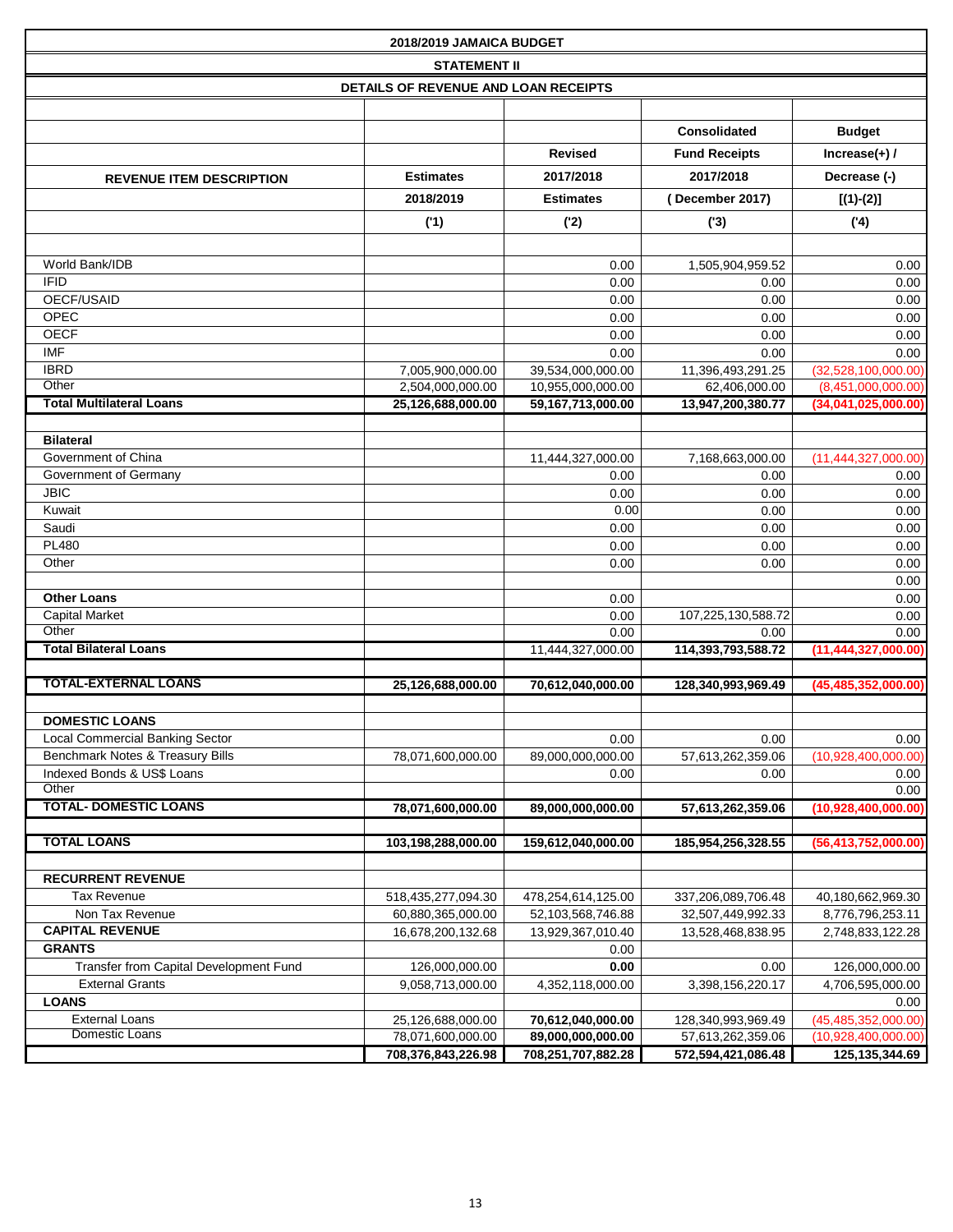**STATEMENT III**

#### **TO THE CONSOLIDATED FUND STATEMENT OF STATUTORY EXPENDITURE CHARGED**

| Head<br>No. | <b>Head of Estimates</b>                            | <b>Particulars of Service</b>                                                                                                                                                                                                 | Amount<br>\$'000 | <b>Statutory Authority</b>                                                                                                      |
|-------------|-----------------------------------------------------|-------------------------------------------------------------------------------------------------------------------------------------------------------------------------------------------------------------------------------|------------------|---------------------------------------------------------------------------------------------------------------------------------|
| 01000       | His Excellency the Governor<br>General and Staff    | <b>Emoluments of the Governor-General</b><br>and his personal staff as well as<br>general expenditure affiliated to the<br>office of the Governor-General                                                                     | 180,998.0        | Section 12 of the Governor-<br>General (Expenditure, Personal<br>Staff, Tax Exemptions and<br>Pensions) Act.                    |
| 02000       | <b>Houses of Parliament</b>                         | Salaries and Allowances of the Clerk and<br>Deputy Clerk of the Senate and the House<br>of Representatives.                                                                                                                   | 13,419.0         | Section 47 (8) of the Constitution<br>of Jamaica.                                                                               |
| 03000       | Office of the Public<br>Defender                    | Salary and Allowances of the Public<br>Defender.                                                                                                                                                                              | 13,976.0         | Section 9 of the Public Defender<br>Interim Act 33/1999                                                                         |
| 04000       | Office of the Contractor<br>General                 | Salary and Allowances of the Contractor<br>General.                                                                                                                                                                           | 12,529.0         | Section 11 (1) and (3) of the<br><b>Contractor General Act</b>                                                                  |
| 05000       | <b>Auditor General</b>                              | Salary of the Auditor General                                                                                                                                                                                                 | 8,086.0          | Section 120-122 of the<br>Constitution of Jamaica; Section<br>25-36 of the Financial<br>Administration and Audit Act.           |
| 06000       | Office of the Services<br>Commissions               | Salaries and Allowances of the Chairman<br>and members of the Public Service<br>Commissions.                                                                                                                                  | 6,272.0          | Section 124 (8) of the<br>Constitution of Jamaica.                                                                              |
| 07000       | Office of the Children's<br>Advocate                | Salary of the Children's Advocate                                                                                                                                                                                             | 12,529.0         | The Child Care and Protection<br>Act, First Schedule                                                                            |
| 08000       | Independent Commission of<br>Investigations         | Salary of the Commissioner                                                                                                                                                                                                    | 13,137.0         | The Independent Commission<br>of Investigations Act, First<br>Schedule                                                          |
| 20018       | <b>Public Debt Servicing</b><br>(Interest Payments) | Payment of interest, service charges and<br>commitment fees in respect of the public<br>debt of Jamaica.                                                                                                                      | 136,947,879.0    | Section 119 of the Constitution of<br>Jamaica.                                                                                  |
| 20019       | Pensions                                            | Public Officers Pensions, Gratuities and<br>Monthly Allowances granted in pursuance<br>of the provisions of the Pensions Act.                                                                                                 | 13,979,913.0     | Section 4 of the Pensions Act.                                                                                                  |
|             |                                                     | Jamaica Defence Force Pension                                                                                                                                                                                                 | 570,432.0        | Defence (Retired, Pay Pensions<br>and other Grants) Regulation,<br>1962                                                         |
|             |                                                     | Governor-General's Pension                                                                                                                                                                                                    | 16,742.0         | Governor General Act                                                                                                            |
|             |                                                     | Payment of Pensions and Gratuities to<br>Teachers in accordance with the Pensions<br>Act                                                                                                                                      | 6,928,396.0      | The Pensions (Teachers) Act.                                                                                                    |
|             |                                                     | Payment of Pensions, Gratuities or<br>other allowances to Sub-Officers and<br>Constables of the Police Force in<br>accordance with the Constabulary<br>Force Act                                                              | 6,487,951.0      | Constabulary Force Act.                                                                                                         |
|             |                                                     | Payment of retiring allowances,<br>Widows' allowances or gratuity to<br>legislators in accordance with the<br>provisions of the Retiring Allowance<br>(Legislative Service) Act, and/or The<br>Pensions (Prime Minister) Act. | 205,945.0        | Section 12 of the Retiring<br>Allowances (Legislative<br>Service) Act and Section 7 of<br>the Pensions (Prime Minister)<br>Act. |
|             |                                                     |                                                                                                                                                                                                                               |                  |                                                                                                                                 |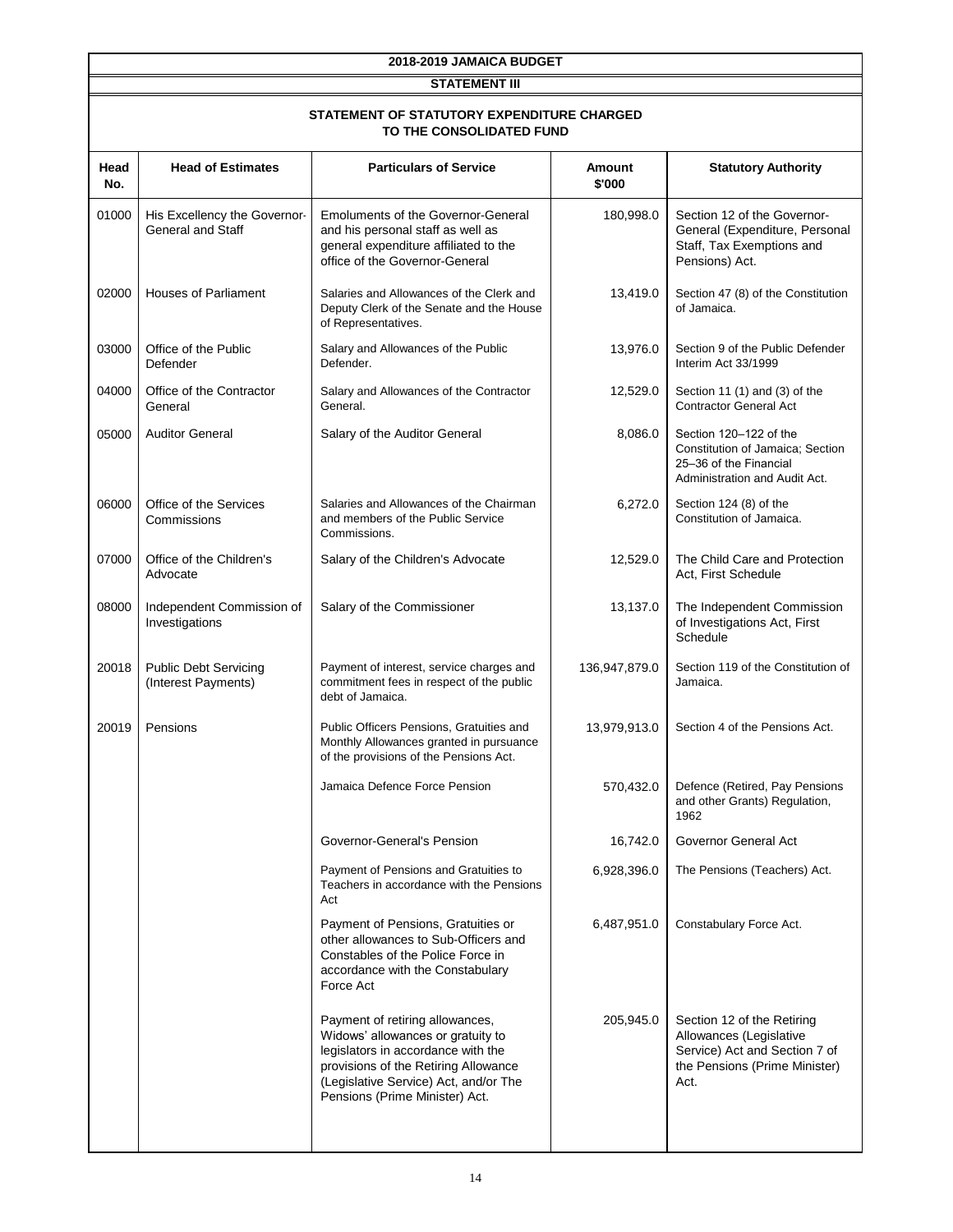|             | 2018-2019 JAMAICA BUDGET                     |                                                                                                                                                                         |                  |                                                                       |  |  |  |  |  |  |  |
|-------------|----------------------------------------------|-------------------------------------------------------------------------------------------------------------------------------------------------------------------------|------------------|-----------------------------------------------------------------------|--|--|--|--|--|--|--|
|             |                                              | <b>STATEMENT III</b>                                                                                                                                                    |                  |                                                                       |  |  |  |  |  |  |  |
|             |                                              | STATEMENT OF STATUTORY EXPENDITURE CHARGED<br>TO THE CONSOLIDATED FUND                                                                                                  |                  |                                                                       |  |  |  |  |  |  |  |
| Head<br>No. | <b>Head of Estimates</b>                     | <b>Particulars of Service</b>                                                                                                                                           | Amount<br>\$'000 | <b>Statutory Authority</b>                                            |  |  |  |  |  |  |  |
|             |                                              | Payment of Pensions in accordance<br>with the Provisions of the Pensions<br>(Civil Service Family Benefits) Act.                                                        | 187,296.0        | Pensions (Civil Service Family<br>Benefits) Act.                      |  |  |  |  |  |  |  |
|             |                                              | Refund of Family Benefits Contributions<br>in accordance with the Provisions of the<br>Pensions (Civil Service Family Benefits)<br>Act.                                 | 165,932.0        | Section 10 of the Pensions<br>(Civil Service Family Benefits)<br>Act. |  |  |  |  |  |  |  |
|             |                                              | Payment of Pensions to the retired<br>members of the Electoral Commission<br>and their widows                                                                           | 5.0              | The Pensions Act                                                      |  |  |  |  |  |  |  |
|             |                                              | Payment of Pensions to the retired<br>Ombudsmen and their widows.                                                                                                       | 2,500.0          | The Ombudsman Act                                                     |  |  |  |  |  |  |  |
|             |                                              | Payment of Pensions to the retired<br>Contractor General and his widow in<br>accordance with the Contractor General<br>Act.                                             | 14,285.0         | The Contractor General Act                                            |  |  |  |  |  |  |  |
|             |                                              | Jamaica Agricultural Society Pensions                                                                                                                                   | 9,562.0          | <b>Provident Fund Act</b>                                             |  |  |  |  |  |  |  |
|             |                                              | Payment of Pensions to retired Parish<br>Councillors and/or their widows in<br>accordance with the provisions of the<br>Retiring Allowances (Parish<br>Councillors) Act | 190,330.0        | Parish Councillors Act 2005                                           |  |  |  |  |  |  |  |
|             |                                              | Payment of Pensions to the former<br>employees, Jamaica Railway<br>Corporation.                                                                                         | 168,882.0        | Jamaica Railway Corporation<br>(Pensions) Regulations                 |  |  |  |  |  |  |  |
|             |                                              | <b>Total Pensions</b>                                                                                                                                                   | 28,928,171.0     |                                                                       |  |  |  |  |  |  |  |
| 28023       | Court of Appeal                              | Payment of Salaries to the Judges of<br>the Court of Appeal                                                                                                             |                  | 158,766.0   Section 107 (1) of the<br>Constitution of Jamaica         |  |  |  |  |  |  |  |
| 28025       | <b>Director of Public</b><br>Prosecutions    | Payment of Salary to the Director of<br><b>Public Prosecutions</b>                                                                                                      | 9,651.0          | Section 95 (2) of the<br>Constitution of Jamaica                      |  |  |  |  |  |  |  |
| 28029       | Supreme Court                                | Payment of Salaries to the Judges of<br>the Supreme Court                                                                                                               | 566,600.0        | Section 101 (2) of the<br>Constitution of Jamaica                     |  |  |  |  |  |  |  |
|             |                                              | <b>Total Recurrent</b>                                                                                                                                                  | 166,872,013.0    |                                                                       |  |  |  |  |  |  |  |
| 20018A      | Public Debt Servicing (Debt<br>Amortisation) | <b>Internal Debt</b>                                                                                                                                                    | 88,843,579.0     | Section 119 of the Constitution<br>of Jamaica                         |  |  |  |  |  |  |  |
|             |                                              | <b>External Debt</b>                                                                                                                                                    | 63,200,696.0     | Section 119 of the Constitution<br>of Jamaica                         |  |  |  |  |  |  |  |
|             |                                              | <b>Total Debt Amortisation</b>                                                                                                                                          | 152,044,275.0    |                                                                       |  |  |  |  |  |  |  |
|             |                                              | <b>Grand Total Recurrent and Capital</b>                                                                                                                                | 318,916,288.0    |                                                                       |  |  |  |  |  |  |  |
|             |                                              |                                                                                                                                                                         |                  |                                                                       |  |  |  |  |  |  |  |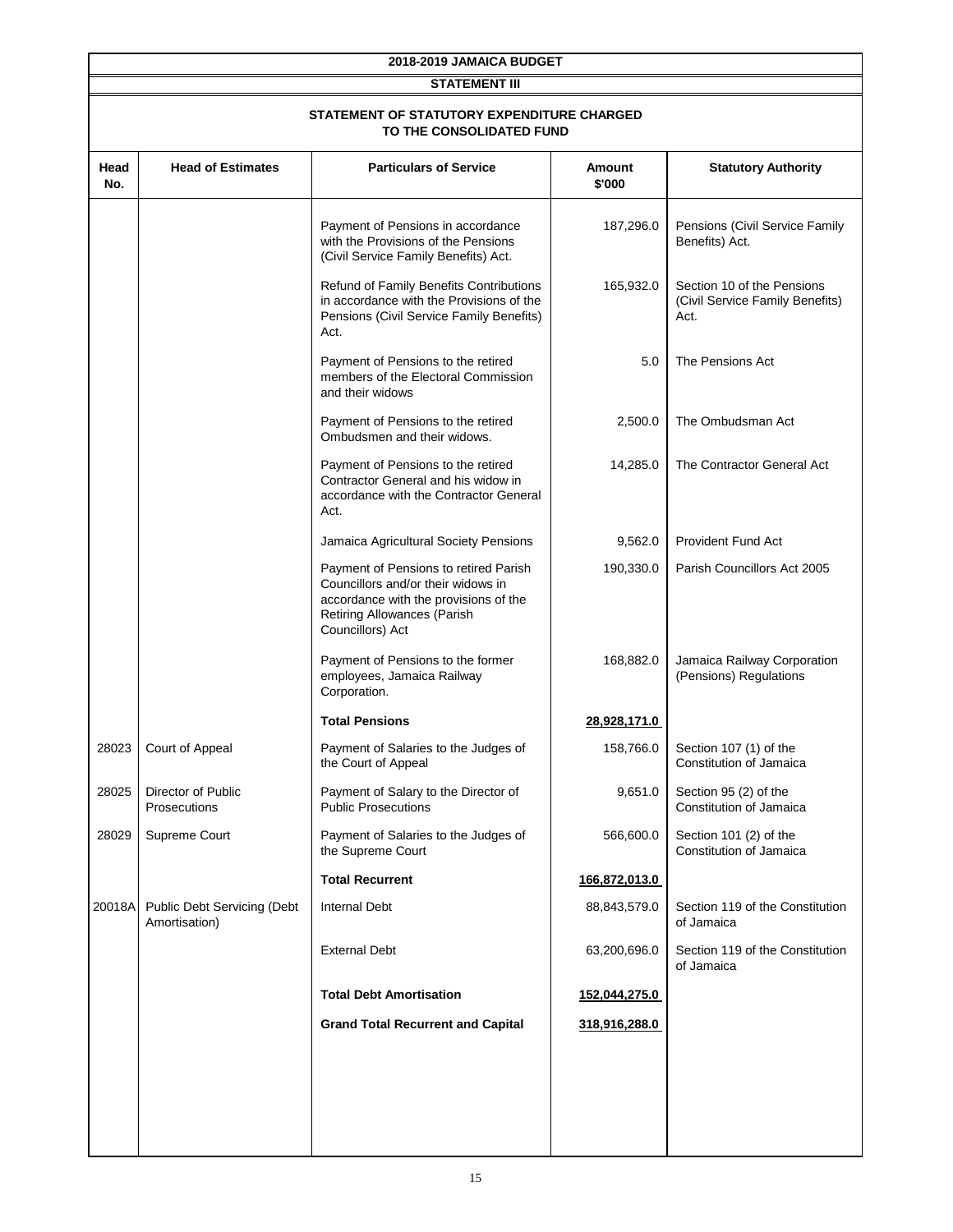#### **STATEMENT IV**

## **INSTITUTIONAL PROJECTS AND PROGRAMMES**

**(Statement Showing the Works to which Institutional Loans and Grants are Applied)**

**\$'000**

| <b>Service</b>                                                                                                 | Actual<br>2016/2017     | <b>Revised</b><br>2017/2018 | <b>Estimates</b><br>2018/2019 | Projected<br>2019/2020  | Projected<br>2020/2021  | Projected<br>2021/2022  |
|----------------------------------------------------------------------------------------------------------------|-------------------------|-----------------------------|-------------------------------|-------------------------|-------------------------|-------------------------|
| <b>Agriculture</b>                                                                                             |                         |                             |                               |                         |                         |                         |
| Diversification of the Caribbean Livestock through the                                                         | 34,769.0                | 34,769.0                    | 34,769.0                      | 34,769.0                | 34,769.0                | 34,769.0                |
| <b>Production of Small Ruminants</b>                                                                           |                         |                             |                               |                         |                         |                         |
| Enhancing the Resilience of the Agricultural Sector and Coastal<br>Areas                                       | 75,800.0                | 75,800.0                    | 75,800.0                      | 75,800.0                | 75,800.0                | 75,800.0                |
| Essex Valley Irrigation Infrastructure Development Programme                                                   |                         |                             |                               |                         |                         |                         |
| Rural Economic Development Initiative<br>Enhancing the Resilience of the Agricultural Sector and Coastal       | 493,795.0<br>19,600.0   | 493,795.0<br>19,600.0       | 493.795.0<br>19,600.0         | 493.795.0<br>19,600.0   | 493.795.0<br>19,600.0   | 493,795.0<br>19,600.0   |
| Areas                                                                                                          |                         |                             |                               |                         |                         |                         |
| Jamaica Banana Accompanying Measures (JBAMS)                                                                   | 146,772.0               | 146,772.0                   | 146,772.0                     | 146,772.0               | 146,772.0               | 146,772.0               |
| Agricultural Competitiveness Programme (formerly Rural<br>Competitiveness Programme)                           | 421,701.0               | 421,701.0                   | 421,701.0                     | 421,701.0               | 421,701.0               | 421,701.0               |
| <b>Total Agriculture</b>                                                                                       | 1,192,437.0             | 1,192,437.0                 | 1,192,437.0                   | 1,192,437.0             | 1,192,437.0             | 1,192,437.0             |
| <b>Education</b>                                                                                               |                         |                             |                               |                         |                         | 29,637.0                |
| Promoting Quality Education and Advancing the Reality of a<br><b>Child Friendly Environment</b>                | 29,637.0                | 29,637.0                    | 29,637.0                      | 29,637.0                | 29,637.0                |                         |
| Poverty Reduction Programme III                                                                                | 116,012.0               | 116,012.0                   | 116,012.0                     | 116,012.0               | 116,012.0               | 116,012.0               |
| Primary Education Support Project (IDB)                                                                        | 52,795.0                | 52,795.0                    | 52,795.0                      | 52,795.0                | 52.795.0                | 52,795.0                |
| University of Technology Enhancement Project<br>Early Childhood Development Project (IBRD)                     | 601.788.0<br>36,500.0   | 601,788.0<br>36,500.0       | 601,788.0<br>36,500.0         | 601,788.0<br>36,500.0   | 601,788.0<br>36,500.0   | 601,788.0<br>36,500.0   |
| Strengthening the School Feeding Programme in Jamaica                                                          | 13,372.0                | 13,372.0                    | 13,372.0                      | 13,372.0                | 13,372.0                | 13,372.0                |
| Technology to Empower Individuals and Communities for                                                          | 112,048.0               | 112,048.0                   | 112,048.0                     | 112,048.0               | 112,048.0               | 112,048.0               |
| Development (Bill and Melinda Gates Foundation)<br>Education System Transformation Programme (IBRD/IADB)       | 588.632.0               | 588,632.0                   | 588,632.0                     | 588,632.0               | 588,632.0               | 588.632.0               |
| USAID/MOE Education Partnership for Improved Literacy                                                          | 53,412.0                | 53,412.0                    | 53,412.0                      | 53,412.0                | 53,412.0                | 53,412.0                |
| Outcomes                                                                                                       |                         |                             |                               |                         |                         |                         |
| Construction of Early Childhood Institutions Project                                                           | 35,000.0                | 35,000.0                    | 35,000.0                      | 35,000.0                | 35,000.0                | 35,000.0                |
| <b>Total Education</b>                                                                                         | 1,639,196.0             | 1,639,196.0                 | 1,639,196.0                   | 1,639,196.0             | 1,639,196.0             | 1,639,196.0             |
| Health<br>Transitional Funding Mechanism (TFM)                                                                 | 315,385.0               | 315,385.0                   | 315,385.0                     | 315,385.0               | 315,385.0               | 315,385.0               |
| Support to the National HIV/AIDS Response in Jamaica                                                           | 623,999.0               | 623,999.0                   | 623,999.0                     | 623,999.0               | 623,999.0               | 623,999.0               |
| Programme for Reduction of Maternal and Child Mortality                                                        | 256,722.0               | 256,722.0                   | 256,722.0                     | 256,722.0               | 256,722.0               | 256,722.0               |
| (PROMAC) in Jamaica<br>HIV Prevalence in Most-at-Risk Population Reduced (USAID)                               | 361,582.0               | 361,582.0                   | 361,582.0                     | 361,582.0               | 361,582.0               | 361,582.0               |
| Institutional Strengthening To Improve National Surveillance,                                                  | 15,000.0                | 15,000.0                    | 15,000.0                      | 15,000.0                | 15,000.0                | 15,000.0                |
| Prevention and Control of Infectious Diseases                                                                  |                         |                             |                               |                         |                         |                         |
| Strengthening of Health Systems in Jamaica<br><b>Total Health</b>                                              | 26,040.0<br>1,598,728.0 | 26,040.0<br>1,598,728.0     | 26,040.0<br>1,598,728.0       | 26,040.0<br>1,598,728.0 | 26,040.0<br>1,598,728.0 | 26,040.0<br>1,598,728.0 |
| Housing                                                                                                        |                         |                             |                               |                         |                         |                         |
| Jamaica Economical Housing Project (GOJ/China EXIM Bank)                                                       | 182,000.0               | 182,000.0                   | 182,000.0                     | 182,000.0               | 182,000.0               | 182,000.0               |
| Jamaica Water Resources Development Master Plan<br><b>Total Housing</b>                                        | 18,456.0<br>200,456.0   | 18,456.0<br>200,456.0       | 18,456.0<br>200,456.0         | 18,456.0<br>200,456.0   | 18,456.0<br>200,456.0   | 18,456.0<br>200,456.0   |
| Transport and Communication                                                                                    |                         |                             |                               |                         |                         |                         |
| Transportation Infrastructure Rehabilitation Programme (IDB)                                                   | 176,000.0               | 176,000.0                   | 176,000.0                     | 176,000.0               | 176,000.0               | 176,000.0               |
| Road Rehabilitation Project II                                                                                 | 18,462.0                | 18,462.0                    | 18,462.0                      | 18,462.0                | 18,462.0                | 18,462.0                |
| Upgrade to International Postal System                                                                         | 38,911.0                | 38,911.0                    | 38,911.0                      | 38,911.0                | 38,911.0                | 38,911.0                |
| Palisadoes Shoreline and Road Project<br>Rural Road Rehabilitation Project II                                  | 8,000.0<br>748,201.0    | 8,000.0<br>748,201.0        | 8,000.0<br>748,201.0          | 8,000.0<br>748,201.0    | 8,000.0<br>748,201.0    | 8,000.0<br>748,201.0    |
| Major Infrastructure for Development Programme (MIDP)                                                          | 8,838,778.0             | 8,838,778.0                 | 8,838,778.0                   | 8,838,778.0             | 8,838,778.0             | 8,838,778.0             |
| <b>Trifold National Transport Repository Project</b>                                                           | 666.0                   | 666.0                       | 666.0                         | 666.0                   | 666.0                   | 666.0                   |
| Southern Coastal Highway Improvement Project                                                                   | 0.0<br>9,829,018.0      | 0.0<br>9,829,018.0          | 0.0<br>9,829,018.0            | 0.0<br>9,829,018.0      | 0.0<br>9,829,018.0      | 0.0<br>9,829,018.0      |
| <b>Total Transport and Communication</b><br><b>Water and Sewerage</b>                                          |                         |                             |                               |                         |                         |                         |
| Integrated Management of the Yallahs/Hope River Watershed                                                      | 65,520.0                | 65,520.0                    | 65,520.0                      | 65,520.0                | 65,520.0                | 65,520.0                |
| Management Area                                                                                                |                         |                             |                               |                         |                         |                         |
| Hermitage Dam Rehabilitation Study<br><b>Total Water and Sewerage</b>                                          | 38,735.0<br>104,255.0   | 38,735.0<br>104,255.0       | 38,735.0<br>104,255.0         | 38,735.0<br>104,255.0   | 38,735.0<br>104,255.0   | 38,735.0<br>104,255.0   |
| <b>Mining and Energy</b>                                                                                       |                         |                             |                               |                         |                         |                         |
| Enhancing the ICT Regulatory Environment                                                                       | 2,585.0                 | 2,585.0                     | 2,585.0                       | 2,585.0                 | 2,585.0                 | 2,585.0                 |
| Energy Security and Efficiency Enhancement Project<br>Developing an Energy Services Company (ESCO) Industry in | 359,704.0<br>4,546.0    | 359,704.0<br>4,546.0        | 359,704.0<br>4,546.0          | 359,704.0<br>4,546.0    | 359,704.0<br>4,546.0    | 359,704.0<br>4,546.0    |
| Jamaica                                                                                                        |                         |                             |                               |                         |                         |                         |
| Establishment of OLADE's Caribbean Sub-Regional Office in                                                      | 8,410.0                 | 8,410.0                     | 8,410.0                       | 8,410.0                 | 8,410.0                 | 8,410.0                 |
| Jamaica<br><b>Total Mining and Energy</b>                                                                      | 375,245.0               | 375,245.0                   | 375,245.0                     | 375,245.0               | 375,245.0               | 375,245.0               |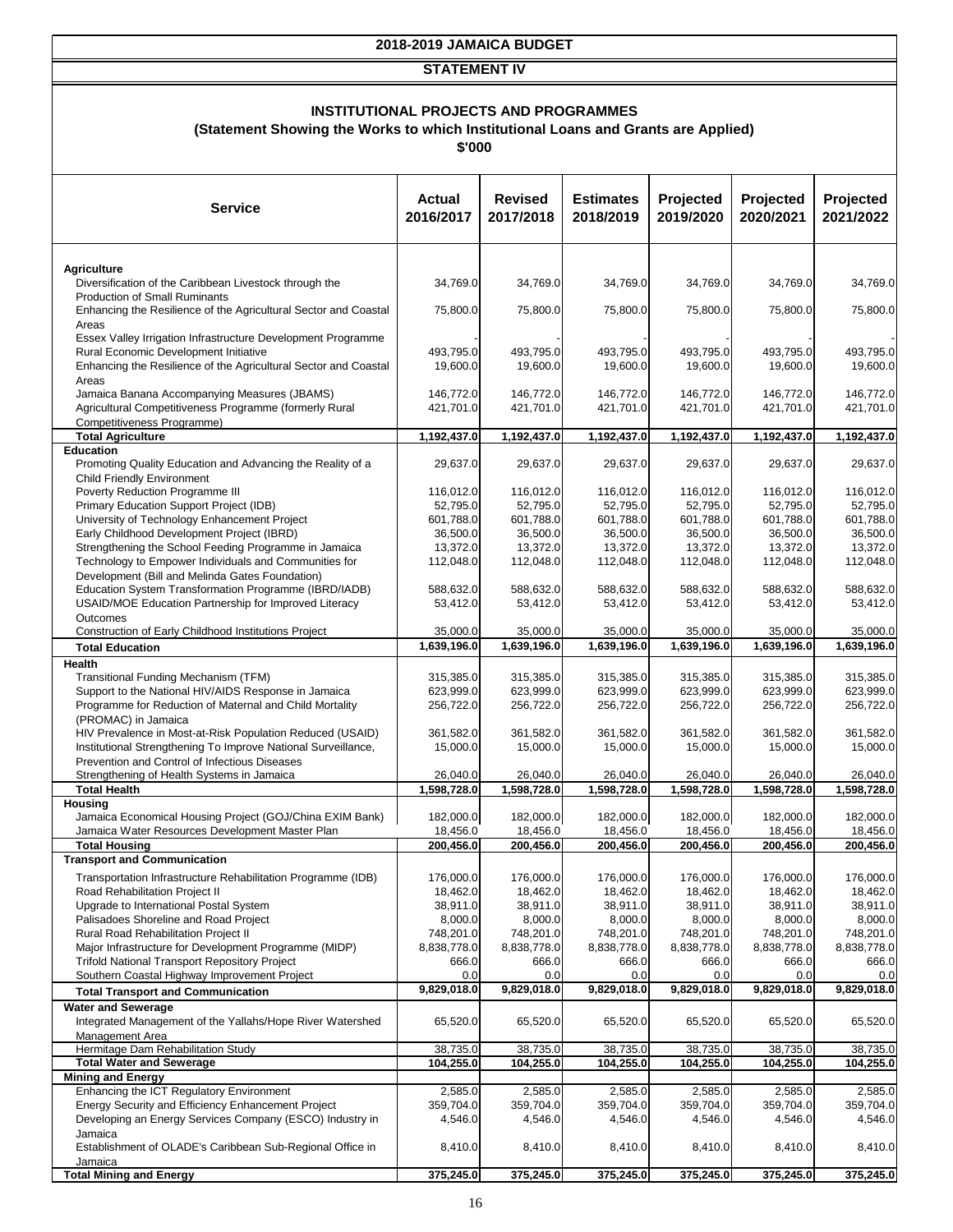#### **STATEMENT IV**

## **INSTITUTIONAL PROJECTS AND PROGRAMMES**

**(Statement Showing the Works to which Institutional Loans and Grants are Applied)**

**\$'000**

| <b>Service</b>                                                                                                                                         | <b>Actual</b><br>2016/2017 | <b>Revised</b><br>2017/2018 | <b>Estimates</b><br>2018/2019 | Projected<br>2019/2020   | Projected<br>2020/2021   | Projected<br>2021/2022   |
|--------------------------------------------------------------------------------------------------------------------------------------------------------|----------------------------|-----------------------------|-------------------------------|--------------------------|--------------------------|--------------------------|
| <b>Environment</b>                                                                                                                                     |                            |                             |                               |                          |                          |                          |
| Developing a Comprehensive Bush Fire Warning Index for                                                                                                 | 0.0                        | 0.0                         | 0.0                           | 0.0                      | 0.0                      | 0.0                      |
| <b>Effective Bush Fire Management</b>                                                                                                                  |                            |                             |                               |                          |                          |                          |
| National Biodiversity Planning to support the implementation of<br>the Convention on Biological Diversity (CBD) 2011-2020<br>Strategic Plan in Jamaica | 14,900.0                   | 14,900.0                    | 14,900.0                      | 14,900.0                 | 14,900.0                 | 14,900.0                 |
| HCFC Phase Out Management Plan Implementation                                                                                                          | 16,251.0                   | 16,251.0                    | 16,251.0                      | 16,251.0                 | 16,251.0                 | 16,251.0                 |
| Pilot Programme for Climate Resilience II (PPCR II) -<br>Adaptation Programme and Financing Mechanism                                                  | 194,182.0                  | 194,182.0                   | 194,182.0                     | 194,182.0                | 194,182.0                | 194,182.0                |
| Strengthening the Operational and Financial Sustainability of the                                                                                      | 69,151.0                   | 69,151.0                    | 69,151.0                      | 69,151.0                 | 69,151.0                 | 69,151.0                 |
| National Area Protected System (UNDP)<br>Integrating Water, Land and Ecosystems Management in                                                          | 3,606.0                    | 3,606.0                     | 3,606.0                       | 3,606.0                  | 3,606.0                  | 3,606.0                  |
| Caribbean Small Island Developing States (IWEco)                                                                                                       |                            |                             |                               |                          |                          |                          |
| Third National Communication and Biennial Update Report to<br>the UNFCCC                                                                               | 35,555.0                   | 35,555.0                    | 35,555.0                      | 35,555.0                 | 35,555.0                 | 35,555.0                 |
| Portmore Hagen Climate Change Park                                                                                                                     | 22.976.0                   | 22,976.0                    | 22,976.0                      | 22,976.0                 | 22,976.0                 | 22,976.0                 |
| National Quick Start Programme Trust Fund Project                                                                                                      | 7,292.0                    | 7,292.0                     | 7,292.0                       | 7,292.0                  | 7,292.0<br>363,913.0     | 7,292.0                  |
| <b>Total Environment</b><br>Other                                                                                                                      | 363,913.0                  | 363,913.0                   | 363,913.0                     | 363,913.0                |                          | 363,913.0                |
| Understanding Social Effects of Financial Crisis (IADB)                                                                                                | 10,000.0                   | 10,000.0                    | 10,000.0                      | 10,000.0                 | 10,000.0                 | 10,000.0                 |
| PPCR II - Improving Climate Data and Information Management                                                                                            | 150,000.0                  | 150,000.0                   | 150,000.0                     | 150,000.0                | 150,000.0                | 150,000.0                |
| Community Based Landslide Risk Reduction (Japan Social                                                                                                 | 119.0                      | 119.0                       | 119.0                         | 119.0                    | 119.0                    | 119.0                    |
| Development Fund/IBRD)<br>Poverty Reduction Programme IV                                                                                               |                            | 100,000.0                   | 100,000.0                     | 100,000.0                |                          | 100.000.0                |
| Strategic Public Sector Transformation Project                                                                                                         | 100,000.0<br>506,085.0     | 506,085.0                   | 506,085.0                     | 506,085.0                | 100,000.0<br>506,085.0   | 506,085.0                |
| <b>School Sanitation Project</b>                                                                                                                       | 202,500.0                  | 202,500.0                   | 202,500.0                     | 202,500.0                | 202,500.0                | 202,500.0                |
| Jamaica Disaster Vulnerability Reduction Project                                                                                                       | 40,000.0                   | 40,000.0                    | 40,000.0                      | 40,000.0                 | 40,000.0                 | 40,000.0                 |
| Offices of the Ministry of Foreign Affairs and Foreign Trade                                                                                           | 540,271.0                  | 540,271.0                   | 540,271.0                     | 540,271.0                | 540,271.0                | 540,271.0                |
| Promoting Community Based Climate Resilience in the Fisheries<br>Sector                                                                                | 18,939.0                   | 18,939.0                    | 18,939.0                      | 18,939.0                 | 18,939.0                 | 18,939.0                 |
| Development of a National Identification System                                                                                                        | 14,984.0                   | 14,984.0                    | 14,984.0                      | 14,984.0                 | 14,984.0                 | 14,984.0                 |
| Revitalization of Institute of Jamaica                                                                                                                 | 96,000.0                   | 96,000.0                    | 96,000.0                      | 96,000.0                 | 96,000.0                 | 96,000.0                 |
| Caribbean Anti-Corruption Programme (Support to INDECOM)                                                                                               | 150,027.0                  | 150,027.0                   | 150,027.0                     | 150,027.0                | 150,027.0                | 150,027.0                |
| Basic Needs Trust Fund (BNTF7)<br>Institutional and Regulatory Framework for Jamaica's ICT /BPO                                                        | 609,217.0<br>13,731.0      | 609,217.0<br>13,731.0       | 609,217.0<br>13,731.0         | 609,217.0<br>13,731.0    | 609,217.0<br>13,731.0    | 609,217.0<br>13,731.0    |
| Industry                                                                                                                                               |                            |                             |                               |                          |                          |                          |
| Jamaica Business Taxation Reform (JAMTAX)                                                                                                              | 20,526.0                   | 20,526.0                    | 20,526.0                      | 20,526.0                 | 20,526.0                 | 20,526.0                 |
| Basic Needs Trust Fund 8<br>Building Capacity in Post Disaster Needs Assessment                                                                        | 192,000.0                  | 192,000.0                   | 192,000.0<br>0.0              | 192,000.0<br>0.0         | 192,000.0                | 192,000.0<br>0.0         |
| Improving Innovation Capacities in the Caribbean                                                                                                       | 0.0<br>29,033.0            | 0.0<br>29,033.0             | 29,033.0                      | 29,033.0                 | 0.0<br>29,033.0          | 29,033.0                 |
| Justice Undertakings for Social Transformation (JUST)                                                                                                  | 125,088.0                  | 125,088.0                   | 125,088.0                     | 125,088.0                | 125,088.0                | 125,088.0                |
| Youth Employment in Digital and Creative Industries                                                                                                    | 112,100.0                  | 112,100.0                   | 112,100.0                     | 112,100.0                | 112,100.0                | 112,100.0                |
| Riverton Landfill Access Road Concrete Pavement Project                                                                                                | 182,500.0                  | 182,500.0                   | 182,500.0                     | 182,500.0                | 182,500.0                | 182,500.0                |
| Reintegration and Rehabilitation of Involuntary Returned<br>Migrants in Jamaica (UNDP)                                                                 | 0.0                        | 0.0                         | 0.0                           | 0.0                      | 0.0                      | 0.0                      |
| Emerging and Sustainable Cities Initiative                                                                                                             | 50,214.0                   | 50,214.0                    | 50,214.0                      | 50,214.0                 | 50,214.0                 | 50,214.0                 |
| Caribbean Criminal Asset Recovery Programme (CCARP)                                                                                                    | 26,694.0                   | 26,694.0                    | 26,694.0                      | 26,694.0                 | 26,694.0                 | 26,694.0                 |
| Jamaica National Crime Victimisation Survey (JNCVS)                                                                                                    | 32,295.0                   | 32,295.0                    | 32,295.0                      | 32,295.0                 | 32,295.0                 | 32,295.0                 |
| European Development Fund (EDF) Economic Partnership<br>Agreement (EPA) Capacity Building Project                                                      | 18,660.0                   | 18,660.0                    | 18,660.0                      | 18,660.0                 | 18,660.0                 | 18,660.0                 |
| Public Sector Transformation - Support the Ministry of Finance                                                                                         | 35,534.0                   | 35,534.0                    | 35,534.0                      | 35,534.0                 | 35,534.0                 | 35,534.0                 |
| and Planning Transformation Programme                                                                                                                  |                            |                             |                               |                          |                          |                          |
| Citizen Security and Justice Programme III<br>(IDB/DFID/DFATD/GOJ)                                                                                     | 181,000.0                  | 181,000.0                   | 181,000.0                     | 181,000.0                | 181,000.0                | 181,000.0                |
| Technical Cooperation Facility (TCF) V                                                                                                                 | 20,000.0                   | 20,000.0                    | 20,000.0                      | 20,000.0                 | 20,000.0                 | 20,000.0                 |
| JCF Accountability Programme (Support to INDECOM)                                                                                                      | 21,581.0                   | 21,581.0                    | 21,581.0                      | 21,581.0                 | 21,581.0                 | 21,581.0                 |
| Fiscal Administration Modernisation Programme (IADB)                                                                                                   | 1,500,000.0                | 1,500,000.0                 | 1,500,000.0                   | 1,500,000.0              | 1,500,000.0              | 1,500,000.0              |
| Economic Partnership II (EPA II) Capacity Building Project<br>Strengthening the Capacity to Manage Environmental and Social                            | 167,476.0<br>5,247.0       | 167,476.0<br>5,247.0        | 167,476.0<br>5,247.0          | 167,476.0<br>5,247.0     | 167,476.0<br>5,247.0     | 167,476.0<br>5,247.0     |
| <b>Risks</b>                                                                                                                                           |                            |                             |                               |                          |                          |                          |
| Social and Economic Inclusion of Persons With Disabilities                                                                                             | 70,877.0                   | 70,877.0                    | 70,877.0                      | 70,877.0                 | 70,877.0                 | 70,877.0                 |
| Integrated Social Protection and Labour Programme                                                                                                      | 243,000.0                  | 243,000.0                   | 243,000.0                     | 243,000.0                | 243,000.0                | 243,000.0                |
| Social Protection Project II<br>Public Sector Transformation and Modernisation Programme                                                               | 4,224,394.0<br>571,254.0   | 4,224,394.0<br>571,254.0    | 4,224,394.0<br>571,254.0      | 4,224,394.0<br>571,254.0 | 4,224,394.0<br>571,254.0 | 4,224,394.0<br>571,254.0 |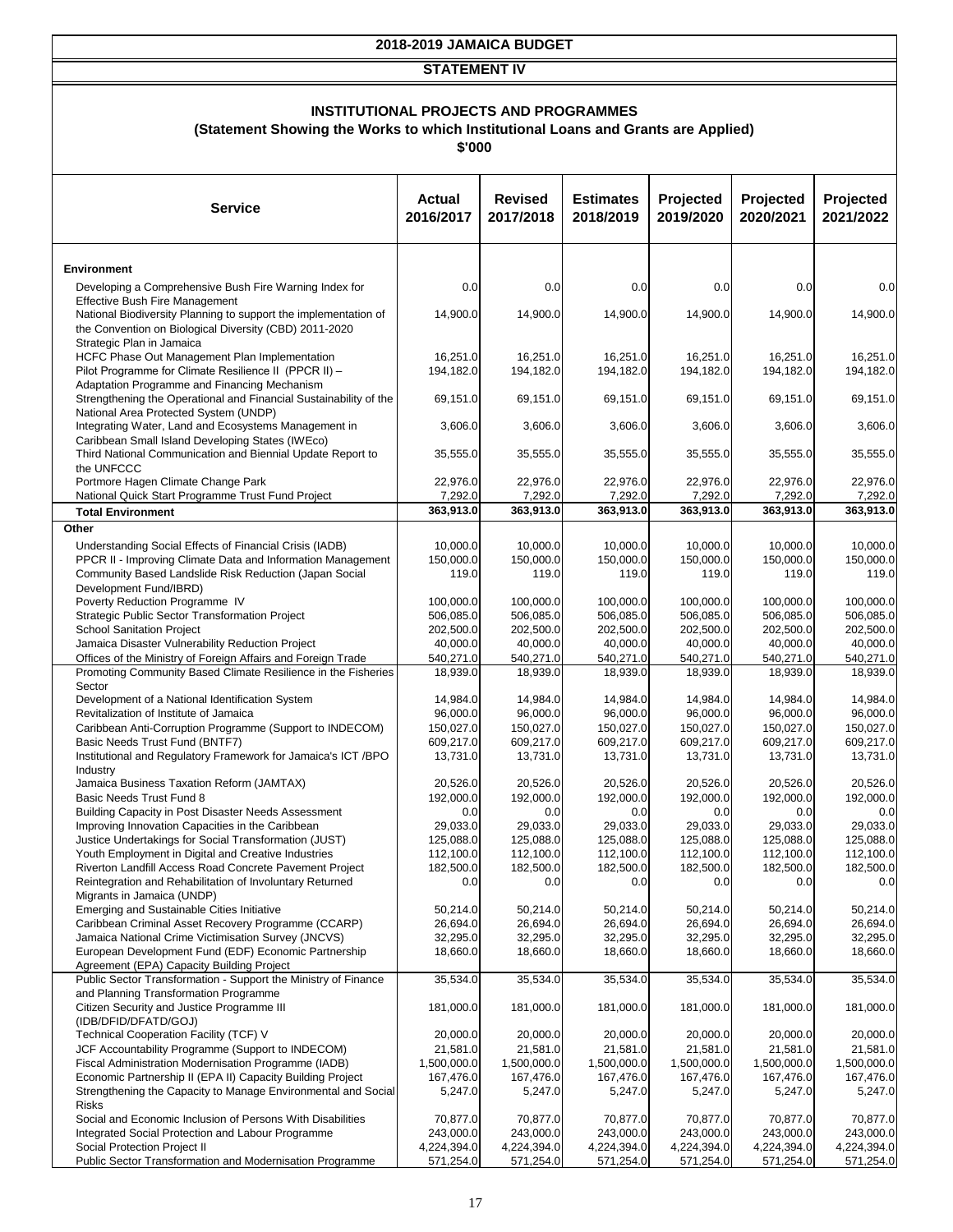#### **STATEMENT IV**

#### **INSTITUTIONAL PROJECTS AND PROGRAMMES**

**(Statement Showing the Works to which Institutional Loans and Grants are Applied)**

**\$'000**

| <b>Service</b>                                                                                  | Actual<br>2016/2017 | <b>Revised</b><br>2017/2018 | <b>Estimates</b><br>2018/2019 | <b>Projected</b><br>2019/2020 | Projected<br>2020/2021 | Projected<br>2021/2022 |
|-------------------------------------------------------------------------------------------------|---------------------|-----------------------------|-------------------------------|-------------------------------|------------------------|------------------------|
| Institutional and Regulatory Framework for Jamaica's ICT /BPO<br>Industry                       | 970.0               | 970.0                       | 970.0                         | 970.0                         | 970.0                  | 970.0                  |
| Youth Development Programme (IDB)                                                               | 24,082.0            | 24,082.0                    | 24,082.0                      | 24,082.0                      | 24,082.0               | 24,082.0               |
| Justice, Security, Accountability and Transparency Project                                      | 145,589.0           | 145,589.0                   | 145,589.0                     | 145,589.0                     | 145,589.0              | 145,589.0              |
| (JSAT)                                                                                          |                     |                             |                               |                               |                        |                        |
| Technical Cooperation Facility VI (TCF VI)                                                      | 0.0                 | 0.0                         | 0.0                           | 0.0                           | 0.0                    | 0.0                    |
| Citizen Security and Justice Programme III<br>(IDB/DFID/DFATD/GOJ)                              | 1,020,000.0         | 1,020,000.0                 | 1,020,000.0                   | 1,020,000.0                   | 1,020,000.0            | 1,020,000.0            |
| Jamaica Integrated Community Development Project                                                | 349,168.0           | 349,168.0                   | 349,168.0                     | 349,168.0                     | 349,168.0              | 349,168.0              |
| Development of National Policy and Plan of Action on<br>International Migration and Development | 26,350.0            | 26,350.0                    | 26,350.0                      | 26,350.0                      | 26,350.0               | 26,350.0               |
| Jamaica Foundations for Competiveness and Growth                                                | 600,000.0           | 600,000.0                   | 600,000.0                     | 600,000.0                     | 600,000.0              | 600,000.0              |
| Integrated Support to the Jamaica Social Protection Strategy                                    | 1,493,434.0         | 1,493,434.0                 | 1,493,434.0                   | 1,493,434.0                   | 1,493,434.0            | 1,493,434.0            |
| Justice, Security, Accountability and Transparency Project                                      | 177,000.0           | 177,000.0                   | 177,000.0                     | 177,000.0                     | 177,000.0              | 177,000.0              |
| (JSAT)                                                                                          |                     |                             |                               |                               |                        |                        |
| Rehabilitation and Reintegration of Local Offenders and<br>Deported Persons (BFCO)              | 6,297.0             | 6,297.0                     | 6,297.0                       | 6,297.0                       | 6,297.0                | 6,297.0                |
| <b>Total Other</b>                                                                              | 14,124,236.0        | 14,124,236.0                | 14,124,236.0                  | 14,124,236.0                  | 14,124,236.0           | 14,124,236.0           |
| <b>GRAND TOTAL</b>                                                                              | 29,427,484.0        | 29,427,484.0                | 29,427,484.0                  | 29,427,484.0                  | 29,427,484.0           | 29,427,484.0           |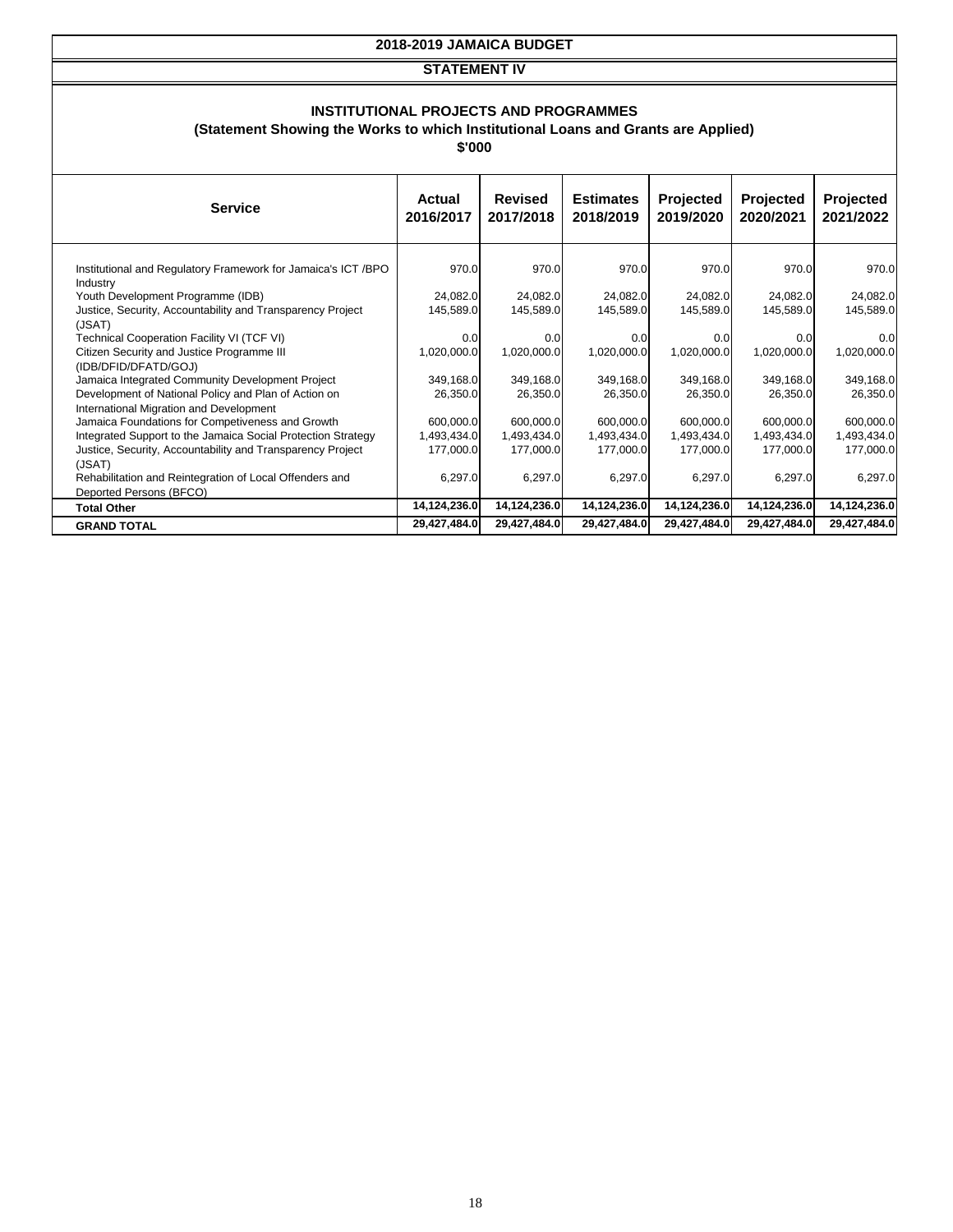

Estimates of Expenditure (Net of Appropriations-in-Aid)

|       | Head No. and Title                                                                  | Actual<br>(Provisional)<br>Expenditure | Approved<br>Estimates | Revised<br>Estimates | Estimates      | Projected<br>Estimates | Projected<br>Estimates | Projected<br>Estimates |
|-------|-------------------------------------------------------------------------------------|----------------------------------------|-----------------------|----------------------|----------------|------------------------|------------------------|------------------------|
|       |                                                                                     | 2016-2017                              | 2017-2018             | 2017-2018            | 2018-2019      | 2019-2020              | 2020-2021              | 2021-2022              |
| 01000 | <b>His Excellency the Governor General</b><br>and Staff                             | 193,206.0                              | 236,158.0             | 250,172.0            | 248,943.0      | 261,306.0              | 275,208.0              | 284,446.0              |
| 02000 | <b>Houses of Parliament</b>                                                         | 852,708.0                              | 860,286.0             | 990,076.0            | 1,104,748.0    | 1,152,610.0            | 1,224,936.0            | 1,264,801.0            |
| 03000 | <b>Office of the Public Defender</b>                                                | 99,259.0                               | 107,557.0             | 112,285.0            | 129,057.0      | 135,711.0              | 143,496.0              |                        |
| 04000 | <b>Office of the Contractor-General</b>                                             | 295,828.0                              | 280,830.0             | 288,186.0            | 317,787.0      | 335,409.0              | 355,728.0              | 369,454.0              |
| 05000 | <b>Auditor General</b>                                                              | 620,719.0                              | 646,998.0             | 646,998.0            | 703,234.0      | 744,165.0              | 793,785.0              | 820,210.0              |
| 06000 | <b>Office of the Services Commissions</b>                                           | 198,444.0                              | 205,955.0             | 204,303.0            | 311,381.0      | 330,031.0              | 352,291.0              | 363,578.0              |
| 07000 | <b>Office of the Children's Advocate</b>                                            | 157,545.0                              | 175,850.0             | 180,327.0            | 186,619.0      | 196,280.0              | 207,444.0              | 214,922.0              |
| 08000 | <b>Independent Commission of</b><br><b>Investigations</b>                           | 366,492.0                              | 353,350.0             | 369,052.0            | 411,044.0      | 427,746.0              | 447,834.0              | 462,423.0              |
| 15000 | <b>Office of the Prime Minister</b>                                                 | 4,593,214.0                            | 5,992,745.0           | 5,455,813.0          | 5,246,985.0    | 6,832,092.0            | 7,277,965.0            | 7,604,962.0            |
| 15010 | Jamaica Information Service                                                         | 533,713.0                              | 484,943.0             | 484,943.0            | 649,339.0      | 543,247.0              | 570,181.0              | 589,586.0              |
|       | <b>Total Office of the Prime Minister and</b><br><b>Departments</b>                 | 5,126,927.0                            | 6,477,688.0           | 5,940,756.0          | 5,896,324.0    | 7,375,339.0            | 7,848,146.0            | 8,194,548.0            |
| 16000 | <b>Office of the Cabinet</b>                                                        | 425,723.0                              | 468,540.0             | 468,540.0            | 510,953.0      | 540,669.0              | 584,558.0              | 597,469.0              |
| 16049 | Management Institute for National<br>Development                                    | 143,741.0                              | 147,551.0             | 147,551.0            | 161,978.0      | 172,668.0              | 185,834.0              | 190,480.0              |
|       | <b>Total Office of the Cabinet and</b><br><b>Departments</b>                        | 569,464.0                              | 616,091.0             | 616,091.0            | 672,931.0      | 713,337.0              | 770,392.0              | 787,949.0              |
| 17000 | <b>Ministry of Tourism</b>                                                          | 1,949,514.0                            | 7,922,717.0           | 8,722,717.0          | 11,529,503.0   | 12,225,349.0           | 12,871,681.0           | 13,486,582.0           |
| 19000 | <b>Ministry of Economic Growth and Job</b><br><b>Creation</b>                       | 6,502,080.0                            | 6,881,977.0           | 9,448,678.0          | 9,711,496.0    | 9,968,795.0            | 10,535,658.0           | 10,976,548.0           |
| 19046 | Forestry Department                                                                 | 626,099.0                              | 633,031.0             | 633,031.0            | 864,227.0      | 867,670.0              | 921,706.0              | 954,864.0              |
| 19047 | National Land Agency                                                                | 508,096.0                              | 487,702.0             | 487,702.0            | 526,673.0      | 559,919.0              | 600,158.0              | 617,813.0              |
| 19048 | National Environment and Planning<br>Agency                                         | 838,403.0                              | 812,542.0             | 840,072.0            | 956,410.0      | 1,006,778.0            | 1,072,407.3            | 1,107,319.0            |
| 19050 | National Works Agency                                                               | 626,378.0                              | 619,576.0             | 619,576.0            | 680,049.0      | 724,864.0              | 779,961.0              | 799,530.0              |
|       | <b>Total Ministry of Economic Growth and</b><br><b>Job Creation and Departments</b> | 9,101,056.0                            | 9,434,828.0           | 12,029,059.0         | 12,738,855.0   | 13,128,026.0           | 13,909,890.3           | 14,456,074.0           |
| 20000 | Ministry of Finance and the Public<br><b>Service</b>                                | 15,209,636.0                           | 24,528,958.0          | 35,156,655.0         | 56,167,512.0   | 42,301,846.0           | 44,276,850.0           | 32,009,342.0           |
| 20011 | Accountant General's Department                                                     | 727,231.0                              | 734,230.0             | 869,230.0            | 795,760.0      | 845,934.0              | 893,049.0              | 925,796.0              |
| 20018 | Public Debt Servicing (Interest Payments)                                           | 140, 126, 338.0                        | 137,852,871.0         | 137,554,498.0        | 136,947,879.0  | 128,409,847.0          | 125, 130, 213.0        | 124,502,078.0          |
| 20019 | Pensions                                                                            | 30,237,004.0                           | 34,241,882.0          | 34,241,882.0         | 37, 318, 147.0 | 39,146,736.0           | 41,104,073.0           | 43,241,485.0           |
|       | 20056 Tax Administration Jamaica                                                    | 7,784,958.0                            | 8,666,227.0           | 8,666,227.0          | 8,966,227.0    | 9,405,572.0            | 9,875,851.0            | 10,389,395.0           |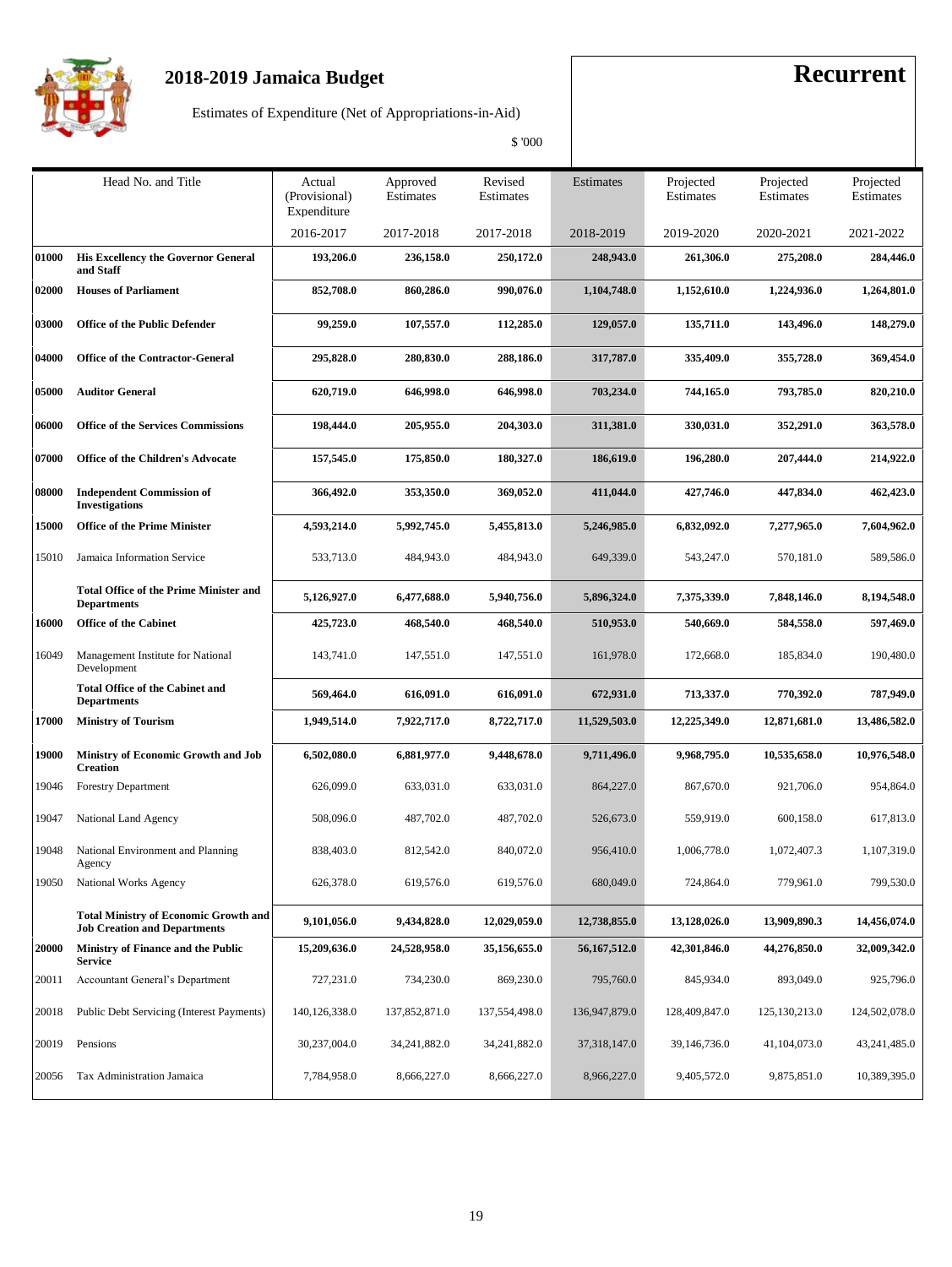

Estimates of Expenditure (Net of Appropriations-in-Aid)

|       |                                                                                     |                                        |                       | \$ '000              |                 |                            |                        |                        |
|-------|-------------------------------------------------------------------------------------|----------------------------------------|-----------------------|----------------------|-----------------|----------------------------|------------------------|------------------------|
|       | Head No. and Title                                                                  | Actual<br>(Provisional)<br>Expenditure | Approved<br>Estimates | Revised<br>Estimates | Estimates       | Projected<br>Estimates     | Projected<br>Estimates | Projected<br>Estimates |
|       |                                                                                     | 2016-2017                              | 2017-2018             | 2017-2018            | 2018-2019       | 2019-2020                  | 2020-2021              | 2021-2022              |
|       | <b>Total Ministry of Finance and the Public</b><br><b>Service and Departments</b>   | 194,085,167.0                          | 206,024,168.0         | 216,488,492.0        | 240, 195, 525.0 | 220,109,935.0              | 221,280,036.0          | 211,068,096.0          |
| 26000 | <b>Ministry of National Security</b>                                                | 16,411,384.0                           | 16,292,898.0          | 17,684,505.0         | 23,011,178.0    | 24, 207, 153.0             | 25,619,354.0           | 26,415,454.0           |
| 26022 | Police Department                                                                   | 34,598,335.0                           | 33,044,692.0          | 33,522,581.0         | 35, 315, 316.0  | 36,945,149.0               | 38,895,105.0           | 39,900,957.0           |
| 26024 | Department of Correctional Services                                                 | 7,533,604.0                            | 6,574,344.0           | 6,574,344.0          | 7,052,010.0     | 7,371,255.0                | 7,748,656.0            | 7,958,549.0            |
| 26057 | Institute of Forensic Science and Legal<br>Medicine                                 |                                        | 540,360.0             | 540,360.0            | 740,955.0       | 778,806.0                  | 821,305.0              | 856,342.0              |
|       | <b>Total Ministry of National Security and</b><br><b>Departments</b>                | 58,543,323.0                           | 56,452,294.0          | 58,321,790.0         | 66,119,459.0    | 69,302,363.0               | 73,084,420.0           | 75,131,302.0           |
| 28000 | <b>Ministry of Justice</b>                                                          | 1,438,948.0                            | 1,502,669.0           | 1,724,225.0          | 1,708,668.0     | 1,792,953.0                | 1,887,434.0            | 1,966,545.0            |
| 28023 | Court of Appeal                                                                     | 264,328.0                              | 261,551.0             | 303,225.0            | 332,627.0       | 350,034.0                  | 376,075.0              | 387,541.0              |
| 28025 | Director of Public Prosecutions                                                     | 377,220.0                              | 440,917.0             | 440,917.0            | 475,489.0       | 500,407.0                  | 529,681.0              | 546,574.0              |
| 28026 | <b>Family Courts</b>                                                                | 233,432.0                              | 239,814.0             | 239,814.0            | 272,497.0       | 284,187.0                  | 298,266.0              | 308,047.0              |
| 28027 | Parish Courts                                                                       | 1,433,660.0                            | 1,595,443.0           | 1,610,443.0          | 1,675,576.0     | 1,759,847.0<br>1,862,174.0 |                        | 1,919,258.0            |
| 28028 | Revenue Court                                                                       | 3,136.0                                | 3,481.0               | 3,481.0              | 4,021.0         | 4,270.0                    | 4,488.0                | 4,611.0                |
| 28029 | Supreme Court                                                                       | 1,132,614.0                            | 1,180,145.0           | 1,331,698.0          | 1,499,600.0     | 1,577,180.0                | 1,668,902.0            | 1,719,725.0            |
| 28030 | <b>Administrator General</b>                                                        | 243,535.0                              | 256,000.0             | 256,000.0            | 279,718.0       | 297,540.0                  | 319,530.0              | 327,017.0              |
| 28031 | <b>Attorney General</b>                                                             | 787,209.0                              | 794,024.0             | 1,477,024.0          | 910,655.0       | 1,435,622.0                | 1,512,876.0            | 1,583,751.0            |
| 28033 | Office of the Parliamentary Counsel                                                 | 124,976.0                              | 138,845.0             | 138,845.0            | 166,487.0       | 173,672.0                  | 182,266.0              | 188,540.0              |
| 28052 | Legal Reform Department                                                             | 80,097.0                               | 79,602.0              | 79,602.0             | 88,777.0        | 93,825.0                   | 99,772.0               | 103,193.0              |
| 28054 | <b>Court Management Services</b>                                                    | 330,677.0                              | 364,610.0             | 364,610.0            | 367,847.0       | 386,974.0                  | 409,664.0              | 424,445.0              |
|       | <b>Total Ministry of Justice and</b><br><b>Departments</b>                          | 6,449,832.0                            | 6,857,101.0           | 7,969,884.0          | 7,781,962.0     | 8,656,511.0                | 9,151,128.0            | 9,479,247.0            |
| 30000 | Ministry of Foreign Affairs and Foreign<br>Trade                                    | 3,949,208.0                            | 4,179,682.0           | 4,179,682.0          | 4,500,151.0     | 4,694,630.0                | 4,910,395.0            | 5,099,993.0            |
| 40000 | <b>Ministry of Labour and Social Security</b>                                       | 2,719,406.0                            | 3,046,096.0           | 3,046,096.0          | 3,429,439.0     | 3,722,248.0                | 3,939,505.0            | 4,087,097.0            |
| 41000 | Ministry of Education, Youth and<br>Information                                     | 91,736,047.0                           | 96,556,505.0          | 97,029,734.0         | 100,473,064.0   | 105,255,676.0              | 110,837,803.0          | 113,942,324.0          |
| 41051 | Child Development Agency                                                            | 2,136,453.0                            | 2,194,020.0           | 2,245,791.0          | 2,550,638.0     | 2,686,715.0                | 2,829,967.0            | 2,946,536.0            |
|       | <b>Total Ministry of Education, Youth and</b><br><b>Information and Departments</b> | 93,872,500.0                           | 98,750,525.0          | 99,275,525.0         | 103,023,702.0   | 107,942,391.0              | 113,667,770.0          | 116,888,860.0          |
| 42000 | <b>Ministry of Health</b>                                                           | 55,466,427.0                           | 60,331,660.0          | 62,207,087.0         | 63,969,045.0    | 67,439,952.0               | 71,597,616.0           | 73,841,092.0           |
| 42034 | Bellevue Hospital                                                                   | 1,465,057.0                            | 1,521,370.0           | 1,577,741.0          | 1,586,770.0     | 1,659,923.0                | 1,746,289.0            | 1,794,089.0            |
| 42035 | Government Chemist                                                                  | 36,218.0                               | 48,386.0              | 48,386.0             | 53,656.0        | 47,951.0                   | 50,453.0               | 52,249.0               |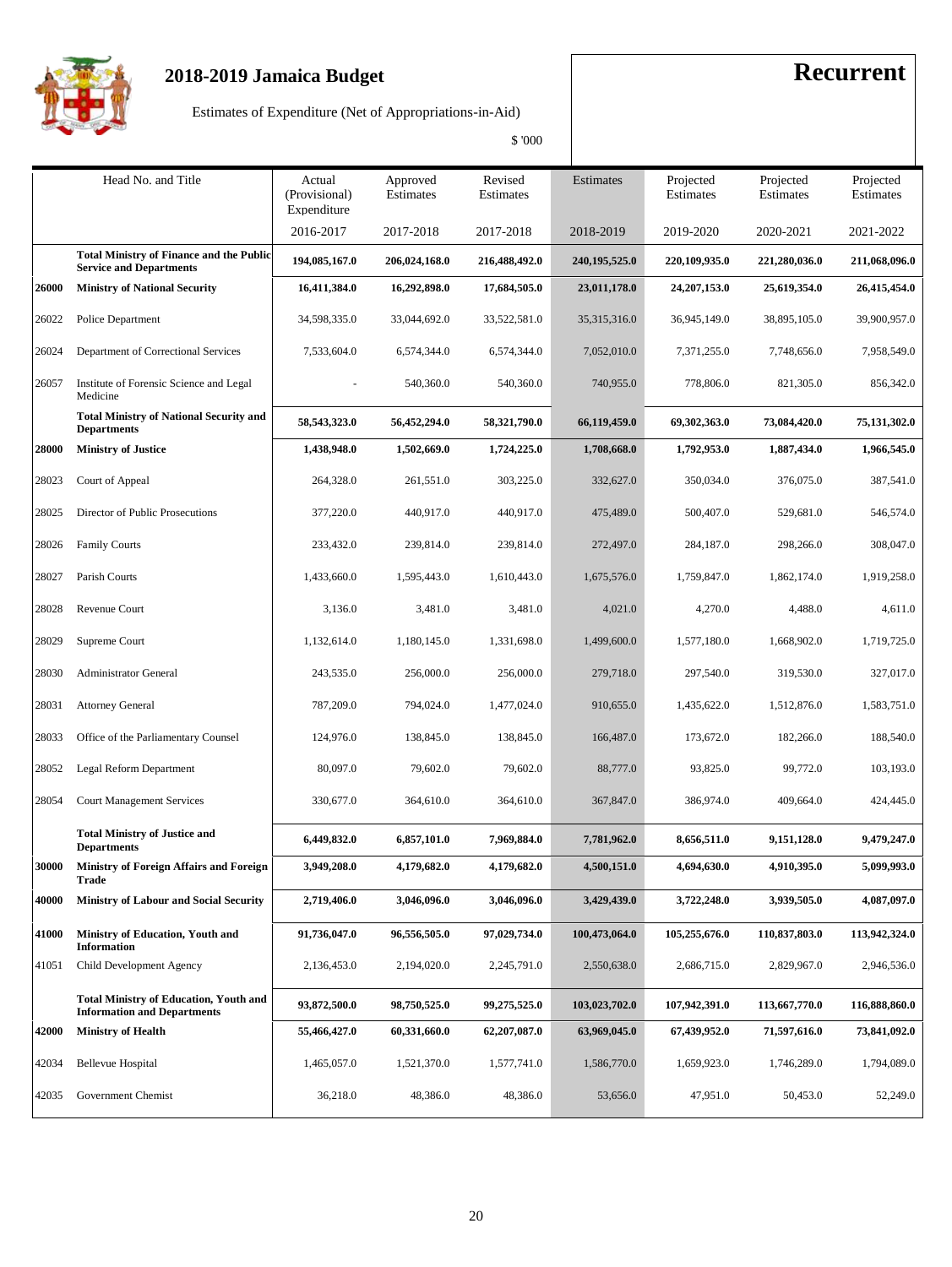

Estimates of Expenditure (Net of Appropriations-in-Aid)

|       |                                                                                                            |                                        |                       | \$ '000              |                  |                        |                        |                        |
|-------|------------------------------------------------------------------------------------------------------------|----------------------------------------|-----------------------|----------------------|------------------|------------------------|------------------------|------------------------|
|       | Head No. and Title                                                                                         | Actual<br>(Provisional)<br>Expenditure | Approved<br>Estimates | Revised<br>Estimates | <b>Estimates</b> | Projected<br>Estimates | Projected<br>Estimates | Projected<br>Estimates |
|       |                                                                                                            | 2016-2017                              | 2017-2018             | 2017-2018            | 2018-2019        | 2019-2020              | 2020-2021              | 2021-2022              |
|       | <b>Total Ministry of Health and</b><br><b>Departments</b>                                                  | 56.967.702.0                           | 61,901,416.0          | 63,833,214.0         | 65,609,471.0     | 69,147,826.0           | 73,394,358.0           | 75,687,430.0           |
| 46000 | Ministry of Culture, Gender,<br><b>Entertainment and Sport</b>                                             | 2,517,402.0                            | 3,287,795.0           | 3,309,812.0          | 3,331,540.0      | 3,510,334.0            | 3,717,010.0            | 3,860,499.0            |
| 50000 | Ministry of Industry, Commerce,<br><b>Agriculture and Fisheries</b>                                        | 5,672,963.0                            | 5,628,212.0           | 5,880,766.0          | 6,266,877.0      | 6,453,012.0            | 6,858,997.0            | 7,101,935.0            |
| 50038 | The Companies Office of Jamaica                                                                            |                                        |                       |                      |                  |                        |                        |                        |
|       | <b>Total Ministry of Industry, Commerce,</b><br><b>Agriculture and Fisheries and</b><br><b>Departments</b> | 5,672,963.0                            | 5,628,212.0           | 5,880,766.0          | 6,266,877.0      | 6,453,012.0            | 6,858,997.0            | 7,101,935.0            |
| 56000 | Ministry of Science, Energy and<br><b>Technology</b>                                                       | 3,461,326.0                            | 3,377,129.0           | 4,417,959.0          | 4,720,628.0      | 4,923,706.0            | 5,207,182.0            | 5,419,715.0            |
| 56039 | Post and Telecommunications Department                                                                     | 1,655,551.0                            | 1,590,151.0           | 1,598,651.0          | 1,934,004.0      | 2,050,532.0            | 2,188,234.0            | 2,256,857.0            |
|       | <b>Total Ministry of Science, Energy and</b><br><b>Technology and Departments</b>                          | 5,116,877.0                            | 4,967,280.0           | 6,016,610.0          | 6,654,632.0      | 6,974,238.0            | 7,395,416.0            | 7,676,572.0            |
| 68000 | <b>Ministry of Transport and Mining</b>                                                                    | 3,203,140.0                            | 6,292,785.0           | 6,973,548.0          | 8,705,296.0      | 9,143,633.5            | 9,620,889.0            | 10,096,590.0           |
| 72000 | <b>Ministry of Local Government and</b><br><b>Community Development</b>                                    | 10,899,150.0                           | 9,068,178.0           | 9,803,870.0          | 10,176,895.0     | 10,644,548.0           | 11,190,910.0           | 11,524,126.0           |
|       | <b>Total Recurrent</b>                                                                                     | 463,527,832.0                          | 493,773,840.0         | 515,449,311.0        | 560,045,375.0    | 557,326,979.0          | 577,412,665.0          | 578,555,013.0          |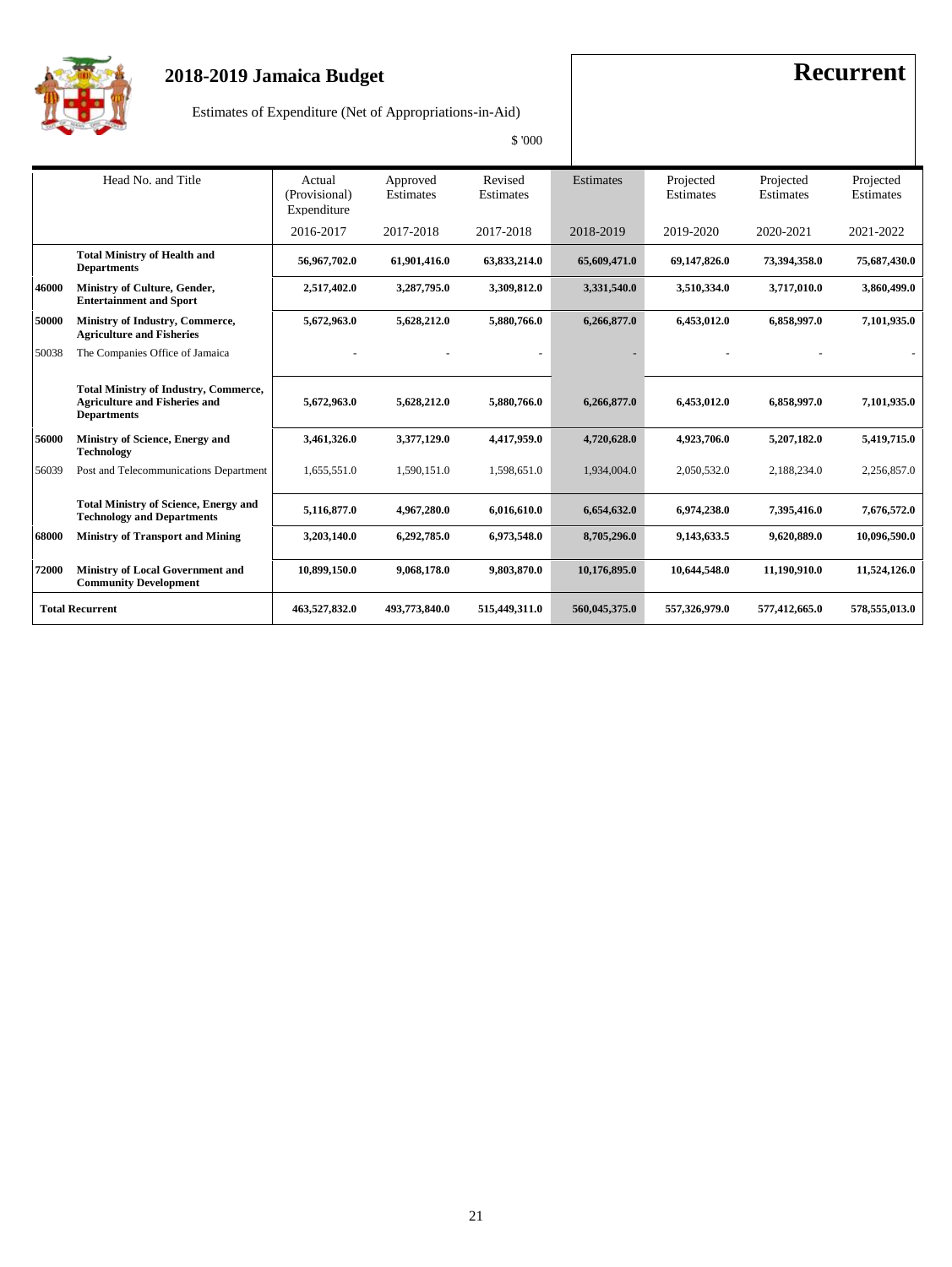

## **2018-2019 Jamaica Budget Capital A**

Estimates of Expenditure (Net of Appropriations-in-Aid)

|       |                                                                                   |                                        |                       | \$ '000              |               |                        |                        |                        |
|-------|-----------------------------------------------------------------------------------|----------------------------------------|-----------------------|----------------------|---------------|------------------------|------------------------|------------------------|
|       | Head No. and Title                                                                | Actual<br>(Provisional)<br>Expenditure | Approved<br>Estimates | Revised<br>Estimates | Estimates     | Projected<br>Estimates | Projected<br>Estimates | Projected<br>Estimates |
|       |                                                                                   | 2016-2017                              | 2017-2018             | 2017-2018            | 2018-2019     | 2019-2020              | 2020-2021              | 2021-2022              |
| 15000 | <b>Office of the Prime Minister</b>                                               |                                        | 262,723.0             | 262,723.0            |               |                        |                        |                        |
| 19000 | Ministry of Economic Growth and Job<br><b>Creation</b>                            | 1,672,403.0                            | 1,607,000.0           | 3,521,492.0          | 942,297.0     | 672,355.0              | 290,000.0              | 590,000.0              |
| 20000 | Ministry of Finance and the Public<br><b>Service</b>                              | 1,628,806.0                            | 2,489,491.0           | 1,751,260.0          | 3,158,930.0   | 2,500,000.0            | 7,900,000.0            | 22,892,901.0           |
| 20018 | Public Debt Servicing (Debt Amortisation)                                         | 84,414,452.0                           | 172,548,080.0         | 241,353,537.0        | 152,044,275.0 | 114,180,521.0          | 160,998,235.0          | 136,697,887.0          |
|       | <b>Total Ministry of Finance and the Public</b><br><b>Service and Departments</b> | 86,043,258.0                           | 175,037,571.0         | 243, 104, 797.0      | 155,203,205.0 | 116,680,521.0          | 168,898,235.0          | 159,590,788.0          |
| 26000 | <b>Ministry of National Security</b>                                              | 5,014,750.0                            | 3,003,000.0           | 4,022,662.0          | 11,014,386.0  | 9,192,829.0            | 6,899,603.0            | 4,647,993.0            |
| 28000 | <b>Ministry of Justice</b>                                                        | 292,708.0                              | 424,660.0             | 524,660.0            | 1,320,659.0   | 1,387,700.0            | 997,000.0              | 1,397,000.0            |
| 41000 | Ministry of Education, Youth and<br><b>Information</b>                            | 1,050,909.0                            | 904,440.0             | 938,205.0            | 732,559.0     | 1,073,103.0            | 1,867,103.0            | 1,236,103.0            |
| 42000 | <b>Ministry of Health</b>                                                         | 28,262.0                               | 29,000.0              | 106,852.0            |               |                        |                        |                        |
| 46000 | Ministry of Culture, Gender,<br><b>Entertainment and Sport</b>                    | 89,500.0                               |                       |                      | 19,310.0      |                        |                        |                        |
| 50000 | Ministry of Industry, Commerce,<br><b>Agriculture and Fisheries</b>               | 2,677,269.0                            | 1,491,948.0           | 1,511,948.0          | 1,000,000.0   | 550,000.0              | 520,000.0              | 1,700,000.0            |
| 56000 | Ministry of Science, Energy and<br><b>Technology</b>                              | 285,000.0                              | 251,881.0             | 150,000.0            | 330,136.0     |                        |                        |                        |
| 68000 | <b>Ministry of Transport and Mining</b>                                           | 2,329,253.0                            | 1,310,671.0           | 1,310,671.0          | 771.0         | 1,729.0                |                        |                        |
| 72000 | <b>Ministry of Local Government and</b><br><b>Community Development</b>           | 462,601.0                              | 471,111.0             | 471,111.0            | 570,651.0     | 1,218,000.0            | 1,185,000.0            | 760,000.0              |
|       | <b>Total Capital A</b>                                                            | 99,945,913.0                           | 184,794,005.0         | 255,925,121.0        | 171,133,974.0 | 130,776,237.0          | 180,656,941.0          | 169,921,884.0          |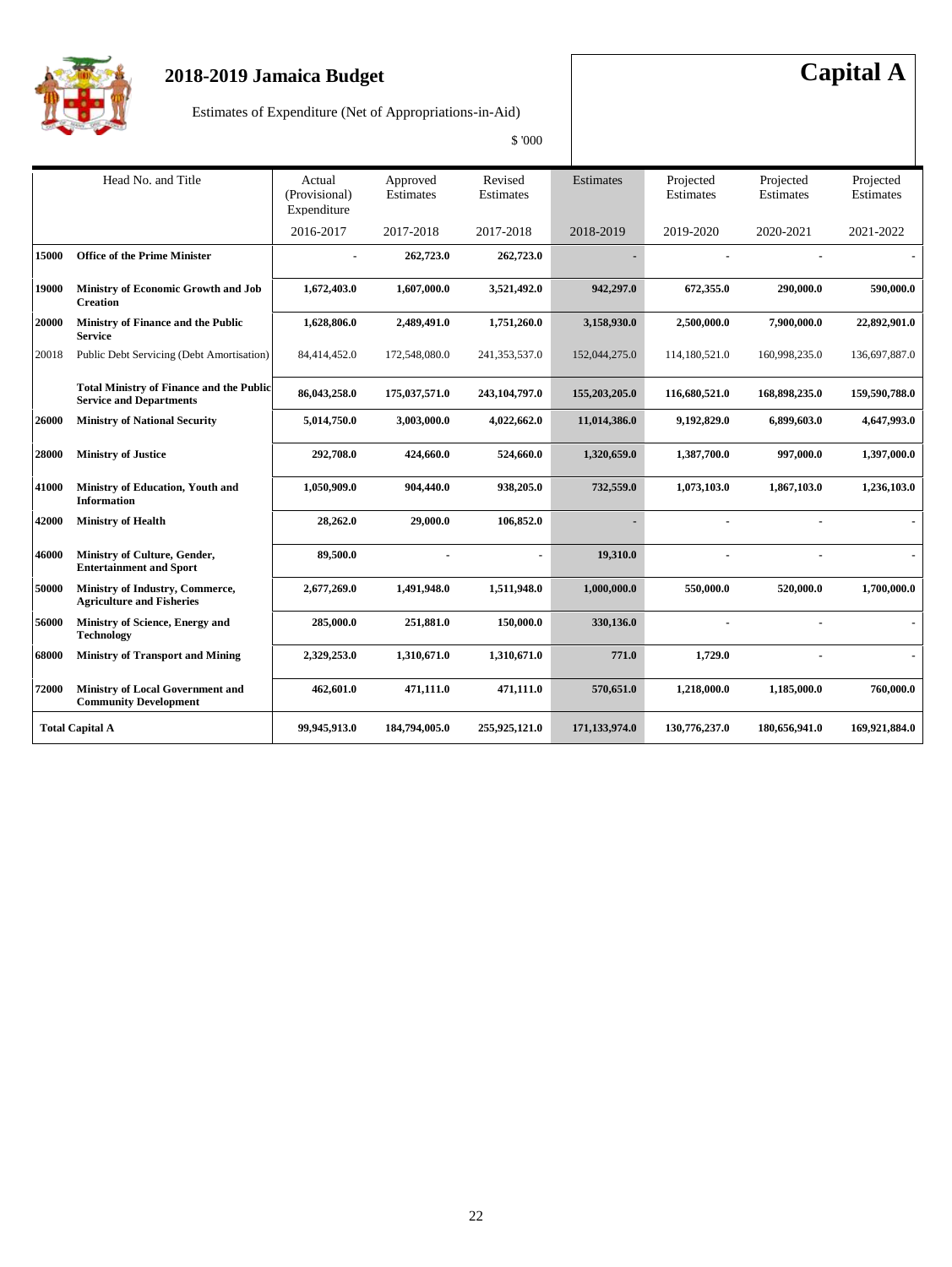

## **2018-2019 Jamaica Budget Capital B**

Estimates of Expenditure (Net of Appropriations-in-Aid)

|              | Head No. and Title                                                      | Actual<br>(Provisional)<br>Expenditure | Approved<br>Estimates | Revised<br>Estimates     | Estimates     | Projected<br>Estimates | Projected<br>Estimates | Projected<br>Estimates |
|--------------|-------------------------------------------------------------------------|----------------------------------------|-----------------------|--------------------------|---------------|------------------------|------------------------|------------------------|
|              |                                                                         | 2016-2017                              | 2017-2018             | 2017-2018                | 2018-2019     | 2019-2020              | 2020-2021              | 2021-2022              |
| 15000        | <b>Office of the Prime Minister</b>                                     | 1,915,176.0                            | 1,716,380.0           | 2,023,063.0              | 5,516,555.0   | 7,735,568.0            | 7,250,964.0            | 9.230.709.0            |
| 16000        | <b>Office of the Cabinet</b>                                            | 571,254.0                              | 652,421.0             | 747,106.0                | 1,438,600.0   | $\overline{a}$         |                        |                        |
| 17000        | <b>Ministry of Tourism</b>                                              | 17,000.0                               |                       | $\overline{\phantom{a}}$ |               |                        |                        |                        |
| 19000        | Ministry of Economic Growth and Job<br><b>Creation</b>                  | 12,026,582.0                           | 18,518,595.0          | 14,539,428.0             | 19,734,093.0  | 24,738,968.0           | 26,522,212.0           | 17,248,874.0           |
| 20000        | Ministry of Finance and the Public<br><b>Service</b>                    | 2,089,809.0                            | 2,358,078.0           | 2,027,601.0              | 2,066,166.0   | 1,070,634.0            | 1,075,000.0            |                        |
| 26000        | <b>Ministry of National Security</b>                                    | 1,235,592.0                            | 1,254,792.0           | 1,336,257.0              | 1,400,060.0   | 1,559,953.0            | 1,250,000.0            | 1,300,000.0            |
| <b>28000</b> | <b>Ministry of Justice</b>                                              | 628,285.0                              | 659,749.0             | 744,749.0                | 555,241.0     | 661,837.0              | 285,366.0              | 500,000.0              |
| 40000        | <b>Ministry of Labour and Social Security</b>                           | 6,036,251.0                            | 8,279,871.0           | 8,279,871.0              | 7,973,764.0   | 8,053,731.0            | 8,568,350.0            | 8,640,550.0            |
| 41000        | Ministry of Education, Youth and<br><b>Information</b>                  | 1,547,266.0                            | 674,969.0             | 1,027,478.0              | 938,075.0     | 469,371.0              | 588,064.0              | 75,000.0               |
| <b>42000</b> | <b>Ministry of Health</b>                                               | 1,598,728.0                            | 1,825,929.0           | 1,918,344.0              | 2,165,928.0   | 3,179,583.0            | 3,190,000.0            | 2,733,000.0            |
| 46000        | Ministry of Culture, Gender,<br><b>Entertainment and Sport</b>          | 99,016.0                               | 16,080.0              | 28,360.0                 | 1,415.0       |                        |                        |                        |
| <b>50000</b> | Ministry of Industry, Commerce,<br><b>Agriculture and Fisheries</b>     | 697,981.0                              | 375,418.0             | 660,012.0                | 122,378.0     | 72,480.0               | 76,238.0               | 79,170.0               |
| 56000        | Ministry of Science, Energy and<br><b>Technology</b>                    | 550,743.0                              | 625,847.0             | 601,625.0                | 472,613.0     | 1,003,127.0            | 1,072,500.0            | 1,072,500.0            |
| 68000        | <b>Ministry of Transport and Mining</b>                                 | 666.0                                  |                       |                          |               |                        |                        |                        |
| 72000        | <b>Ministry of Local Government and</b><br><b>Community Development</b> | 255,809.0                              | 78,480.0              | 176,029.0                | 124,963.0     | 53,632.0               |                        |                        |
|              | <b>Total Capital B</b>                                                  | 29,270,158.0                           | 37,036,609.0          | 34,109,923.0             | 42,509,851.0  | 48,598,884.0           | 49,878,694.0           | 40,879,803.0           |
|              | <b>Total Capital (AB)</b>                                               | 129,216,071.0                          | 221,830,614.0         | 290,035,044.0            | 213,643,825.0 | 179,375,121.0          | 230,535,635.0          | 210,801,687.0          |
|              | <b>Grand Total Recurrent and Capital</b>                                | 592,743,903.0                          | 715,604,454.0         | 805,484,355.0            | 773,689,200.0 | 736,702,100.0          | 807,948,300.0          | 789,356,700.0          |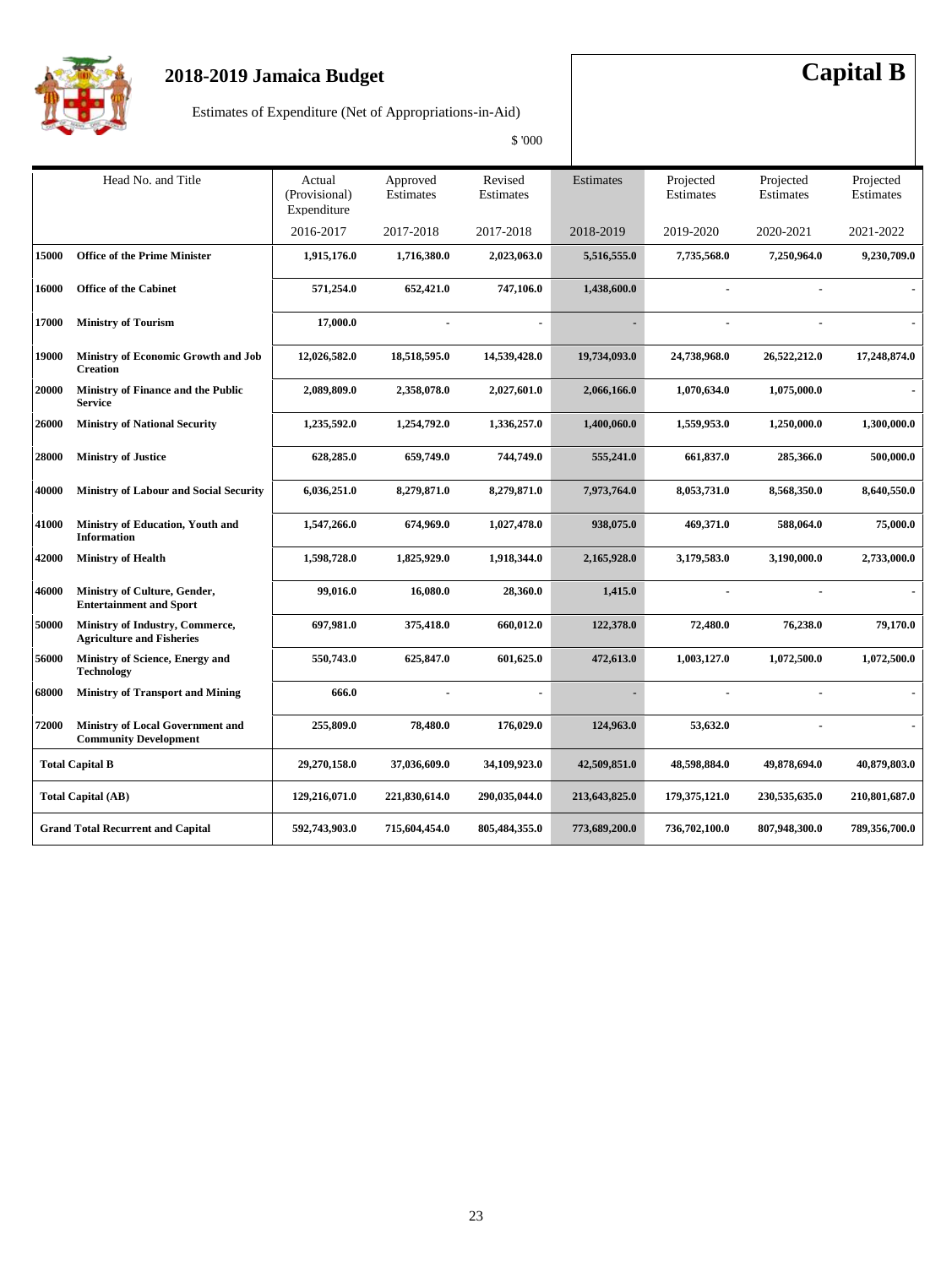

Statutory Provisions and Provisions to be Voted

|       | Head No. and Title                                                                  | Statutory                | Gross<br>Expenditure to<br>be Voted | Appropriations<br>in Aid | Net Expenditure<br>to be Voted | <b>Net Provisions</b><br>in Estimates<br>(Including<br>Statutory) |
|-------|-------------------------------------------------------------------------------------|--------------------------|-------------------------------------|--------------------------|--------------------------------|-------------------------------------------------------------------|
| 01000 | His Excellency the Governor General and Staff                                       | 180,998.0                | 69,639.0                            | 1,694.0                  | 67,945.0                       | 248,943.0                                                         |
| 02000 | <b>Houses of Parliament</b>                                                         | 13,419.0                 | 1,091,329.0                         |                          | 1,091,329.0                    | 1,104,748.0                                                       |
| 03000 | <b>Office of the Public Defender</b>                                                | 13,976.0                 | 115,081.0                           |                          | 115,081.0                      | 129,057.0                                                         |
| 04000 | <b>Office of the Contractor-General</b>                                             | 12,529.0                 | 305,258.0                           |                          | 305,258.0                      | 317,787.0                                                         |
| 05000 | <b>Auditor General</b>                                                              | 8,086.0                  | 705,148.0                           | 10,000.0                 | 695,148.0                      | 703,234.0                                                         |
| 06000 | <b>Office of the Services Commissions</b>                                           | 6,272.0                  | 305,109.0                           |                          | 305,109.0                      | 311,381.0                                                         |
| 07000 | <b>Office of the Children's Advocate</b>                                            | 12,529.0                 | 174,090.0                           |                          | 174,090.0                      | 186,619.0                                                         |
| 08000 | <b>Independent Commission of Investigations</b>                                     | 13,137.0                 | 542,083.0                           | 144,176.0                | 397,907.0                      | 411,044.0                                                         |
| 15000 | <b>Office of the Prime Minister</b>                                                 |                          | 6,481,985.0                         | 1,235,000.0              | 5,246,985.0                    | 5,246,985.0                                                       |
| 15010 | Jamaica Information Service                                                         |                          | 735,312.0                           | 85,973.0                 | 649,339.0                      | 649,339.0                                                         |
| 15020 | Registrar General's Department and Island Records                                   |                          | 910,488.0                           | 910,488.0                | ٠                              | $0.0\,$                                                           |
|       | <b>Total Office of the Prime Minister and Departments</b>                           |                          | 8,127,785.0                         | 2,231,461.0              | 5,896,324.0                    | 5,896,324.0                                                       |
| 16000 | <b>Office of the Cabinet</b>                                                        |                          | 510,953.0                           |                          | 510,953.0                      | 510,953.0                                                         |
| 16049 | Management Institute for National Development                                       |                          | 499,796.0                           | 337,818.0                | 161,978.0                      | 161,978.0                                                         |
|       | <b>Total Office of the Cabinet and Departments</b>                                  | $\blacksquare$           | 1,010,749.0                         | 337,818.0                | 672,931.0                      | 672,931.0                                                         |
| 17000 | <b>Ministry of Tourism</b>                                                          |                          | 11,635,367.0                        | 105,864.0                | 11,529,503.0                   | 11,529,503.0                                                      |
| 19000 | Ministry of Economic Growth and Job Creation                                        |                          | 11,362,915.0                        | 1,651,419.0              | 9,711,496.0                    | 9,711,496.0                                                       |
| 19046 | <b>Forestry Department</b>                                                          |                          | 871,627.0                           | 7,400.0                  | 864,227.0                      | 864,227.0                                                         |
| 19047 | National Land Agency                                                                |                          | 2,179,158.0                         | 1,652,485.0              | 526,673.0                      | 526,673.0                                                         |
| 19048 | National Environment and Planning Agency                                            | $\blacksquare$           | 1,087,721.0                         | 131,311.0                | 956,410.0                      | 956,410.0                                                         |
| 19050 | National Works Agency                                                               |                          | 2,024,413.0                         | 1,344,364.0              | 680,049.0                      | 680,049.0                                                         |
|       | <b>Total Ministry of Economic Growth and Job</b><br><b>Creation and Departments</b> | $\blacksquare$           | 17,525,834.0                        | 4,786,979.0              | 12,738,855.0                   | 12,738,855.0                                                      |
| 20000 | Ministry of Finance and the Public Service                                          | $\blacksquare$           | 56, 167, 512.0                      |                          | 56,167,512.0                   | 56,167,512.0                                                      |
| 20011 | Accountant General's Department                                                     |                          | 795,760.0                           |                          | 795,760.0                      | 795,760.0                                                         |
| 20012 | Jamaica Customs Agency                                                              | $\overline{\phantom{a}}$ | 9,634,516.0                         | 9,634,516.0              | ÷,                             | $0.0\,$                                                           |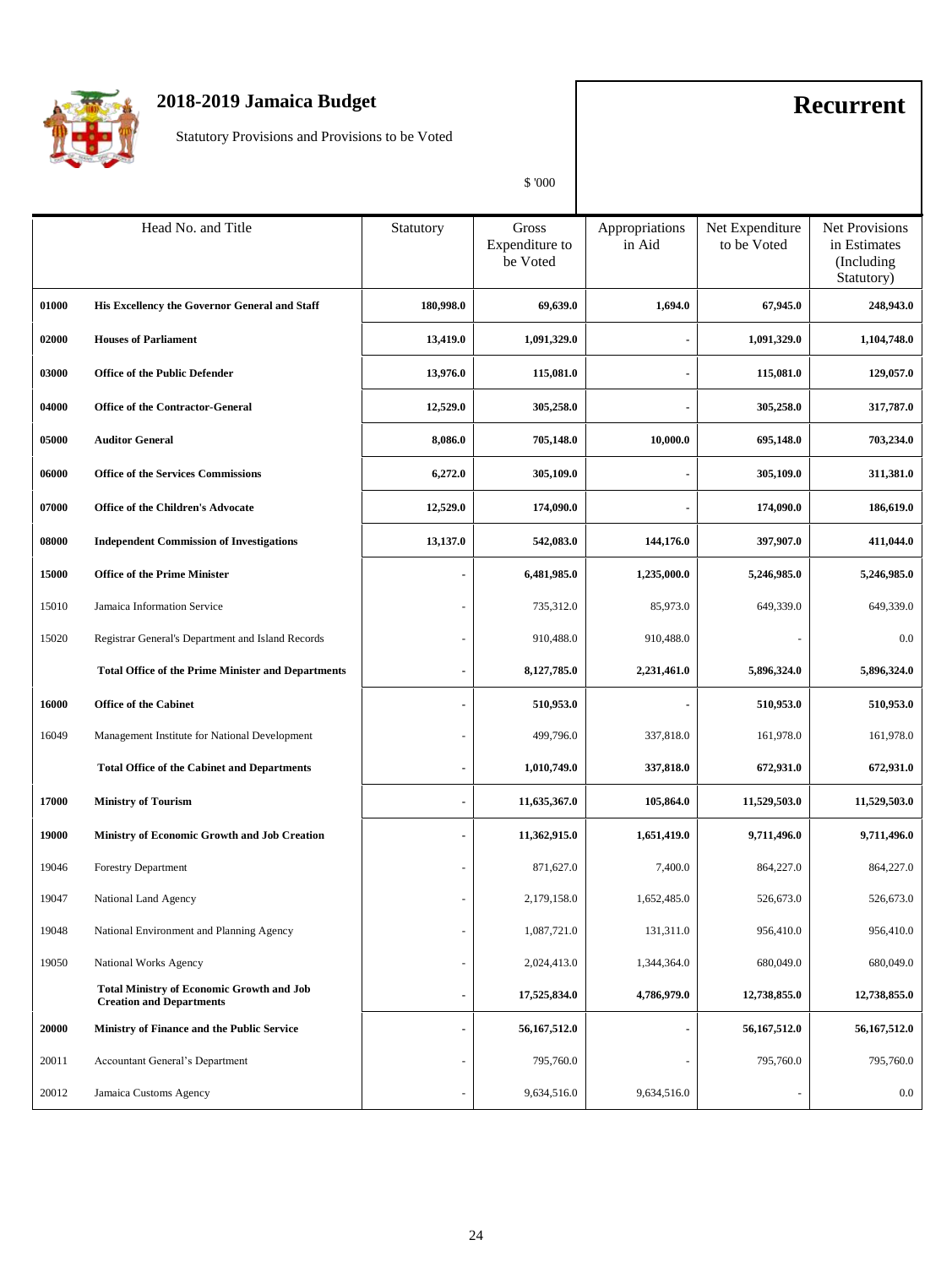

Statutory Provisions and Provisions to be Voted

|       | Head No. and Title                                                                | Statutory      | Gross<br>Expenditure to<br>be Voted | Appropriations<br>in Aid | Net Expenditure<br>to be Voted | <b>Net Provisions</b><br>in Estimates<br>(Including<br>Statutory) |
|-------|-----------------------------------------------------------------------------------|----------------|-------------------------------------|--------------------------|--------------------------------|-------------------------------------------------------------------|
| 20018 | Public Debt Servicing (Interest Payments)                                         | 136,947,879.0  |                                     |                          |                                | 136,947,879.0                                                     |
| 20019 | Pensions                                                                          | 28,928,171.0   | 8,389,976.0                         |                          | 8,389,976.0                    | 37,318,147.0                                                      |
| 20056 | Tax Administration Jamaica                                                        |                | 8,966,227.0                         |                          | 8,966,227.0                    | 8,966,227.0                                                       |
|       | <b>Total Ministry of Finance and the Public Service and</b><br><b>Departments</b> | 165,876,050.0  | 83,953,991.0                        | 9,634,516.0              | 74,319,475.0                   | 240, 195, 525.0                                                   |
| 26000 | <b>Ministry of National Security</b>                                              |                | 23,506,739.0                        | 495,561.0                | 23,011,178.0                   | 23,011,178.0                                                      |
| 26022 | Police Department                                                                 | ٠              | 36,096,316.0                        | 781,000.0                | 35,315,316.0                   | 35,315,316.0                                                      |
| 26024 | Department of Correctional Services                                               | $\sim$         | 7,062,010.0                         | 10,000.0                 | 7,052,010.0                    | 7,052,010.0                                                       |
| 26053 | Passport, Immigration and Citizenship Agency                                      |                | 2,449,099.0                         | 2,449,099.0              |                                | 0.0                                                               |
| 26057 | Institute of Forensic Science and Legal Medicine                                  |                | 740,955.0                           |                          | 740,955.0                      | 740,955.0                                                         |
|       | <b>Total Ministry of National Security and Departments</b>                        | $\blacksquare$ | 69,855,119.0                        | 3,735,660.0              | 66,119,459.0                   | 66,119,459.0                                                      |
| 28000 | <b>Ministry of Justice</b>                                                        |                | 2,383,068.0                         | 674,400.0                | 1,708,668.0                    | 1,708,668.0                                                       |
| 28023 | Court of Appeal                                                                   | 158,766.0      | 173,861.0                           |                          | 173,861.0                      | 332,627.0                                                         |
| 28025 | Director of Public Prosecutions                                                   | 9,651.0        | 465,838.0                           |                          | 465,838.0                      | 475,489.0                                                         |
| 28026 | <b>Family Courts</b>                                                              |                | 272,497.0                           |                          | 272,497.0                      | 272,497.0                                                         |
| 28027 | Parish Courts                                                                     |                | 1,675,576.0                         |                          | 1,675,576.0                    | 1,675,576.0                                                       |
| 28028 | Revenue Court                                                                     |                | 4,021.0                             |                          | 4,021.0                        | 4,021.0                                                           |
| 28029 | Supreme Court                                                                     | 566,600.0      | 933,000.0                           |                          | 933,000.0                      | 1,499,600.0                                                       |
| 28030 | <b>Administrator General</b>                                                      |                | 509,718.0                           | 230,000.0                | 279,718.0                      | 279,718.0                                                         |
| 28031 | <b>Attorney General</b>                                                           |                | 910,655.0                           |                          | 910,655.0                      | 910,655.0                                                         |
| 28033 | Office of the Parliamentary Counsel                                               |                | 166,487.0                           |                          | 166,487.0                      | 166,487.0                                                         |
| 28052 | Legal Reform Department                                                           |                | 88,777.0                            |                          | 88,777.0                       | 88,777.0                                                          |
| 28054 | <b>Court Management Services</b>                                                  |                | 367,847.0                           |                          | 367,847.0                      | 367,847.0                                                         |
|       | <b>Total Ministry of Justice and Departments</b>                                  | 735,017.0      | 7,951,345.0                         | 904,400.0                | 7,046,945.0                    | 7,781,962.0                                                       |
| 30000 | Ministry of Foreign Affairs and Foreign Trade                                     | $\blacksquare$ | 4,589,443.0                         | 89,292.0                 | 4,500,151.0                    | 4,500,151.0                                                       |
| 40000 | Ministry of Labour and Social Security                                            | $\blacksquare$ | 4,242,439.0                         | 813,000.0                | 3,429,439.0                    | 3,429,439.0                                                       |
| 41000 | Ministry of Education, Youth and Information                                      | $\blacksquare$ | 102,806,313.0                       | 2,333,249.0              | 100,473,064.0                  | 100,473,064.0                                                     |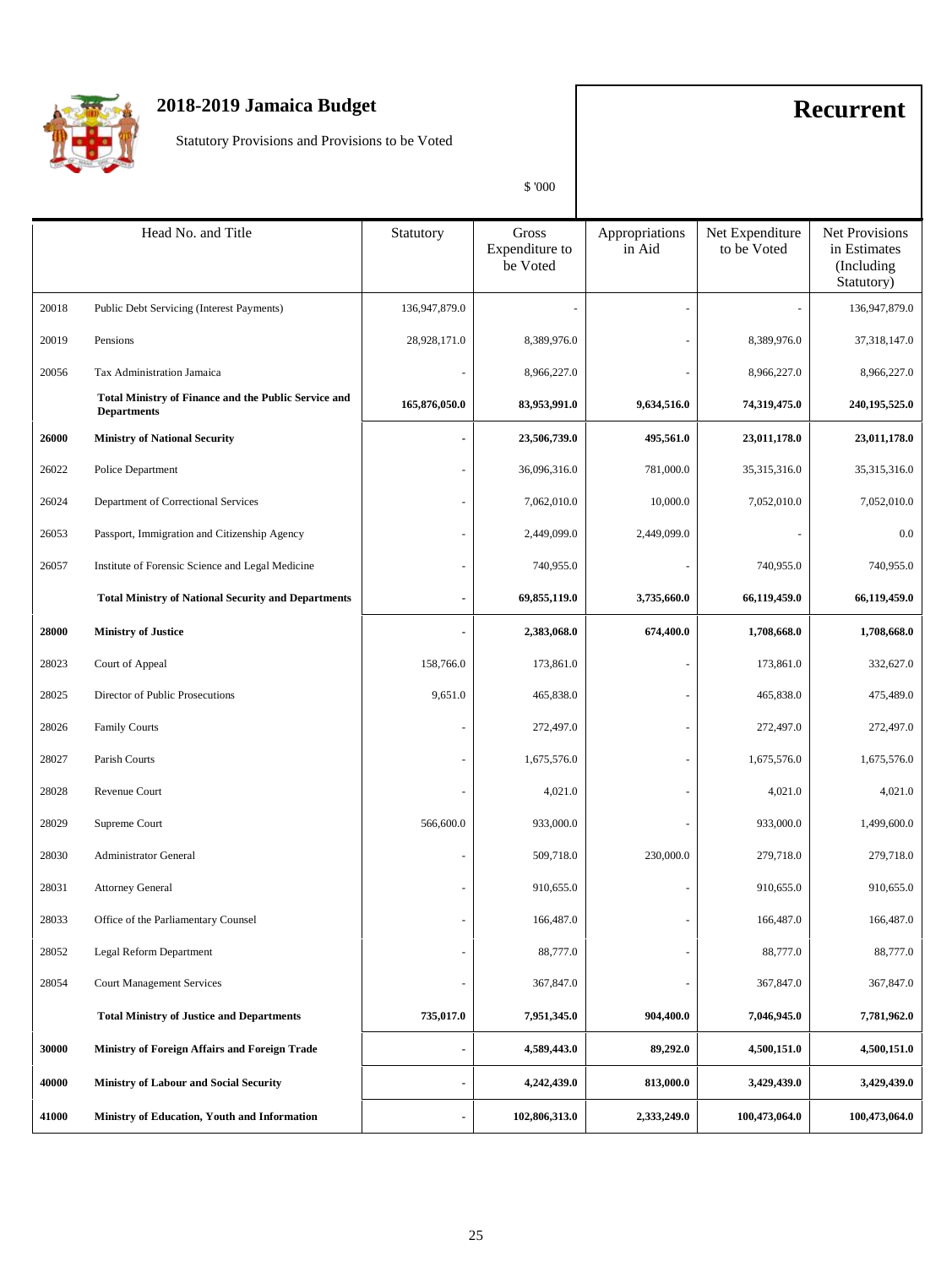

Statutory Provisions and Provisions to be Voted

|                        | Head No. and Title                                                                        | Statutory                | Gross<br>Expenditure to<br>be Voted | Appropriations<br>in Aid | Net Expenditure<br>to be Voted | <b>Net Provisions</b><br>in Estimates<br>(Including)<br>Statutory) |
|------------------------|-------------------------------------------------------------------------------------------|--------------------------|-------------------------------------|--------------------------|--------------------------------|--------------------------------------------------------------------|
| 41051                  | Child Development Agency                                                                  |                          | 2,552,440.0                         | 1,802.0                  | 2,550,638.0                    | 2,550,638.0                                                        |
|                        | <b>Total Ministry of Education, Youth and Information</b><br>and Departments              | $\blacksquare$           | 105,358,753.0                       | 2,335,051.0              | 103,023,702.0                  | 103,023,702.0                                                      |
| 42000                  | <b>Ministry of Health</b>                                                                 | $\blacksquare$           | 64,199,971.0                        | 230,926.0                | 63,969,045.0                   | 63,969,045.0                                                       |
| 42034                  | <b>Bellevue Hospital</b>                                                                  | $\overline{\phantom{a}}$ | 1,586,770.0                         |                          | 1,586,770.0                    | 1,586,770.0                                                        |
| 42035                  | <b>Government Chemist</b>                                                                 |                          | 53,656.0                            |                          | 53,656.0                       | 53,656.0                                                           |
|                        | <b>Total Ministry of Health and Departments</b>                                           | $\blacksquare$           | 65,840,397.0                        | 230,926.0                | 65,609,471.0                   | 65,609,471.0                                                       |
| 46000                  | Ministry of Culture, Gender, Entertainment and                                            | $\blacksquare$           | 3,852,209.0                         | 520,669.0                | 3,331,540.0                    | 3,331,540.0                                                        |
| 50000                  | Ministry of Industry, Commerce, Agriculture and                                           |                          | 6,800,840.0                         | 533,963.0                | 6,266,877.0                    | 6,266,877.0                                                        |
| 50038                  | The Companies Office of Jamaica                                                           |                          | 458,504.0                           | 458,504.0                |                                | 0.0                                                                |
|                        | <b>Total Ministry of Industry, Commerce, Agriculture</b><br>and Fisheries and Departments | $\blacksquare$           | 7,259,344.0                         | 992,467.0                | 6,266,877.0                    | 6,266,877.0                                                        |
| 56000                  | Ministry of Science, Energy and Technology                                                |                          | 4,932,696.0                         | 212,068.0                | 4,720,628.0                    | 4,720,628.0                                                        |
| 56039                  | Post and Telecommunications Department                                                    |                          | 2,688,267.0                         | 754,263.0                | 1,934,004.0                    | 1,934,004.0                                                        |
|                        | <b>Total Ministry of Science, Energy and Technology</b><br>and Departments                |                          | 7,620,963.0                         | 966,331.0                | 6,654,632.0                    | 6,654,632.0                                                        |
| 68000                  | <b>Ministry of Transport and Mining</b>                                                   | $\blacksquare$           | 9,019,673.0                         | 314,377.0                | 8,705,296.0                    | 8,705,296.0                                                        |
| 72000                  | Ministry of Local Government and Community                                                | $\blacksquare$           | 12,415,053.0                        | 2,238,158.0              | 10,176,895.0                   | 10,176,895.0                                                       |
| <b>Total Recurrent</b> |                                                                                           | 166,872,013.0            | 423,566,201.0                       | 30,392,839.0             | 393,173,362.0                  | 560,045,375.0                                                      |